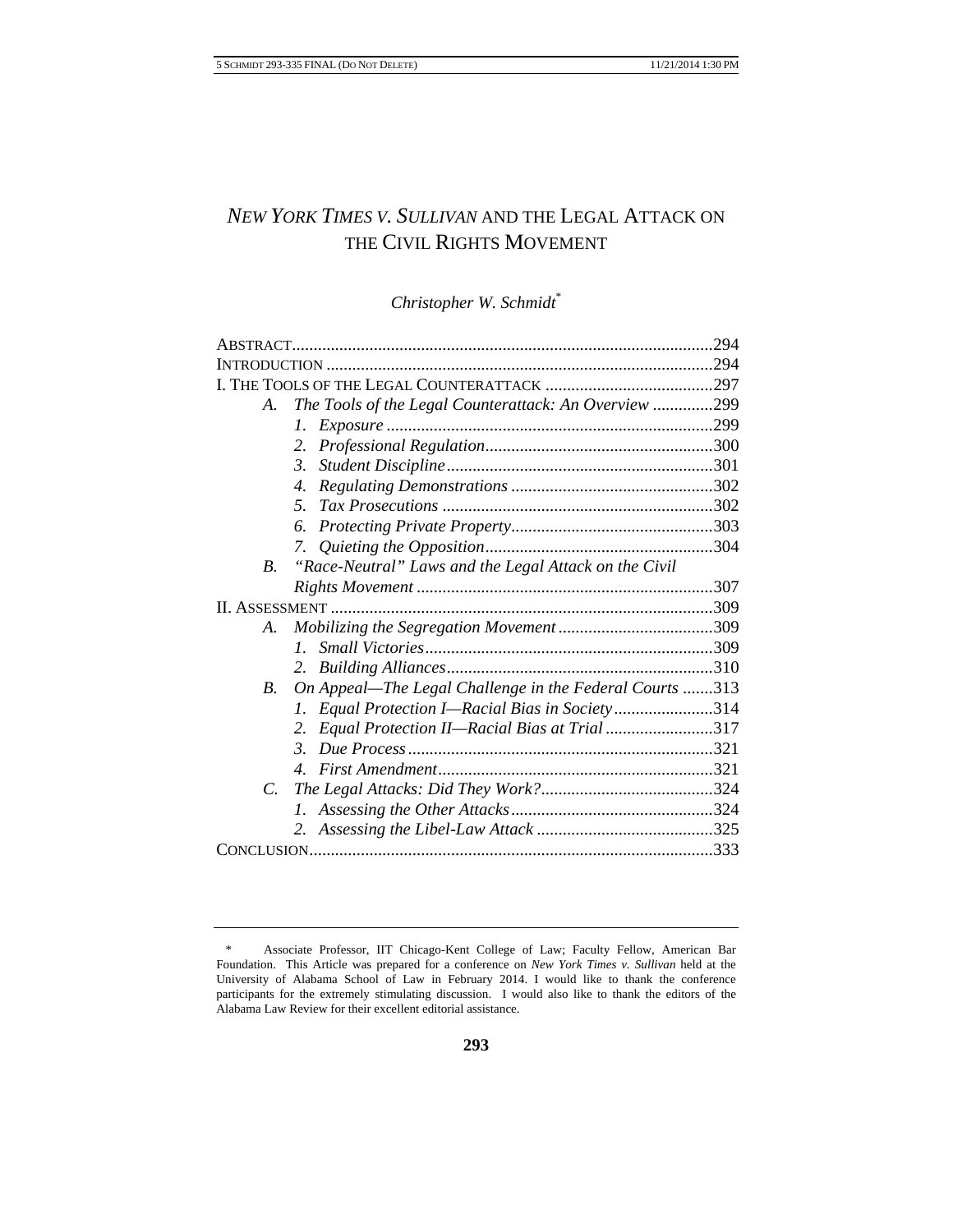#### **ABSTRACT**

This Article places *New York Times v. Sullivan* into the context of the legal counteroffensive that defenders of racial segregation waged against the Civil Rights Movement.

Montgomery Commissioner L.B. Sullivan's libel suit against the *New York Times* and four African-American preachers was just one of many instances of white Southerners using ostensibly race-neutral laws to counter the growing strength of the black freedom struggle. By 1960, when Sullivan filed his suit, this basic tactic—the race-conscious deployment of race-neutral law—was rapidly replacing explicitly racially discriminatory laws as the legal weapon of choice for defenders of white supremacy. I examine why libel law and other race-neutral laws became such critical resources for civil rights opponents, and I assess their impact. For the Warren Court, these legalistic tactics presented a challenge. The unanimous *Sullivan* ruling notwithstanding, the Court regularly divided when given an opportunity to assess the use of race-neutral laws to counter the Civil Rights Movement. For defenders of segregation, the legal counteroffensive had benefits as a tool of movement mobilization. For civil rights activists, the legal attack made its mark, as it forced them to divert resources into defensive litigation battles. In the end, however, these tactics had only limited success in their primary goal of disarming the Civil Rights Movement.

# **INTRODUCTION**

One of the most striking aspects of the white Southern resistance to the Civil Rights Movement was the substantial faith its leaders had in the law. In the 1950s and 1960s, when defenders of racial segregation saw their way of life being challenged by the growing strength of the black freedom struggle, they regularly turned to lawyers and courts to fight off the threat of change. To be sure, the attack on the Civil Rights Movement contained a good deal of lawlessness—the intimidation, the beatings, even the murders of those who dared to challenge the norms and practices of white supremacy.<sup>1</sup> Horrific acts of savagery never left the scene. But the South's political leaders recognized extralegal suppression of civil rights activism as a major liability in their efforts to turn back the Civil Rights Movement, threatening as they did to turn public opinion against the segregationist

<sup>1.</sup> *See, e.g.*, MICHAL R. BELKNAP, FEDERAL LAW AND SOUTHERN ORDER: RACIAL VIOLENCE AND CONSTITUTIONAL CONFLICT IN THE POST-BROWN SOUTH (1995).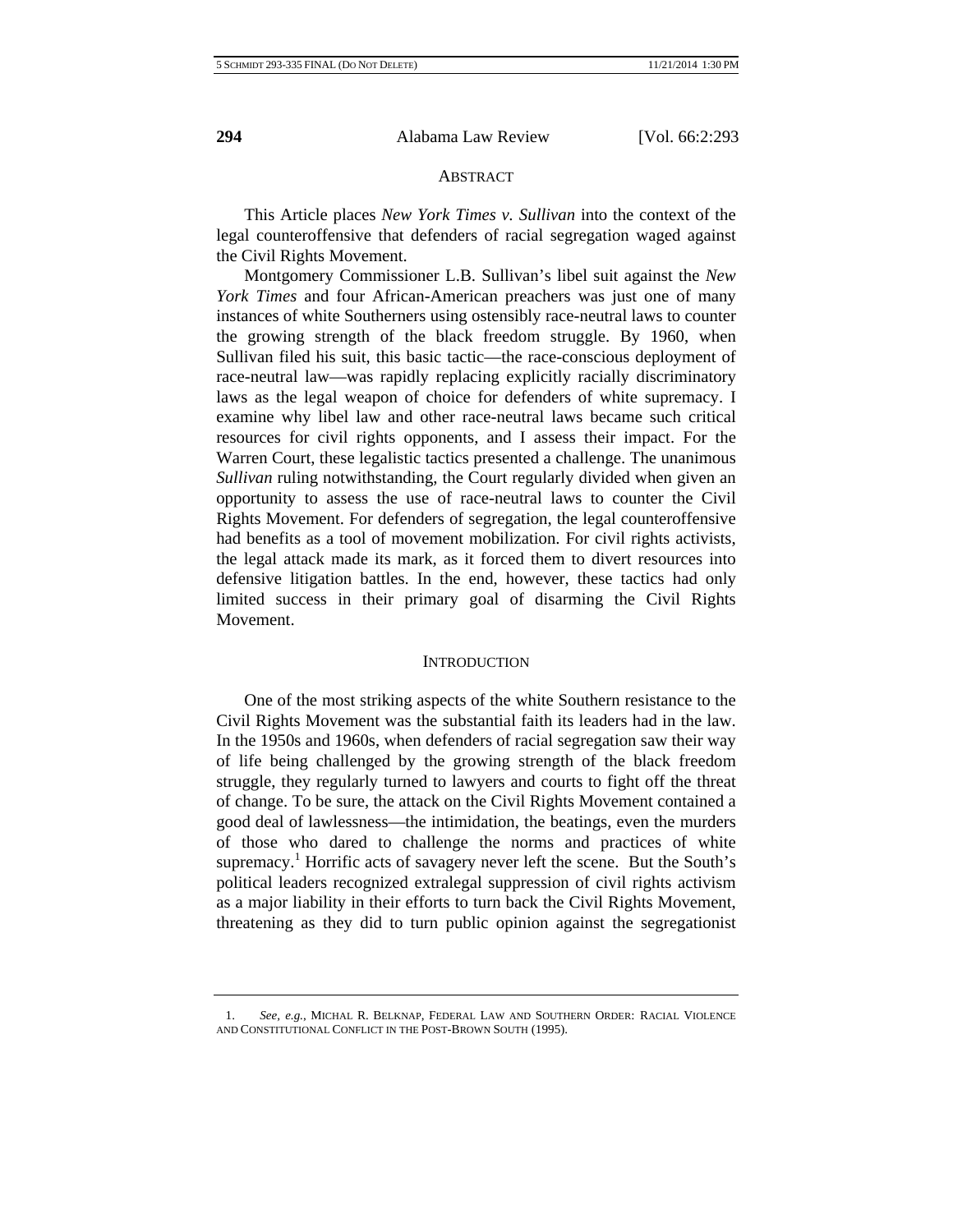cause and justifying further federal intervention.<sup>2</sup> Segregationist leaders increasingly urged the use of formal processes of the law as an alternative to brutality and lawlessness.

Law, of course, has always played a role in the maintenance of white supremacy in the United States. Yet the kinds of laws that whites relied upon to serve this end shifted over the course of the Civil Rights Movement. For much of our nation's history, the primary legal tools for protecting racial hierarchy were the bluntest and harshest ones: the laws of slavery, the southern Black Codes of early Reconstruction, and the segregation and disfranchisement laws of the Jim Crow era. And in the 1940s and 1950s, when faced with the rising threat of civil rights reform, segregationists relied primarily on explicit, direct legal defenses of Jim Crow. They waged a massive resistance campaign denouncing and defying *Brown* and proclaiming the need for race-conscious policy.<sup>3</sup>

By the late 1950s and early 1960s, however, the tactic of defending legalized segregation on its own terms had largely run its course. Legally mandating racial segregation and other forms of overt racial discrimination was rapidly becoming a lost cause. The Supreme Court expanded its *Brown* ruling's condemnation of separate-but-equal policy beyond the schools into all realms of state activity. $4$  In Congress, defenders of racial segregation were a diminishing minority.<sup>5</sup> And, in the eyes of most Americans, racial discrimination as a formal state policy was no longer tolerable. For those dedicated to blocking or limiting the impact of the Civil Rights Movement, a new approach was needed.

Unlike the legal battles segregationists waged in the 1940s and 1950s, this new legal attack on the Civil Rights Movement relied on laws that said nothing about race. These were laws regulating disorderly conduct, trespass, disturbing the peace, and defamation. Even tax law became a weapon against the Civil Rights Movement. As the Movement gained momentum, segregationists used these and other race-neutral laws to target civil rights activists and their allies. The race-conscious use of race-neutral law became Jim Crow's front line of defense.

This was the historical context out of which the landmark 1964 Supreme Court decision in *New York Times v. Sullivan*<sup>6</sup> emerged. One of

<sup>2.</sup> *See generally* ANDERS WALKER, THE GHOST OF JIM CROW: HOW SOUTHERN MODERATES USED *BROWN V. BOARD OF EDUCATION* TO STALL CIVIL RIGHTS (2009).

<sup>3.</sup> *See* MICHAEL J. KLARMAN, FROM JIM CROW TO CIVIL RIGHTS: THE SUPREME COURT AND THE STRUGGLE FOR RACIAL EQUALITY 385–442 (2004).

<sup>4.</sup> *See* Johnson v. Virginia, 373 U.S. 61, 62 (1963) (per curiam) ("[I]t is no longer open to question that a State may not constitutionally require segregation of public facilities.").

<sup>5.</sup> *See generally* KEITH M. FINLEY, DELAYING THE DREAM: SOUTHERN SENATORS AND THE FIGHT AGAINST CIVIL RIGHTS, 1938-1965 (2008).

<sup>6. 376</sup> U.S. 254 (1964).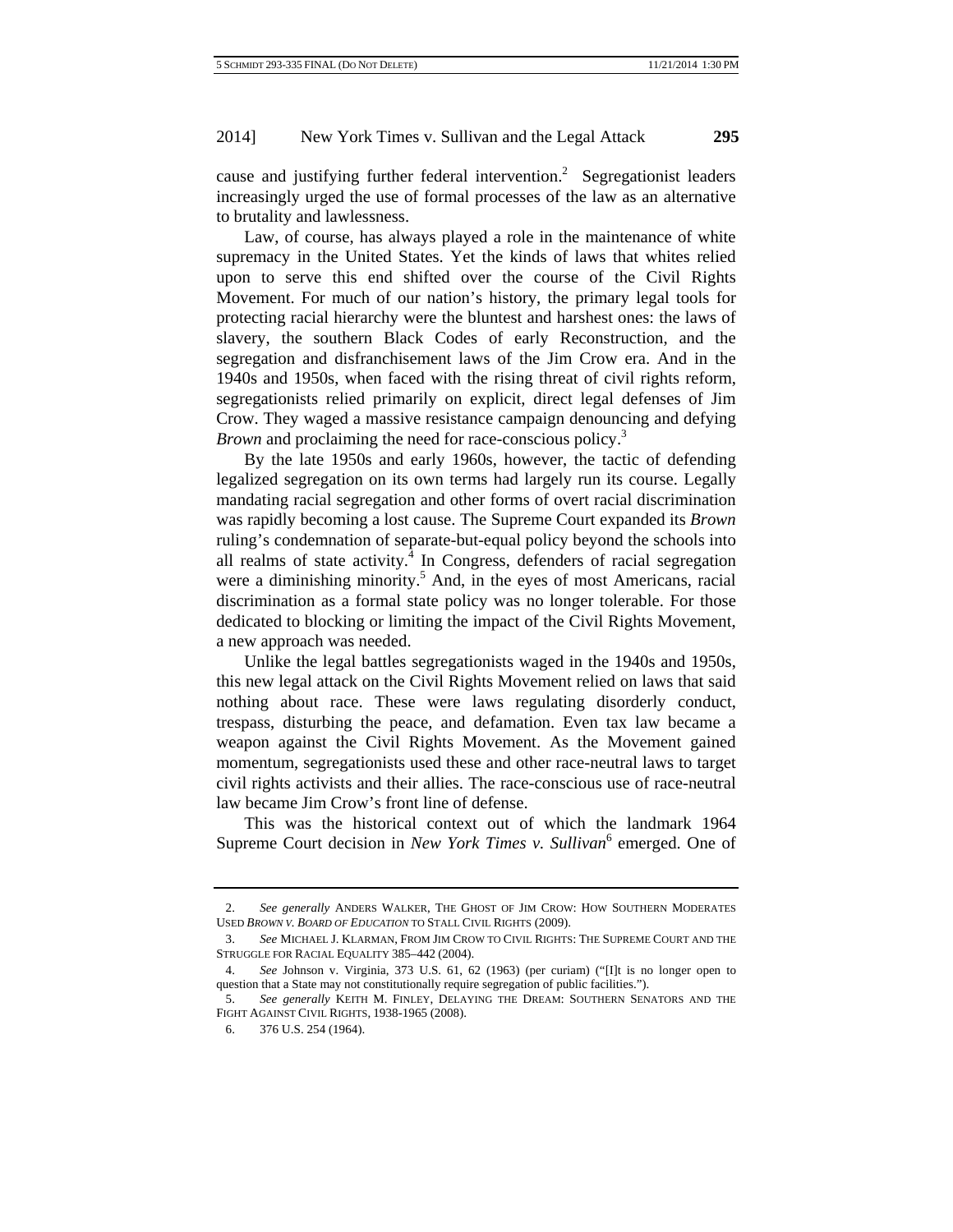my primary goals in this Article is to situate Montgomery Commissioner L.B. Sullivan's libel suit against the *New York Times* and four African-American preachers within the context of white Southerners' broader legal counteroffensive against the Civil Rights Movement, particularly their growing reliance on race-neutral laws to advance their race-conscious agenda.

In addition to situating Sullivan's libel suit in its historical context, I use *Sullivan* as a case study for evaluating the impact of the white South's legal attack on the Civil Rights Movement. I consider these consequences in three overlapping contexts. First, I examine the ways in which libel suits helped unite the segregationist countermovement. Although little appreciated in the scholarly literature on the Civil Rights Movement or on the *Sullivan* case, increased reliance on libel law and other race-neutral laws had important movement mobilization benefits for those who stood opposed to civil rights reforms.

Second, I examine the doctrinal challenges the Warren Court faced when called upon to assess the constitutionality of southern efforts to undermine the Civil Rights Movement through the use of race-neutral laws. The unanimous *Sullivan* ruling was something of an aberration. As a general matter, the Warren Court was deeply divided on the legal issues raised by the segregationist use of race-neutral laws to counter the Civil Rights Movement.

And third, I consider the effects of the legal counteroffensive on civil rights activity. Here, the legal attack on the Civil Rights Movement clearly made its mark. It forced civil rights activists to divert time and resources into defensive litigation battles. Yet, ultimately, the legal attack on the Civil Rights Movement had only limited success in the primary goal of its segregationist supporters, which was to suppress civil rights activism. Even the libel-law challenge that led to the landmark *Sullivan* decision failed in its intended goal of diverting Northern press attention from white suppression of civil rights activity. The failures of the legal attack on the Civil Rights Movement can be partly attributed to the intervention of the Supreme Court, but I argue that one needs to be careful not to overstate the case here. Just as it took more than the Supreme Court alone to move the South toward desegregation,<sup>7</sup> Court decisions alone could not diffuse the Southern attack on the Civil Rights Movement. The failure of the segregationist legal attack on the Movement was primarily attributable to the strength of the Civil Rights Movement and only secondarily attributable to the saving interventions of the Supreme Court. Despite commonplace assertions that the Supreme Court's dramatic decision in *Sullivan* saved the

<sup>7.</sup> *See* KLARMAN, *supra* note 3, at 344–442; GERALD N. ROSENBERG, THE HOLLOW HOPE: CAN COURTS BRING ABOUT SOCIAL CHANGE? 39–169 (1991).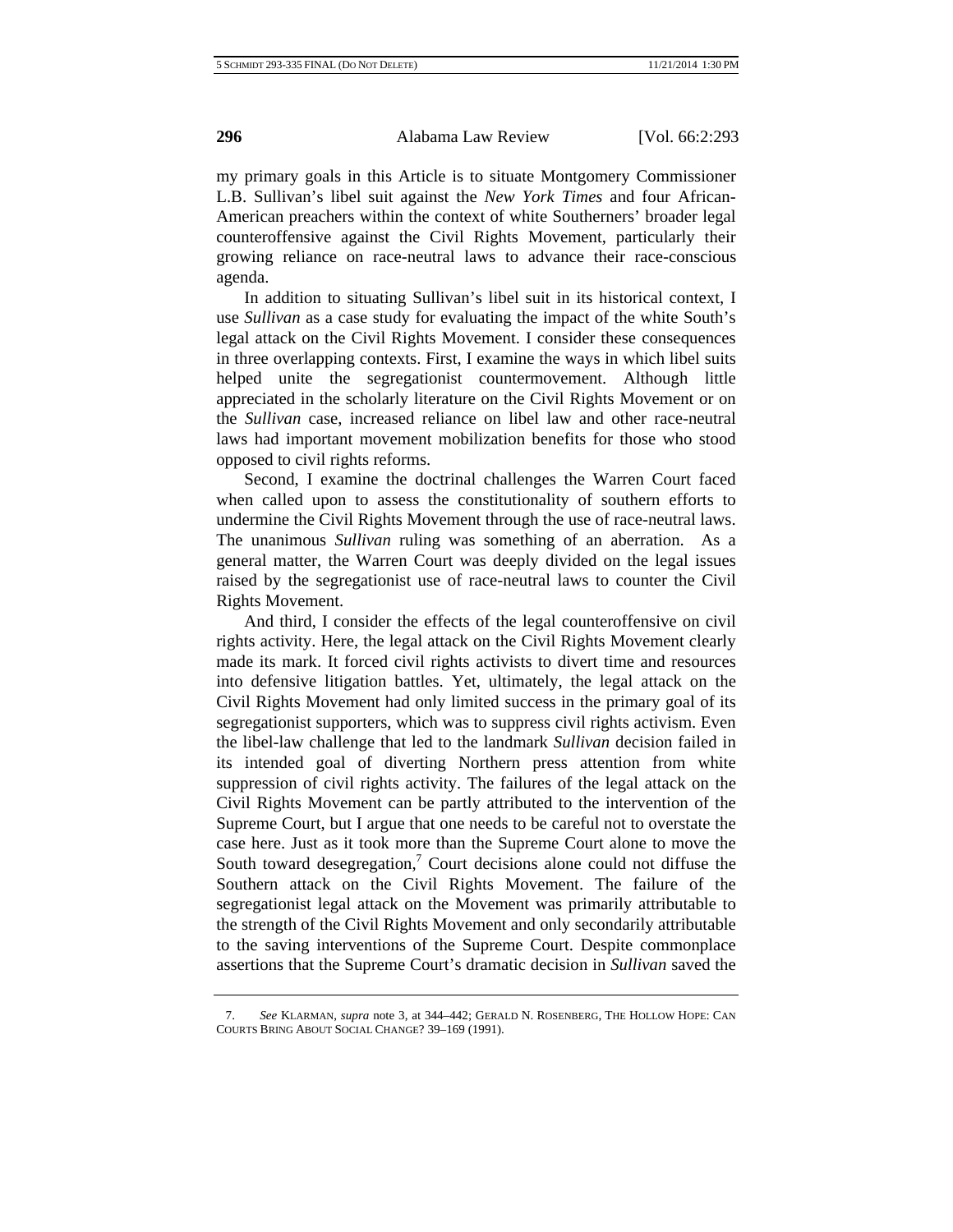Civil Rights Movement, libel suits had already proven largely ineffective in silencing press coverage of the Movement.

I divide this Article into two Parts. Part I examines the varied legal weapons the white South used against the Civil Rights Movement. Specifically, I identify the major categories of race-neutral laws that became central to the legal attack on the Civil Rights Movement. Part II assesses the impact of these counterattacks. I examine which tactics worked, which did not, and why. I consider how the growing reliance of defenders of segregation on these race-neutral laws served as a mobilizing tool for the countermovement, the difficulties the legal attack on the Civil Rights Movement posed for the Supreme Court, and the effects of this attack on civil rights activism.

# I. THE TOOLS OF THE LEGAL COUNTERATTACK

In its early stages, the counteroffensive against the Civil Rights Movement advanced explicitly race-conscious policies. Southern whites defended de jure segregation policy on the grounds of constitutional principle, policy, religion, or whatever other justifications the segregationist imagination could muster. This kind of direct defense of segregation could be found, for example, in the legal arguments put forward by the states as they defended themselves in the school desegregation lawsuits that led to *Brown*. 8 It was also the premise driving the "massive resistance" campaign against *Brown* in the mid-to-late 1950s, as the South sought to continue to enforce its segregation policy after the federal courts had made it clear that such laws violated the Constitution.<sup>9</sup> This defiant, direct defense of racial segregation lived on well into the 1960s. No one personified this approach more than Alabama Governor George Wallace, the man who, in 1963, drew his "line in the dust" and pronounced his commitment to stand up for "segregation now . . . segregation tomorrow . . . segregation forever."10

But as the Civil Rights Movement gained strength, the defenders of segregation shifted their legal tactics. Segregationist leaders increasingly came to see direct legal methods, such as racial segregation laws and other forms of explicit legalized discrimination, as ineffective and costly. "We can't preserve segregation by defying the federal government," warned Mississippi Governor J.P. Coleman in 1955. "We must do it by legal

<sup>8.</sup> *See* MARK V. TUSHNET, MAKING CIVIL RIGHTS LAW: THURGOOD MARSHALL AND THE SUPREME COURT, 1936–1961, at 156–61 (1994).

<sup>9.</sup> KLARMAN, *supra* note 3, at 349–63.

<sup>10.</sup> George Wallace, Governor of Ala., Inaugural Address in Montgomery, Alabama, at 2 (Jan. 14, 1963), *available at*

http://digital.archives.alabama.gov/cdm/singleitem/collection/voices/id/2952/rec/5.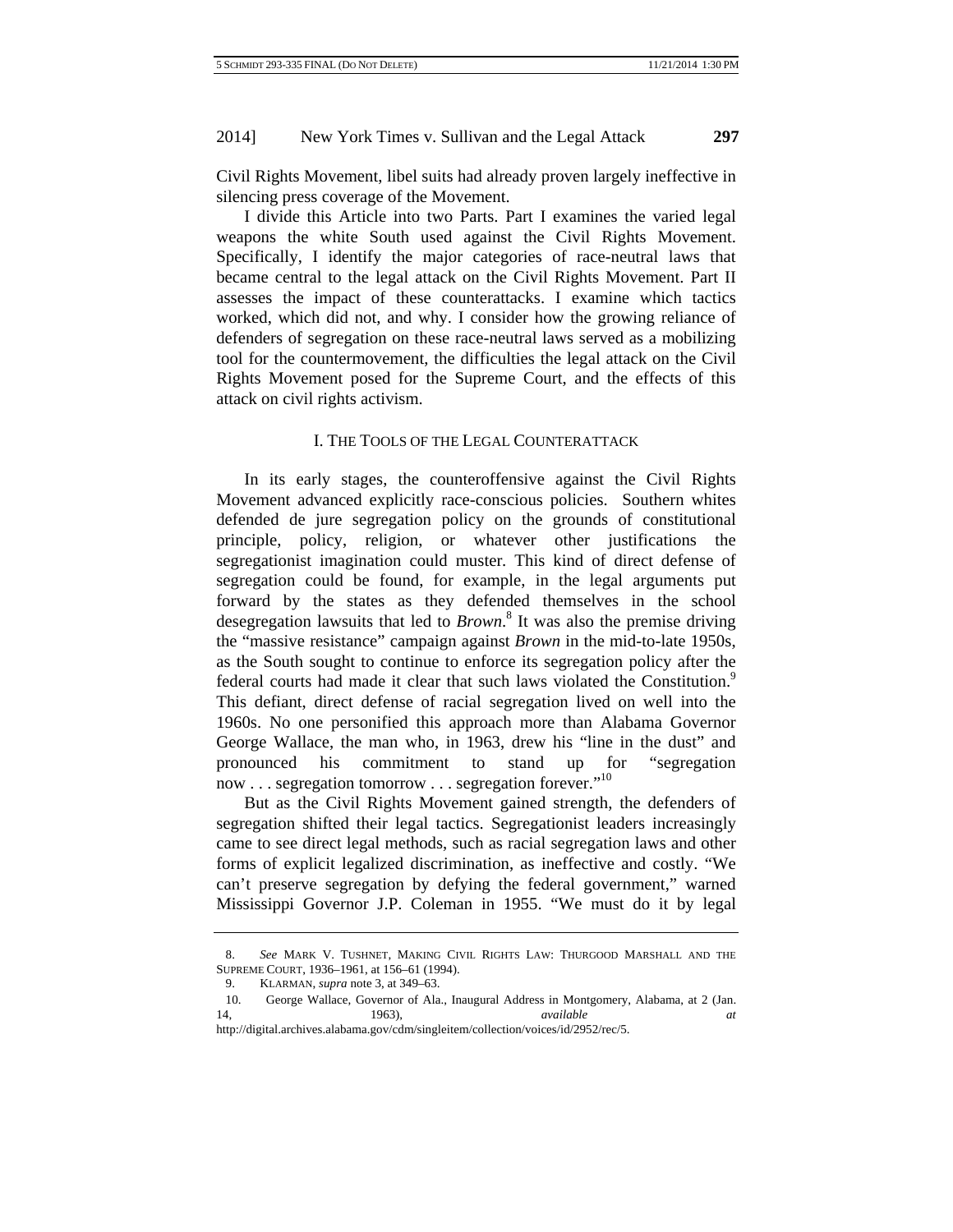means."<sup>11</sup> Indirect, race-neutral legal methods became the preferred tactic for the defenders of white supremacy.<sup>12</sup>

Of course, the distinction I am emphasizing between direct and indirect legal defenses of white supremacy—between race-conscious and raceneutral tactics, in our contemporary terminology—was not always clear. The legal tools by which the public officials and lawyers in the white South mobilized against the Civil Rights Movement should be considered on a spectrum, ranging from segregation laws on one end to long-standing, uncontroversial laws such as trespass and libel on the other end. In between these two poles were a seemingly endless variety of legal tools with varying degrees of race consciousness: some relying on racial proxies to avoid direct reference to race, some specially made for the purpose of undermining the Civil Rights Movement, and some modified or repurposed toward this end. As a general trend, over the course of the civil rights struggle, defenders of white supremacy came to rely less and less on the most direct, race-conscious laws. The legal attack on the Civil Rights Movement was increasingly waged with weapons residing at the more race-neutral end of the spectrum.

For those who saw defiance of *Brown* as a hopeless or unwise approach, more indirect tactics seemed the better way to defeat desegregation, or at least to minimize its effects. Rather than enforcing an official state policy of segregation and racial discrimination, this approach relied on ostensibly race-neutral laws in order to attack the proponents of civil rights reform.

Although I categorize these legal weapons used against the Civil Rights Movement as "race-neutral" in order to distinguish them from the direct defenses of de jure racial discrimination, there was, of course, a great deal of race consciousness in the ways in which segregationists deployed these race-neutral legal tools. Segregationists, in other words, were using raceneutral laws to advance their race-conscious agenda.

<sup>11.</sup> WALKER, *supra* note 2, at 12.

<sup>12.</sup> A third category of legal defense of white supremacy, which I do not focus on here, included legal arguments made in opposition to civil rights policy. While the focus of this Article is on *offensive* tactics white Southerners adopted against the Civil Rights Movement, these were more purely *defensive* legal tactics, reacting to legal reforms of the Civil Rights Era. They included arguments, often on constitutional grounds, based on the values of local control and federalism, *see, e*.*g*., Declaration of Constitutional Principles, 84th Cong., 102 CONG. REC. 4460 (1956) (the "Southern Manifesto"), and individual rights claims, *see, e*.*g*., Christopher W. Schmidt, *Defending the Right to Discriminate: The Libertarian Challenge to the Civil Rights Movement*, *in* SIGNPOSTS: NEW DIRECTIONS IN SOUTHERN LEGAL HISTORY (Sally Hadden & Patricia Minter eds., 2013).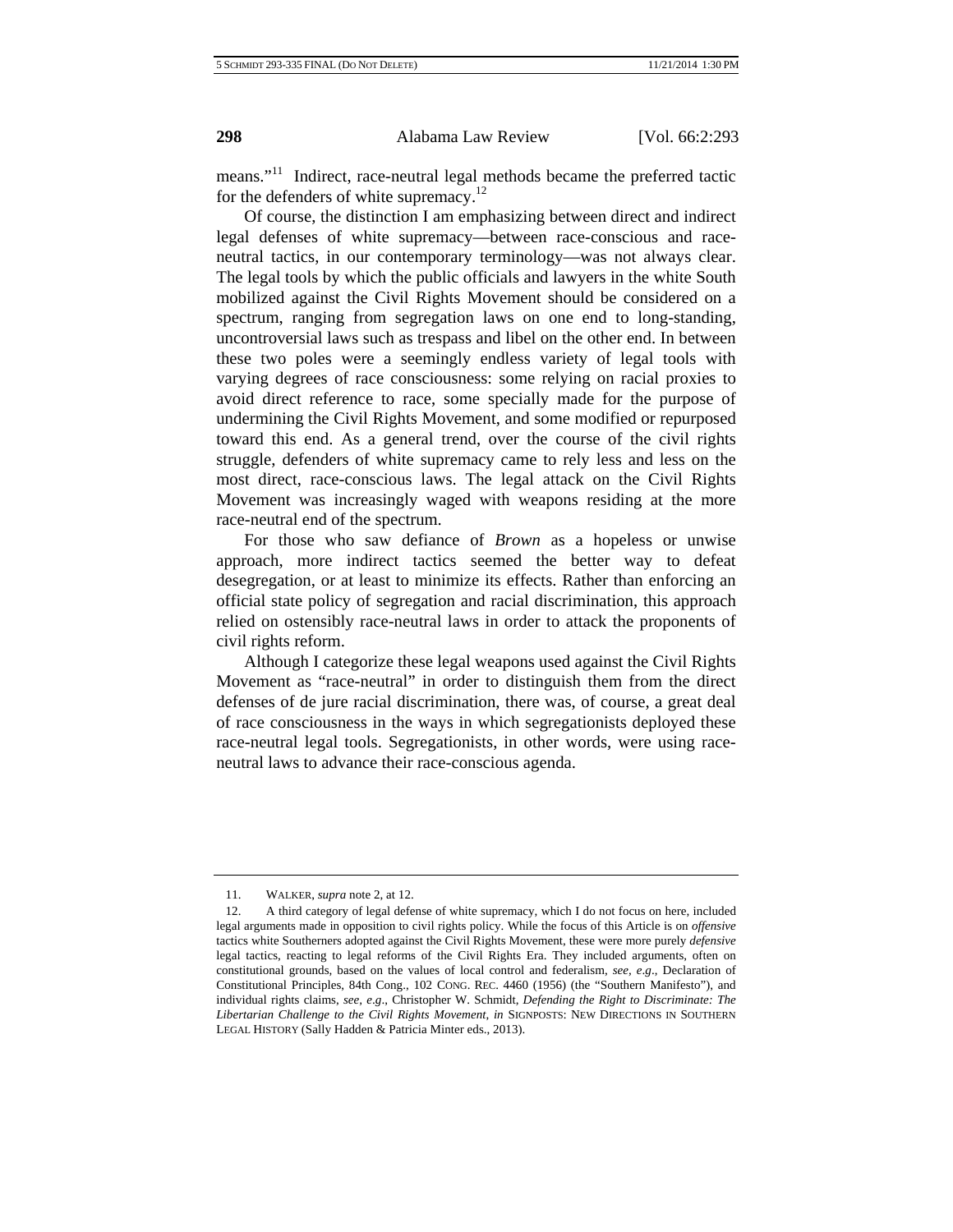# *A. The Tools of the Legal Counterattack: An Overview*

What follows is a brief overview of some of the tactics of indirect legal resistance to the Civil Rights Movement.

#### *1. Exposure*

After *Brown*, several Southern states sought to put the NAACP out of business. The tactic here was simple and often quite effective: force the NAACP to disclose its membership rolls and then let the tried-and-true processes of white intimidation and retribution take over. This tactic was facilitated by omnipresent segregationist accusations that the NAACP was a subversive organization infiltrated by, and perhaps even run by, Communists and other brands of radicals.<sup>13</sup> The legal tools by which Southern leaders started this process were varied. Demands for compelled disclosures might come through corporate and lobbyist registration requirements, state taxing requirements, legislative investigations into suspected subversive activities, or laws requiring public school teachers to identify the organizations to which they belonged. $^{14}$ 

In Mississippi, the state legislature passed a law in 1956 requiring public school teachers to list all organizations that they had been involved in over the past five years, a transparent effort to expose black teachers who were involved with the NAACP.<sup>15</sup> In 1958, the legislature launched an investigation into the NAACP on suspicion of being a Communist front organization.16 Louisiana used its Subversive Activities and Communist Control Law to attack not only the  $NAACP<sup>17</sup>$  but also the Southern Conference Educational Fund, a pro-civil rights organization.<sup>18</sup> Virginia passed a special registration requirement for organizations involved in civil rights activity.<sup>19</sup> In 1957, Little Rock, Arkansas, amended its occupation license tax policy to require, upon official demand, membership lists of a

<sup>13.</sup> *See* KLARMAN, *supra* note 3, at 382–83; NUMAN V. BARTLEY, THE RISE OF MASSIVE RESISTANCE: RACE AND POLITICS IN THE SOUTH DURING THE 1950'S, at 185–89 (1969).

<sup>14.</sup> *See* KLARMAN, *supra* note 3, at 383; BARTLEY, *supra* note 13, at 214–15; Walter F. Murphy, *The South Counterattacks: The Anti-NAACP Laws*, 12 W. POL. Q. 371 (1959).

<sup>15.</sup> *See* JOSEPH CRESPINO, IN SEARCH OF ANOTHER COUNTRY: MISSISSIPPI AND THE CONSERVATIVE COUNTERREVOLUTION 54 (2007).

<sup>16.</sup> *See id*. at 54–56.

<sup>17.</sup> *See* BARTLEY, *supra* note 13, at 187; TUSHNET, *supra* note 8, at 290.

<sup>18.</sup> *See* Dombrowski v. Pfister, 380 U.S. 479 (1965) (granting injunction against prosecution of the civil rights group on First Amendment grounds).

<sup>19.</sup> *See* NAACP v. Patty, 159 F. Supp. 503, 511 (E.D. Va. 1958) (summarizing registration requirements passed at special session of the Virginia legislature in 1956), *vacated sub nom*. Harrison v. NAACP, 360 U.S. 167 (1959).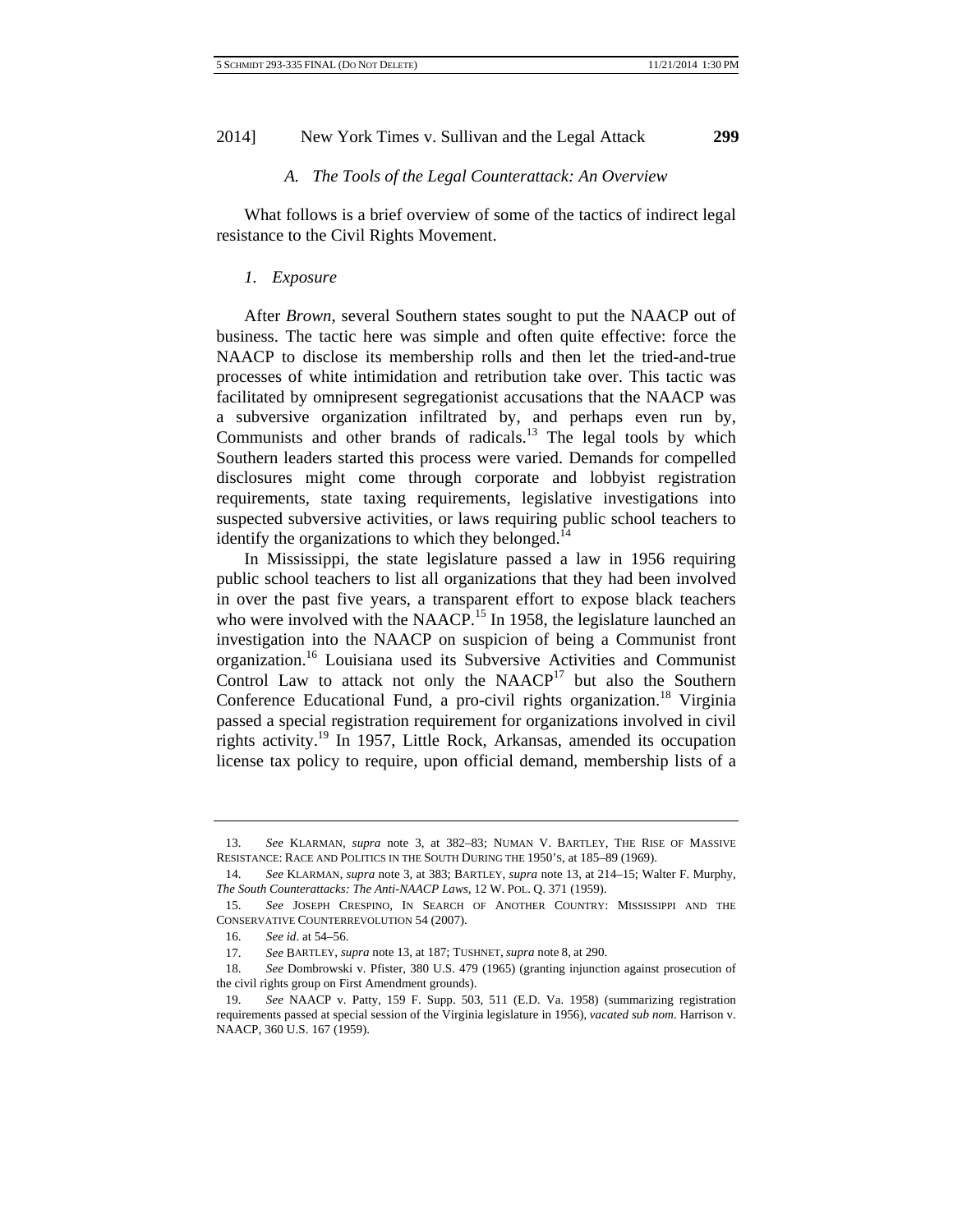registered organization.<sup>20</sup> In refusing to submit to this requirement, the local NAACP branch issued the following statement: "We base this refusal on the anti-NAACP climate in this state. It is our good faith and belief that the public disclosure of the names of our members and contributors might lead to their harassment, economic reprisals, and even bodily harm."<sup>21</sup>

No state was more aggressive in attacking civil rights advocates through these kinds of exposure tactics than Alabama. State Attorney General John Patterson accused the NAACP of failing to properly register as a business operating within Alabama.22 He convinced Judge Walter Jones—an ardent segregationist who would later hear the trial in the *Sullivan* case—to issue a temporary restraining order against the NAACP.<sup>23</sup> After the NAACP attempted to register in the state, Judge Jones demanded that the NAACP release its membership rolls.<sup>24</sup> "I intend to deal the NAACP . . . a mortal blow from which they shall never recover," the judge declared.<sup>25</sup> The NAACP was basically out of operation in Alabama from 1956 to 1964.<sup>26</sup> Arkansas and Louisiana employed similar tactics.<sup>27</sup>

# *2. Professional Regulation*

Various Southern states attacked the NAACP under cover of regulating the legal profession. In 1956, the Virginia legislature passed a series of laws prohibiting lawyers from encouraging litigation or soliciting clients.<sup>28</sup> Although drafted without explicit reference to civil rights, race, or the NAACP, these "barratry," "champerty," and "maintenance" statutes were transparent efforts to undermine the NAACP's agenda of enforcing school desegregation through court orders. When the Supreme Court considered a challenge to Virginia's use of these laws against the NAACP, Justice Hugo Black, in discussing the cases with the other Justices, described the laws as "part of a scheme to defeat" *Brown*.<sup>29</sup> "Sooner or later, we will have to grapple with these problems in those terms," he said, adding that "[t]he NAACP is finished if this law stands."<sup>30</sup>

<sup>20.</sup> *See* Bates v. Little Rock, 361 U.S. 516, 517 (1960).

<sup>21.</sup> *Id*. at 520.

<sup>22.</sup> *See* TUSHNET, *supra* note 8, at 283.

<sup>23.</sup> *See id*.

<sup>24.</sup> *See id*.

<sup>25.</sup> *Id*.

<sup>26.</sup> *See* KLARMAN, *supra* note 3, at 383.

<sup>27.</sup> *See* TUSHNET, *supra* note 8, at 283–84.

<sup>28.</sup> *See* NAACP v. Button, 371 U.S. 415, 423–26 (1963).

<sup>29.</sup> THE SUPREME COURT IN CONFERENCE (1940–1985): THE PRIVATE DISCUSSIONS BEHIND NEARLY 300 SUPREME COURT DECISIONS, at 317 (Del Dickson ed., 2001).

<sup>30.</sup> *Id*. For further context on the Supreme Court's deliberation in *Button*, see TUSHNET, *supra* note 8, at 276–82.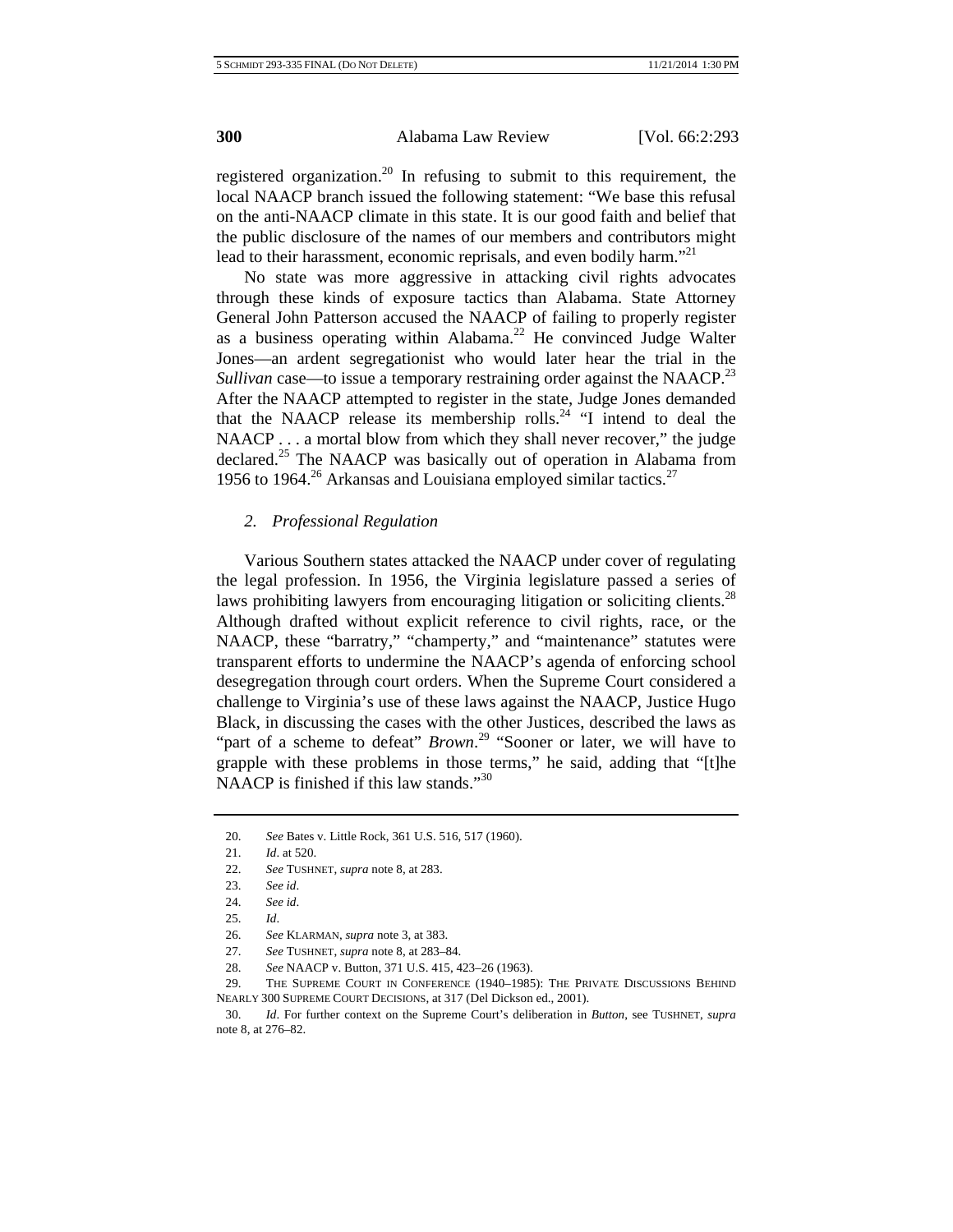Although Virginia was the most aggressive in using legal ethics as a legal cudgel against the NAACP, other states, including Georgia, Mississippi, and South Carolina, also expanded their regulation of the legal profession in the wake of *Brown* in efforts to undermine the work of the NAACP.<sup>31</sup> In 1956, a Texas judge issued an injunction against the NAACP for violations of professional legal ethics.<sup>32</sup> NAACP attorney Robert Carter would later estimate that the NAACP was involved in some twenty-five cases across the South involving state efforts to attack the organization through legal ethics regulations.<sup>33</sup>

#### *3. Student Discipline*

Since so many leading activists in the civil rights struggle were young people—many of whom were still in high school or college—defenders of the racial status quo used student discipline as a tool of social control aimed at quelling civil rights activity. In the wake of *Brown*, South Carolina targeted activism within its black colleges, forcing student expulsions and faculty purges.<sup>34</sup> In response to a 1960 sit-in protest in Montgomery, Alabama, Governor Patterson ordered Alabama State's college's board of trustees to expel nine students who had taken part and to place twenty others on probation.35 The board complied.36 As the sit-in movement spread across the South, the Tennessee Board of Education issued disciplinary guidelines for students in state universities that included the requirement that college presidents "dismiss promptly any student . . . who shall, in the future, be arrested and convicted on charges involving personal misconduct."<sup>37</sup> Following their arrest for taking part in the Freedom Rides in 1961, thirteen African-American students at Tennessee Agricultural and Industrial State University were expelled under these guidelines.<sup>38</sup> The sitins also led to student expulsion from Southern University in Louisiana and

<sup>31.</sup> *See* TUSHNET, *supra* note 8, at 274.

<sup>32.</sup> *See id*. at 272–73. Although the Texas state attorney general's pursuit of the NAACP was motivated by his animosity toward the civil rights group, in this instance a local NAACP lawyer had clearly violated the state's prohibition on providing financial support for clients. *See id*. at 273. As Mark Tushnet explains, "Unfortunately for the NAACP and the LDF, much of what their lawyers did resembled . . . classical [professional] ethical violations." *Id*. at 274.

<sup>33.</sup> ROBERT L. CARTER, A MATTER OF LAW : A MEMOIR OF STRUGGLE IN THE CAUSE OF EQUAL RIGHTS 158 (2005).

<sup>34.</sup> *See* BARTLEY, *supra* note 13, at 230–32.

<sup>35.</sup> *See* J. MILLS THORNTON III, DIVIDING LINES: MUNICIPAL POLITICS AND THE STRUGGLE FOR CIVIL RIGHTS IN MONTGOMERY, BIRMINGHAM, AND SELMA 30 (2002); Julius Duscha, *School Ousts 9 Negroes; Students Vote to Strike*, WASH. POST, Mar. 3, 1960, at D5.

<sup>36.</sup> *See* Dixon v. Ala. State Bd. of Educ.¸ 294 F.2d 150, 151 (5th Cir. 1961); Knight v. State Bd. of Educ., 200 F. Supp. 174, 176 (M.D. Tenn. 1961).

<sup>37.</sup> *Knight*, 200 F. Supp. at 176 (quoting the board's disciplinary guidelines).

<sup>38.</sup> *See id*.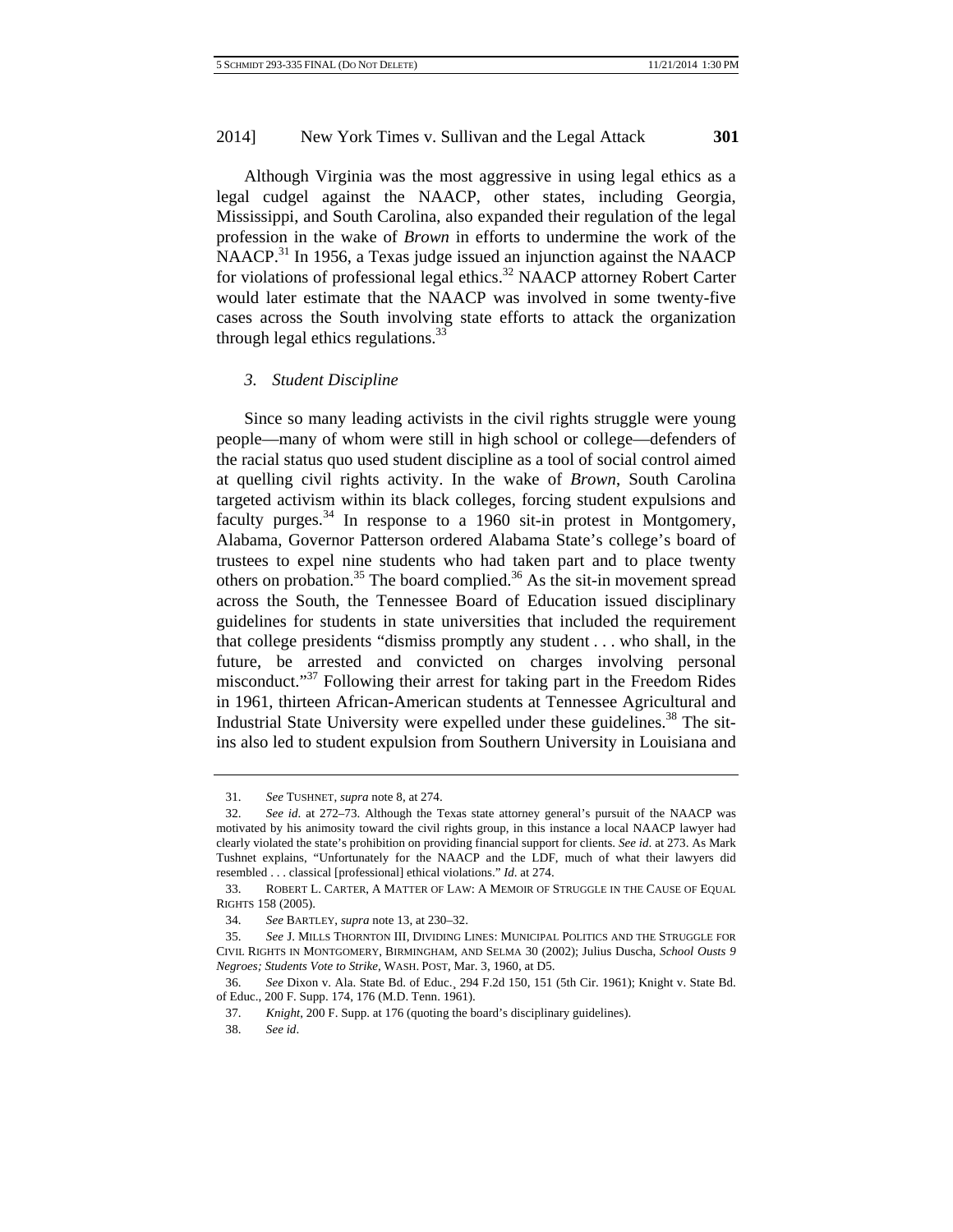Vanderbilt University in Tennessee.<sup>39</sup> In Mississippi, student protests led to the firing of a college president and dismissal of a student council president.<sup>40</sup>

# *4. Regulating Demonstrations*

Segregationists also used the law to prevent or discourage various forms of civil rights protests. For example, on March 5, 1960, in advance of a major planned protest in Montgomery, L.B. Sullivan issued a typical statement declaring that "[i]f the Negroes persist in flaunting their arrogance and defiance by congregating at the Capitol Sunday the police will have no alternative but to take whatever action that might be necessary to disperse them."<sup>41</sup> Police crackdowns on protest activist, in Montgomery and elsewhere, included arrest on various charges. When demonstrators marched without permits or having been refused permits, civil rights leaders found themselves in court for having organized illegal street protests.42 Police also brought disorderly conduct charges against protesters when their actions led to violent confrontations with segregationists (typically instigated by the segregationists themselves). $43$  In some instances, police found the mere act of challenging racial norms—such as taking a seat at a whites-only lunch counter—grounds for charges of disorderly conduct.<sup>44</sup>

#### *5. Tax Prosecutions*

Another tactic in the legal attack on the Civil Rights Movement was to charge the Movement's leaders and organizations with violating tax law. Southern state legislatures targeted the NAACP for inquiries related to tax payments.45 Most famously, Alabama went after Martin Luther King on tax evasion charges.<sup>46</sup> In early 1960, Governor John Patterson ordered the state revenue authorities to charge King with tax evasion and perjury related to the filing of his tax forms. Alabama prosecutors claimed he had used

<sup>39.</sup> *See* Daniel H. Pollitt, *Dime Store Demonstrations: Events and Legal Problems of First Sixty Days*, 1960 DUKE L.J. 315, 347.

<sup>40.</sup> *See* BARTLEY, *supra* note 13, at 233.

<sup>41.</sup> L.B. Sullivan, Montgomery Pub. Safety Comm'r, Statement (Mar. 5, 1960), *available at* http://digital.archives.alabama.gov/cdm/singleitem/collection/voices/id/3445/rec/7.

<sup>42.</sup> *See, e*.*g*., Shuttlesworth v. Birmingham, 394 U.S. 147, 149 (1969).

<sup>43.</sup> *See, e.g.*, TAYLOR BRANCH, PARTING THE WATERS: AMERICA IN THE KING YEARS, 1954–63, at 278–79 (1988).

<sup>44.</sup> *See, e*.*g*., Garner v. Louisiana, 368 U.S. 157, 160 (1961).

<sup>45.</sup> *See* BARTLEY, *supra* note 13, at 213.

<sup>46.</sup> *See* BRANCH, *supra* note 43, at 276–77.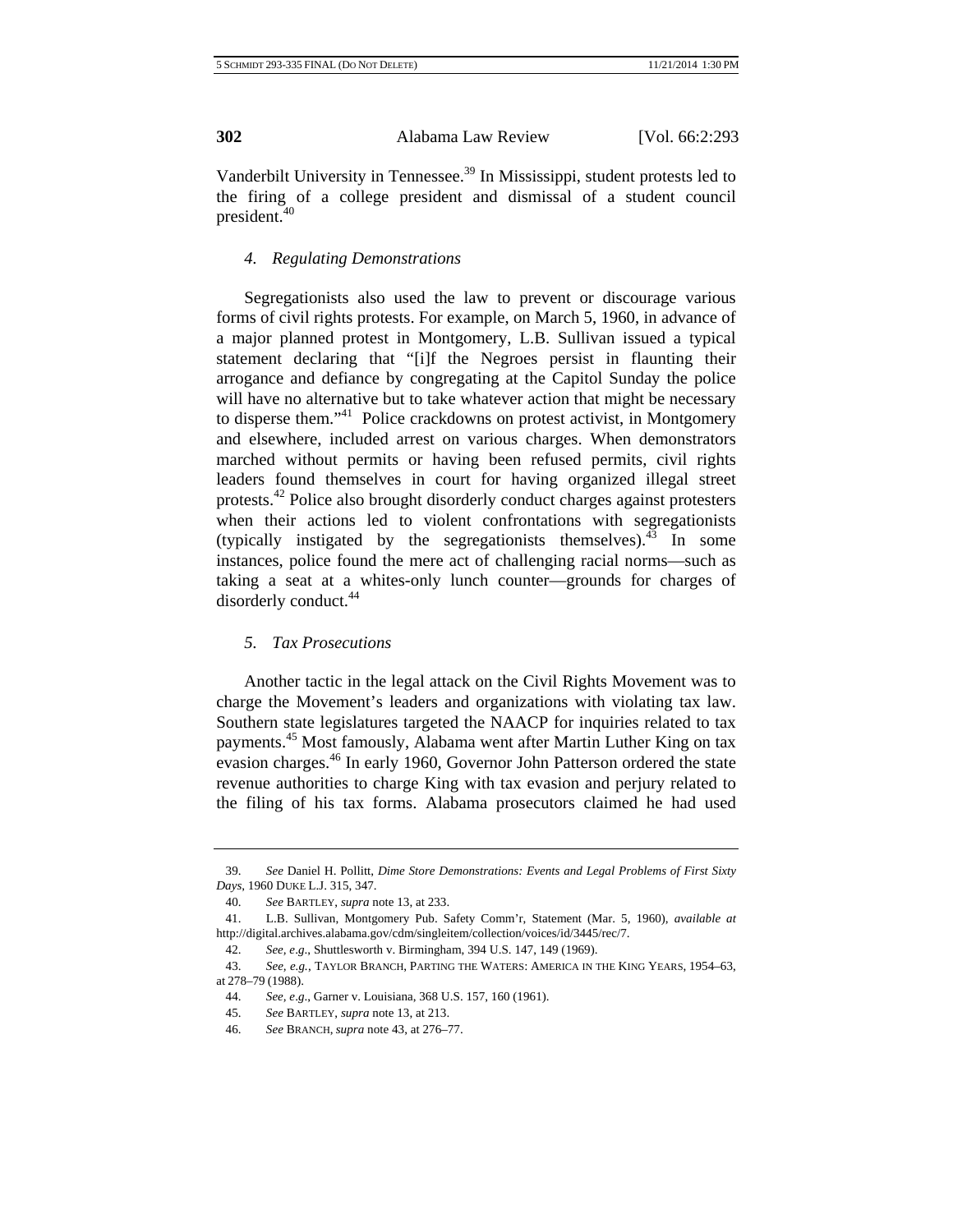money from his civil rights organization, the Southern Christian Leadership Conference (SCLC), for his personal use and not reporting it on his tax returns.<sup>47</sup> A committee formed to defend King against these charges put out a memorandum asking, "What is the purpose of this indictment?" The answer:

It seeks to harrass [sic] Dr. King and to discredit him and deprive him of his freedom of action in the movement for freedom of all Negroes. It has no other real purpose. This is but one in a long series of outrageous actions by the Dixiecrats to victimize, cripple, and to murder Dr. King. He has been arrested five times on trumped-up charges. His home has been bombed. His life has been threatened countless times.<sup>48</sup>

This transparent (if ultimately unsuccessful) effort to attack King and undermine the civil rights cause was the catalyst for the fundraising advertisement that set the *Sullivan* case in motion.<sup>49</sup>

#### *6. Protecting Private Property*

In response to the student lunch counter sit-in movement of 1960, segregationists turned to trespass law.<sup>50</sup> By the time of the sit-ins, most Southern jurisdictions had either repealed or were no longer enforcing official segregation policy as applied to public accommodations.<sup>51</sup> So the core legal issue of the sit-ins, defenders of segregation argued, was not state support of racial discrimination, but state support of the property rights of private business enterprises. The racially discriminatory choice was not being made by the government, but by private individuals, and therefore was not constrained by the non-discrimination requirement of the Fourteenth Amendment. Luther Hodges, the governor of North Carolina,

<sup>47.</sup> *See* THORNTON, *supra* note 35, at 117–18, 615 n.147.

<sup>48.</sup> Statement on the Indictment of Martin Luther King, Jr., Comm. to Defend Martin Luther King, Jr. (Mar. 3, 1960), *available at* http://www.thekingcenter.org/archive/document/statementindictment-mlk.

<sup>49.</sup> On March 19, 1960, the *New York Times* ran an editorial in support of King and the civil rights cause. Editorial, *Amendment XV*, N.Y. TIMES, Mar. 19, 1960, at 20. It concluded with a call to Congress to "heed their rising voices, for they will be heard." *Id*. This phrase served as the title of the March 29 advertisement that the Committee to Defend Martin Luther King ran to raise money for King's legal defense. The advertisement did its job, the lawyers did their job, and, to the surprise of many, an all-white Alabama jury acquitted King of the perjury and tax evasion charges. *See* BRANCH, *supra* note 43, at 289.

<sup>50.</sup> *See* Christopher W. Schmidt, *Divided by Law: The Sit-Ins and the Role of the Courts in the Civil Rights Movement*, 33 L. & HIST. REV. (forthcoming 2015).

<sup>51.</sup> *Id.*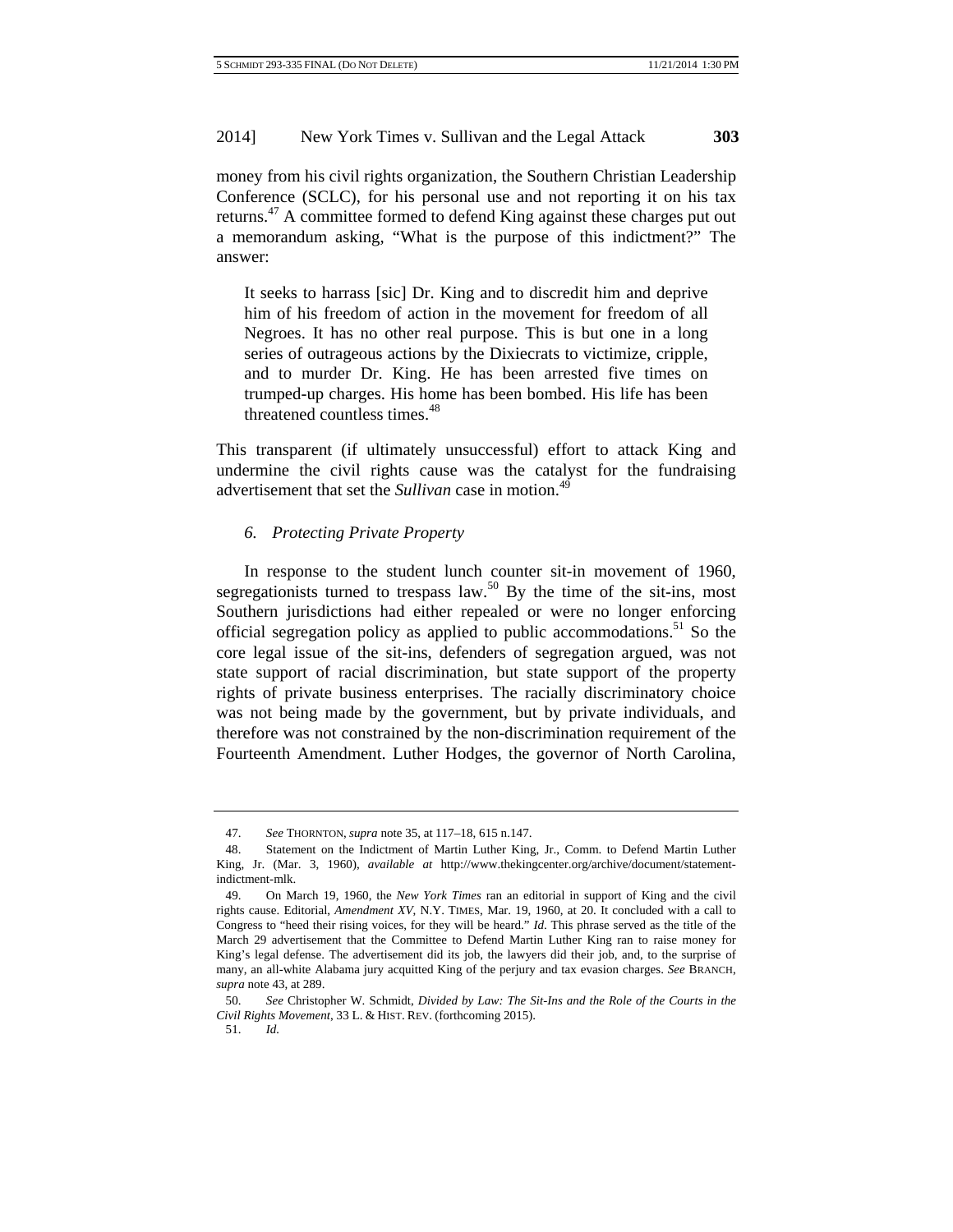had a draft statement prepared for business owners who ran segregated lunch counters. It included the following language:

At the beginning of these demonstrations, we elected not to bring trespass charges in against any persons, notwithstanding the fact that in all of the states in question the laws have clearly given us this legal right. . . . We believe that the Nation itself is entitled to see an end to the disorder, and to see that whatever questions remain to be settled shall be settled in a civilized manner and in accordance with law.52

Here we have yet another example of segregationists attempting to find constitutional shelter by relying on racially neutral laws in their effort to advance a race-conscious defense of Jim Crow.

# *7. Quieting the Opposition*

And then there was the tactic at issue in *Sullivan*: the effort to use the law to quiet the voices of the opposition.

Frustration with Northern press coverage of the South was a central element of the segregationist psyche during the Civil Rights Movement. In the aftermath of *Brown*, South Carolina journalist Thomas R. Waring complained that "the metropolitan press almost without exception has abandoned fair and objective reporting of the race story. For facts it frequently substitutes propaganda."53 Ross R. Barnett, the archsegregationist governor of Mississippi, was so exercised about what he saw as the "distorted and unfair treatment" of the sit-ins by the national media that he tried to get his fellow Southern governors to join him in demanding an opportunity on all major media outlets to present "the other side of the story—our side—to the American public."<sup>54</sup> Prior to initiating his lawsuit against the *New York Times*, Commissioner Sullivan issued a statement condemning the "prejudiced Northern press" and "their program of racial strife and exploitation for financial gain and spectacular distorted news

<sup>52.</sup> *Id.* (quoting Untitled draft of statement on sit-ins by Woolworth's, n.d., [labeled "not used"], Governor's Papers: Luther Hartwell Hodges, General Correspondence, 1960, Box 522, Folder: "Segregation—Lunch Counters (Negro) 1960," North Carolina State Archives, Raleigh, North Carolina).

<sup>53.</sup> Thomas R. Waring, *The Southern Case Against Desegregation,* HARPER'S MAGAZINE, Jan. 1956, at 39, 39. *See also Personal and Otherwise: Man Here Wants to Be Heard,* HARPER'S MAGAZINE, Jan. 1956, at 22, 22 (noting that Southern segregationists "believe—with some reason that they have been denied a hearing in the national press").

<sup>54.</sup> Ross R. Barnett to Luther H. Hodges, Apr. 18, 1960, Governor's Papers: Luther Hartwell Hodges, General Correspondence, 1960, Box 523, Folder: "Segregation—'Sit Down' Situations, A-F," North Carolina State Archives, Raleigh, North Carolina.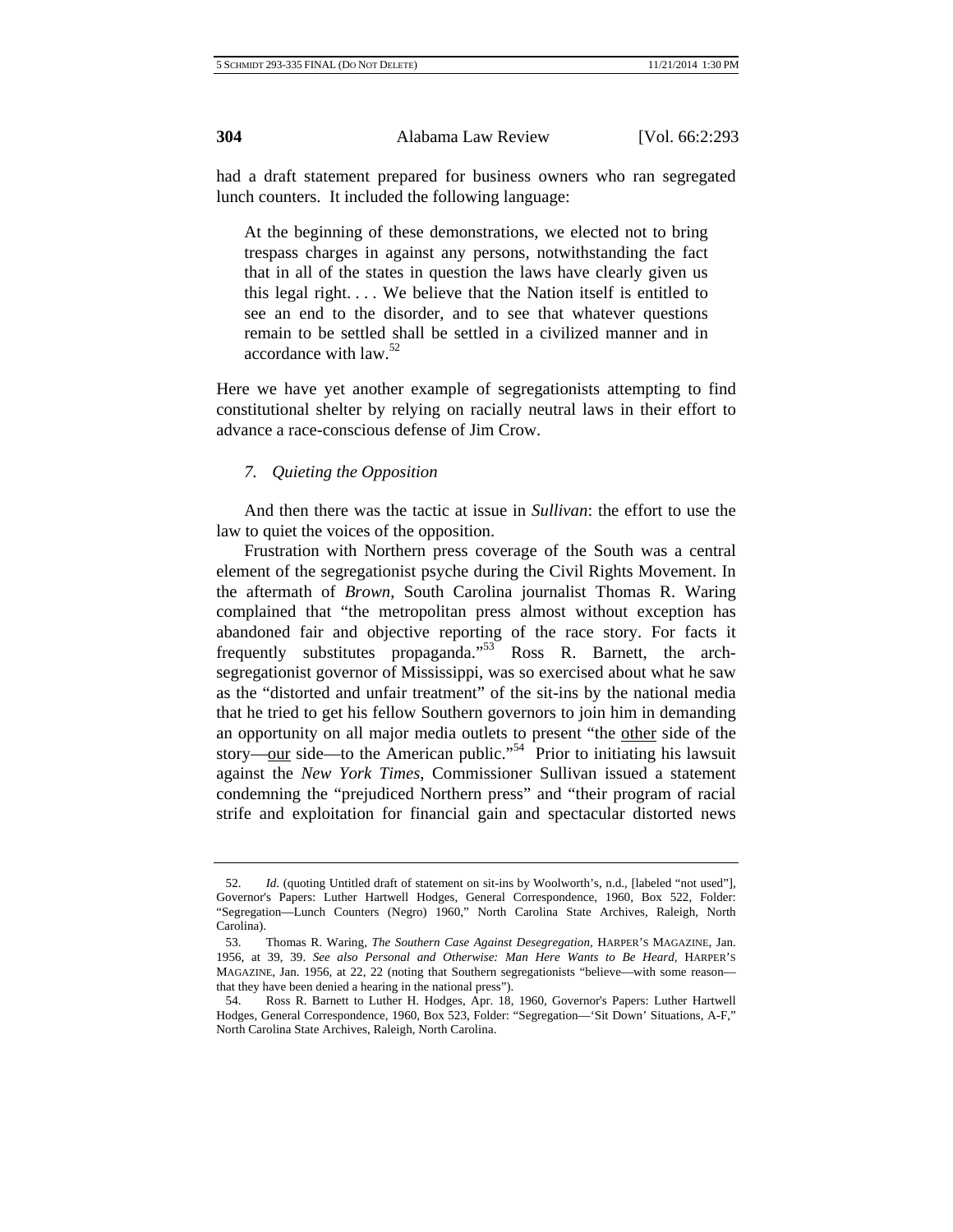coverage."55 Sullivan's libel suit was a response to what segregationists saw as a major problem for their cause.

The Sullivan suit was just one of several libel suits based on the same *New York Times* fundraising advertisement. Alabama Governor John Patterson filed a suit against the *Times* for \$1 million;<sup>56</sup> Montgomery Mayor Earl James, City Commissioner Frank Parks, and former City Commissioner Clyde Sellers filed suits for  $$500,000$  each.<sup>57</sup> By the time the *Sullivan* case made it to the Supreme Court, the *James* case was pending on motion for new trial after a verdict of  $$500,000$ <sup>58</sup>. The *Patterson*, *Parks*, and *Sellers* cases—in which the damages demanded totaled \$2 million—never reached trial.<sup>59</sup> The *New York Times* successfully had the cases removed to federal court, only to have the Fifth Circuit Court of Appeals reverse the removal order; at the time of the *Sullivan* trial, the appeals court ruling was under petition for certiorari in the U.S. Supreme Court.<sup>60</sup>

Segregationists launched several other libel suits in an effort to counter the rising tide of civil rights activity. A sheriff in Alabama sued the publisher of *Ladies Home Journal* for \$3 million based on an article it ran by Lillian Hellman about police brutality during civil rights demonstrations in 1963.<sup>61</sup> CBS was being sued for \$1.5 million for a news program on voting disfranchisement in Montgomery.62 Harrison Salisbury and the *Times* were being sued for a page-one article Salisbury wrote in April 1960 about race relations in Birmingham.63 Salisbury's assessment of the situation was blunt:

Every channel of communication, every medium of mutual interest, every reasoned approach, every inch of middle ground has been fragmented by the emotional dynamite of racism, reinforced

<sup>55.</sup> L.B. Sullivan, Montgomery Pub. Safety Comm'r, Statement (Mar. 5, 1960), *available at* http://digital.archives.alabama.gov/cdm/singleitem/collection/voices/id/3445/rec/7. *See also* JAMES W. ELY, JR., THE CRISIS OF CONSERVATIVE VIRGINIA: THE BYRD ORGANIZATION AND THE POLITICS OF MASSIVE RESISTANCE 99 (1976) (describing complaints from Virginia's segregationist leaders about anti-Southern bias in Northern press).

<sup>56.</sup> *See* ANTHONY LEWIS, MAKE NO LAW: THE SULLIVAN CASE AND THE FIRST AMENDMENT 13 (1991).

<sup>57.</sup> *See id*.

<sup>58.</sup> *See id*. at 35.

<sup>59.</sup> *See id*. at 35–45.

<sup>60.</sup> *See* Parks v. New York Times, 195 F. Supp. 919, 925 (M.D. Ala. 1961); Parks v. New York Times, 308 F.2d 474, 481 (5th Cir. 1962); Petition for Writ of Certiorari, New York Times v. Parks, 376 U.S. 949 (1964) (No. 52).

<sup>61.</sup> *See* KERMIT L. HALL & MELVIN I. UROFSKY, *NEW YORK TIMES V. SULLIVAN*: CIVIL RIGHTS, LIBEL LAW, AND THE FREE PRESS 85 (2011).

<sup>62.</sup> *See id*.

<sup>63.</sup> Harrison E. Salisbury, *Fear and Hatred Grip Birmingham*, N.Y. TIMES, Apr. 12, 1960, at 1.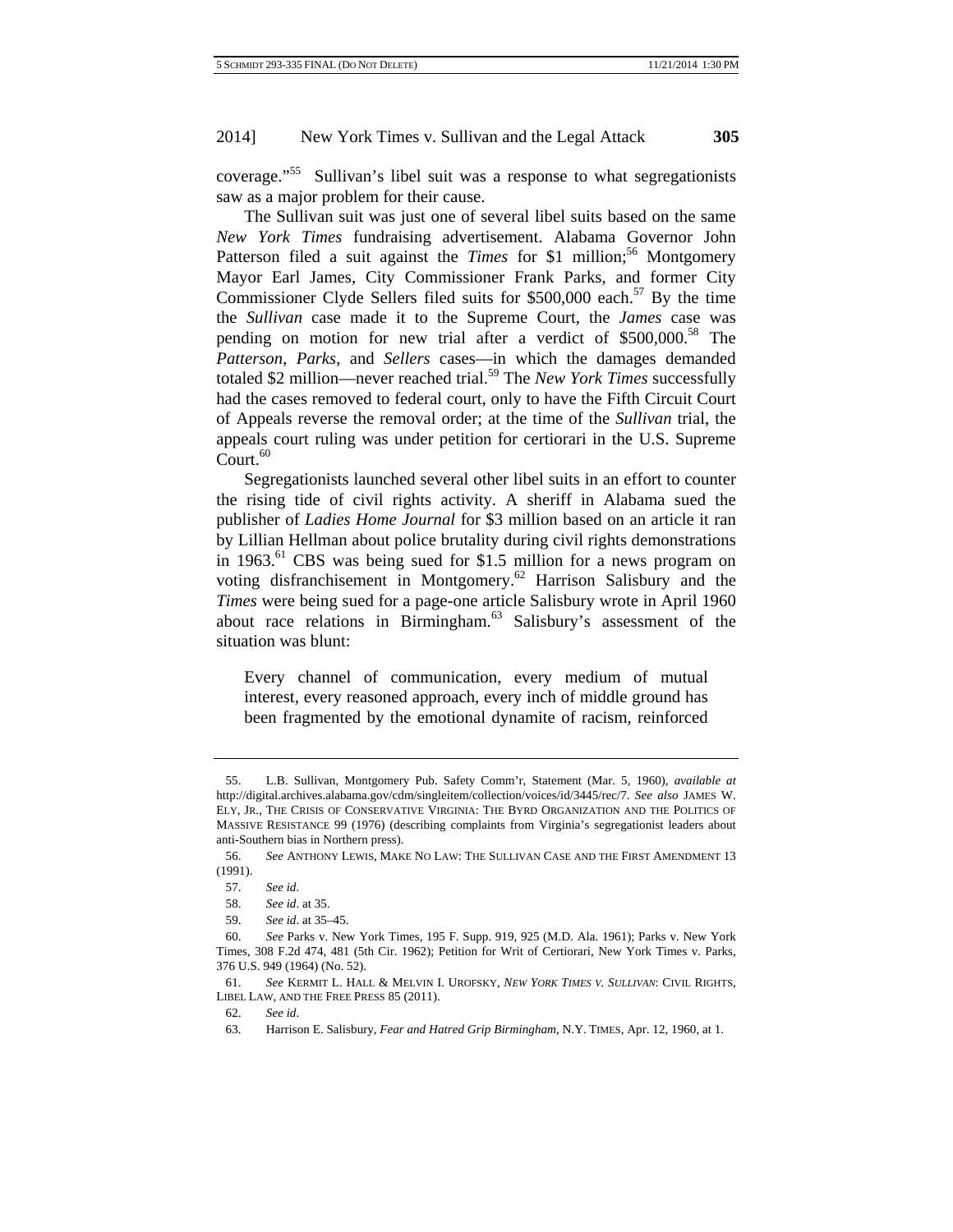by the whip, the razor, the gun, the bomb, the torch, the club, the knife, the mob, the police and many branches of the state's apparatus.<sup>64</sup>

"[N]either blacks nor whites talk freely" in Birmingham, he wrote.<sup>65</sup> "Telephones are tapped . . . [M]ail has been intercepted and opened. . . . The spy [has] become a fact of life."66 (The *Times* editors did cut a paragraph in which Salisbury compared Birmingham to "Moscow in the Stalin days" and Germany under Hitler.)<sup>67</sup> The *Birmingham News* reprinted Salisbury's story under the headline "*New York Times* Slanders Our City— Can This Be Birmingham?"68 The paper's editors described the story as "maliciously bigoted, noxiously false, viciously distorted."<sup>69</sup> Lawsuits followed in short order. All three of the Birmingham city commissioners, along with the Birmingham city detective, sued Salisbury and the *Times*. 70 Officials from Bessemer County, a rural area outside Birmingham, which Salisbury portrayed as even more oppressive than Birmingham, filed their own libel suits. $1/1$  In addition to the civil suits, Salisbury was indicted, in September 1960, on forty-two counts of criminal libel.<sup>72</sup>

Those who were pursuing these libel suits and those who were supporting their efforts were hardly trying to hide what they were doing. Following the verdict in the *Sullivan* trial, the *Alabama Journal* expressed its hopes that the half-million-dollar award would cause the Northern press "to make a re-survey of their habit of permitting anything detrimental to the South and its people to appear in their columns.<sup>"73</sup> The *Montgomery Advertiser* ran an article about all the pending libel suits under the headline "State Finds Formidable Legal Club to Swing at Out-of-State Press."74 The content of the article was as unsubtle as its title: "State and city authorities have found a formidable legal bludgeon to swing at out-of-state newspapers whose reporters cover racial incidents in Alabama."<sup>75</sup>

<sup>64.</sup> *Id*.

<sup>65.</sup> *Id.*

<sup>66.</sup> *Id*.

<sup>67.</sup> HARRISON E. SALISBURY, WITHOUT FAVOR OR FEAR: AN UNCOMPROMISING LOOK AT THE *NEW YORK TIMES* 381 (1980).

<sup>68.</sup> *Id*. at 233.

<sup>69.</sup> *Id*.

<sup>70.</sup> Brief of the American Civil Liberties Union and the New York Civil Liberties Union as Amici Curiae at 6, New York Times v. Sullivan, 376 U.S. 254 (1964) (Nos. 39 & 40) [hereinafter ACLU Brief] (citing Record of the Case).

<sup>71.</sup> *Id*.

<sup>72.</sup> *Id*.

<sup>73.</sup> HALL & UROFSKY, *supra* note 61, at 84.

<sup>74.</sup> *Id*.

<sup>75.</sup> *See* ACLU Brief, *supra* note 70, at 6.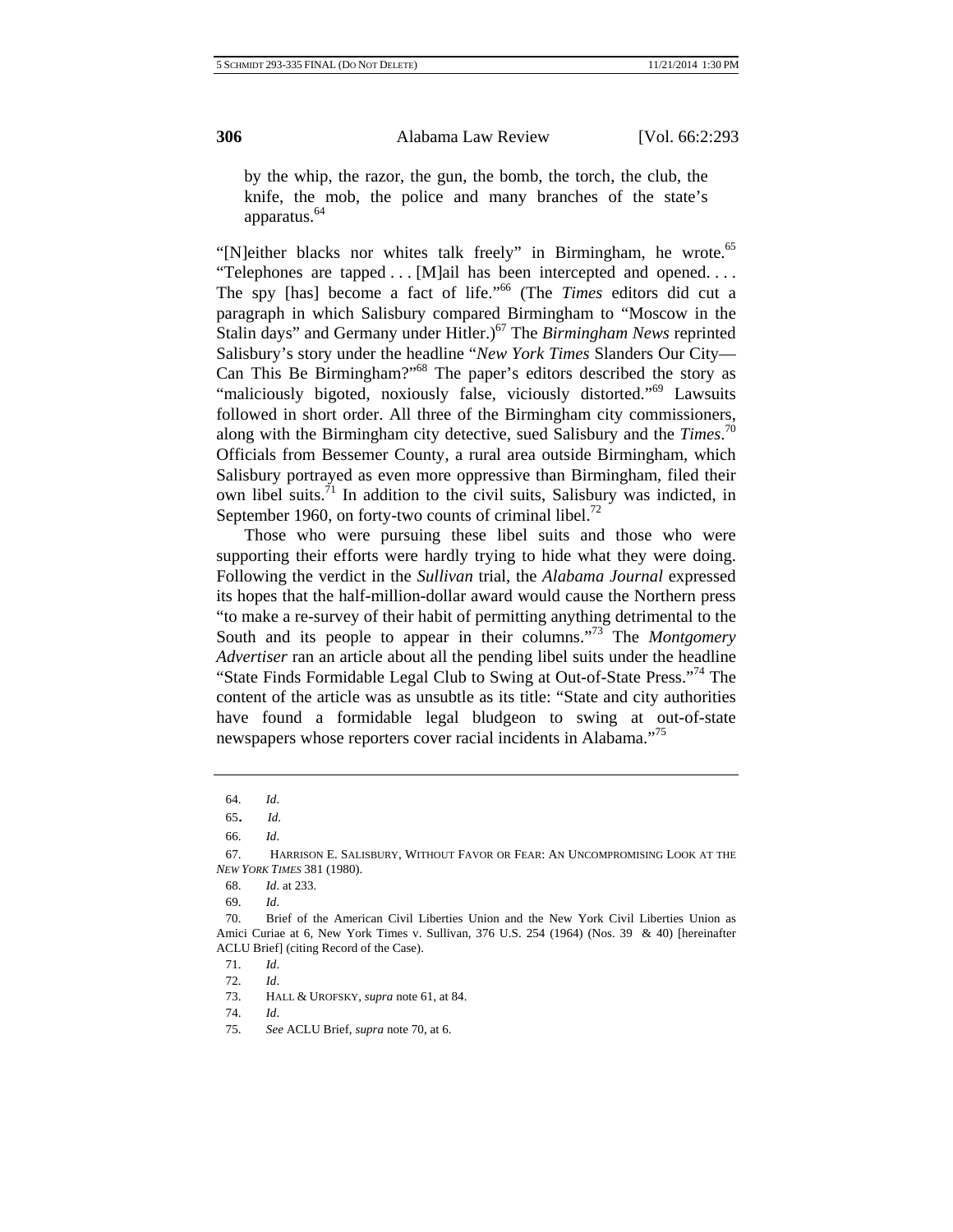# *B. "Race-Neutral" Laws and the Legal Attack on the Civil Rights Movement*

One way to understand how race-conscious discrimination intersected with these formally race-neutral legal tools is to consider where in the legal decision-making process the racially discriminatory choice was located. For direct legal defenses of Jim Crow, the choice to discriminate was at the highest level. Through the promulgation of race-conscious policy, lawmaking bodies commit themselves to racial discrimination. In passing a segregation requirement, the state legislature or city council made the formal decision to discriminate.

Moving along my aforementioned spectrum toward more indirect tactics of the legal counterattack on the Civil Rights Movement—toward, that is, more formally race-neutral legal tools—we can see that the locus of racially discriminatory choice has moved from the level of lawmaking to the level of enforcement. Race-neutral policy empowered state actors, through the granting of discretion, to enforce the policy in a racially discriminatory manner. Here we find the unequal enforcement of the criminal justice system, such as charging Martin Luther King with minor traffic violations or prosecuting him for perjury related to tax returns, or the prosecution of peaceful civil rights activists on charges of disorderly conduct. The shift toward these more indirect methods was often quite conscious. Across the South, for example, city councils and state legislatures, responded to the outbreak of sit-ins by strengthening legal regulations that could be used to quell the protests, such as disorderly conduct or trespass regulations.<sup>76</sup>

Finally, at the far end of the spectrum, we find the state enforcement of race-neutral policy in which the racially discriminatory choice was left to a private actor. In these cases, the locus of discretion passed (as a formal matter, at least) from state to private initiative. One clear example of this was the use of trespass law, which required a business proprietor to choose to press charges, as a tool for enforcing racial discrimination in privately owned public accommodations.<sup>77</sup>

<sup>76.</sup> *See, e.g.*, *Senate Plows Into Last Days Passes 2 Segregation Bills*, ATLANTA CONSTITUTION, Feb. 19, 1960, at 1, 12 ("The words 'integration' and 'segregation' were not used in discussions of the bills, although it was pretty clear that they were intended as reinforcements to the state's antiintegration armor." The sponsor of the bill explained: "Some suggestion has been made that the law might be used in connection with some of our present problems and perhaps it might be. But basically it's a good law to protect your property."); Nesmith v. Alford, 318 F.2d 110, 119 (5th Cir. 1963) (describing how in response to the sit-in movement the city council in Montgomery, Alabama, repealed its restaurant segregation ordinance and strengthened its disorderly conduct ordinance).

<sup>77.</sup> *See* Schmidt, *supra* note 50.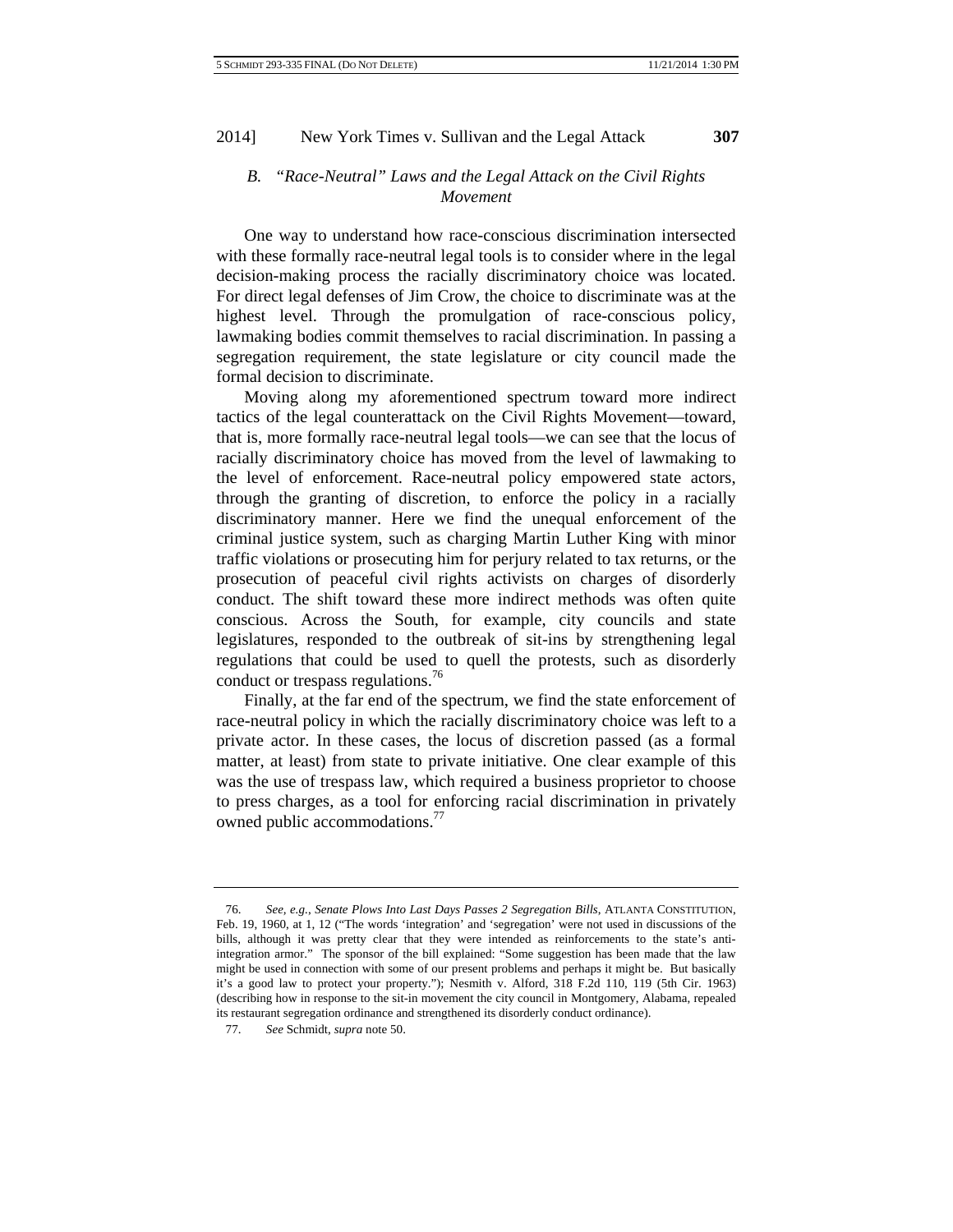The use of libel suits to attack critics of white supremacy falls around the middle of this spectrum. On the one hand, like a trespassing charge by a lunch counter operator, these lawsuits were private law actions; the government itself was not a party to the suit. The suits were not official, government-sanctioned, or government-funded actions. (Although in many instances there was clear government involvement behind the scenes.<sup>78</sup>) On the other hand, the initiators of the libel suits were, in most cases, not private actors but public officials. They were suing ostensibly to defend their personal reputation, but that reputation had been challenged because of their role in defending the state's white supremacist policies. When the issue got to the Supreme Court, the fact that the plaintiffs were public officials who were being criticized for their public actions would be a critical factor in the outcome of the case.<sup>79</sup>

Framing the legal tools of the counterattack against the Civil Rights Movement in terms of this spectrum illuminates its central underlying legal logic. It allows us to see a trend over the course of the Civil Rights Movement: defenders of the racial status quo responded to unfavorable court opinions and changing national attitudes toward flagrant racial discrimination, by increasingly relying on race-neutral tactics. The more direct—i.e., the more flagrantly race-conscious—the attack, the easier it was for the federal courts to place themselves on the side of the Civil Rights Movement because racially discriminatory choice squarely resided in official state policy. The most resounding Supreme Court defeats for segregationists came in cases where the racial animus behind the prosecution of civil rights activists was most transparent, such as in Alabama's passage of laws designed specifically to attack the NAACP.<sup>80</sup> In contrast, in those cases where the legal tools were more long-standing and not designed for the task of attacking the Civil Rights Movement, the Supreme Court often struggled to locate doctrinal rationales that would turn back the attack.81 In cases such as *Sullivan*, in which a legal attack with a tool from the more race-neutral end of the spectrum nonetheless resulted in a sweeping defeat for the segregationist cause, a major transformation of existing constitutional doctrine was required.

In the next Part, I consider in more detail the impact of the legal attack on the Civil Rights Movement, including the difficulties it posed for the courts.

<sup>78.</sup> *See infra* notes 167–170 and accompanying text.

<sup>79.</sup> *Sullivan*, at 282.

<sup>80.</sup> *See, e*.*g*., NAACP v. Alabama *ex rel*. Patterson, 357 U.S. 449, 467 (1958).

<sup>81.</sup> *See, e.g.*, Bell v. Maryland, 378 U.S. 226 (1964).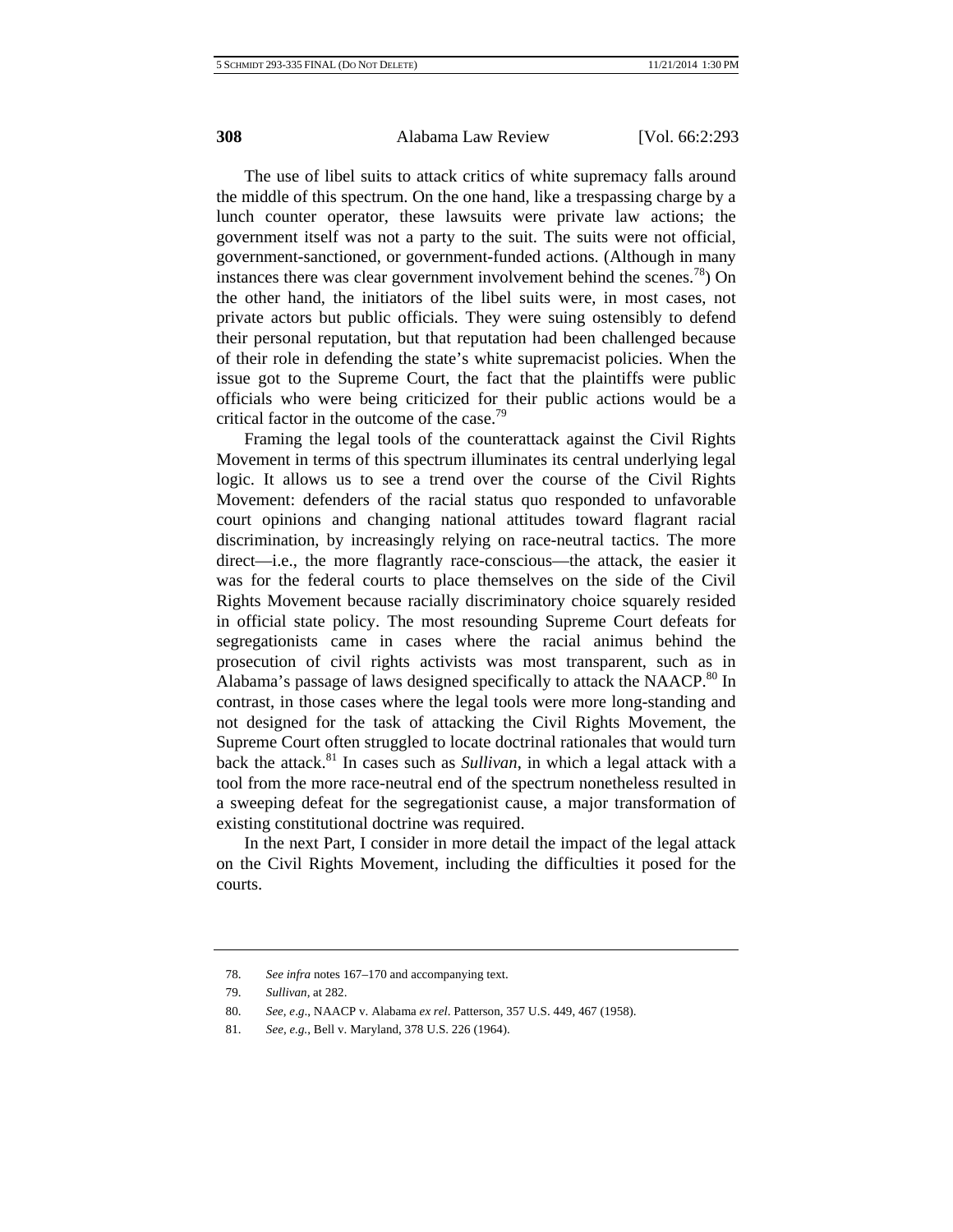#### II. ASSESSMENT

Did the legal attack on the Civil Rights Movement work? In short, no. The Civil Rights Movement succeeded, even thrived for a time. Jim Crow was expunged from the land. White supremacy, at least in its most virulent, bluntest forms, was ended. In retrospect, the defenders of segregation's efforts to use the law to undermine the work of civil rights activists appear more a desperate last stand than a real threat to a revolution whose time had come.

But this is telling only half the story. A more adequate answer to this question requires considerably more nuance and more attention to detail and variability. For some of the legal attacks were quite effective, at least in the short term. Others were less so. In this Part, I use the libel-law challenge to the Civil Rights Movement as a case study to examine the impact of this kind of race-conscious use of race-neutral laws. I consider the issue on three levels: first, the impact on the movement to defend Jim Crow; second, the fate of these legal attacks in the Supreme Court; and third, their impact on civil rights activity.

# *A. Mobilizing the Segregation Movement*

My approach to *Sullivan* assumes that the campaign to oppose the Civil Rights Movement, like the Movement itself, is best understood as, in part, an instance of what sociolegal scholars call legal mobilization.<sup>82</sup> Law, that is, served as a focal point in bringing together the segregationist movement. I consider in particular the way segregationist litigation served to unite and energize their efforts. The court-based challenge to the Civil Rights Movement helped serve two goals that are critical to effective movement mobilization: it created opportunities for intermediate, small-scale victories, and it offered opportunities for building alliances within the movement.

# *1. Small Victories*

Any effective social movement requires both big goals and small, more achievable goals. For those mobilizing against the Civil Rights Movement, the big goal was to kill the movement and to defend the white supremacist

<sup>82.</sup> *See generally* CHARLES R. EPP, THE RIGHTS REVOLUTION: LAWYERS, ACTIVISTS, AND SUPREME COURTS IN COMPARATIVE PERSPECTIVE 3, 17–20 (1998); MICHAEL W. MCCANN, RIGHTS AT WORK: PAY EQUITY REFORM AND THE POLITICS OF LEGAL MOBILIZATION 58 (1994); Paul Burstein, *Legal Mobilization as a Social Movement Tactic: The Struggle for Equal Employment Opportunity*, 96 AM. J. SOC. 1201 (1991); Frances Kahn Zemans, *Legal Mobilization: The Neglected Role of Law in the Political System*, 77 AM. POL. SCI. REV. 690 (1983).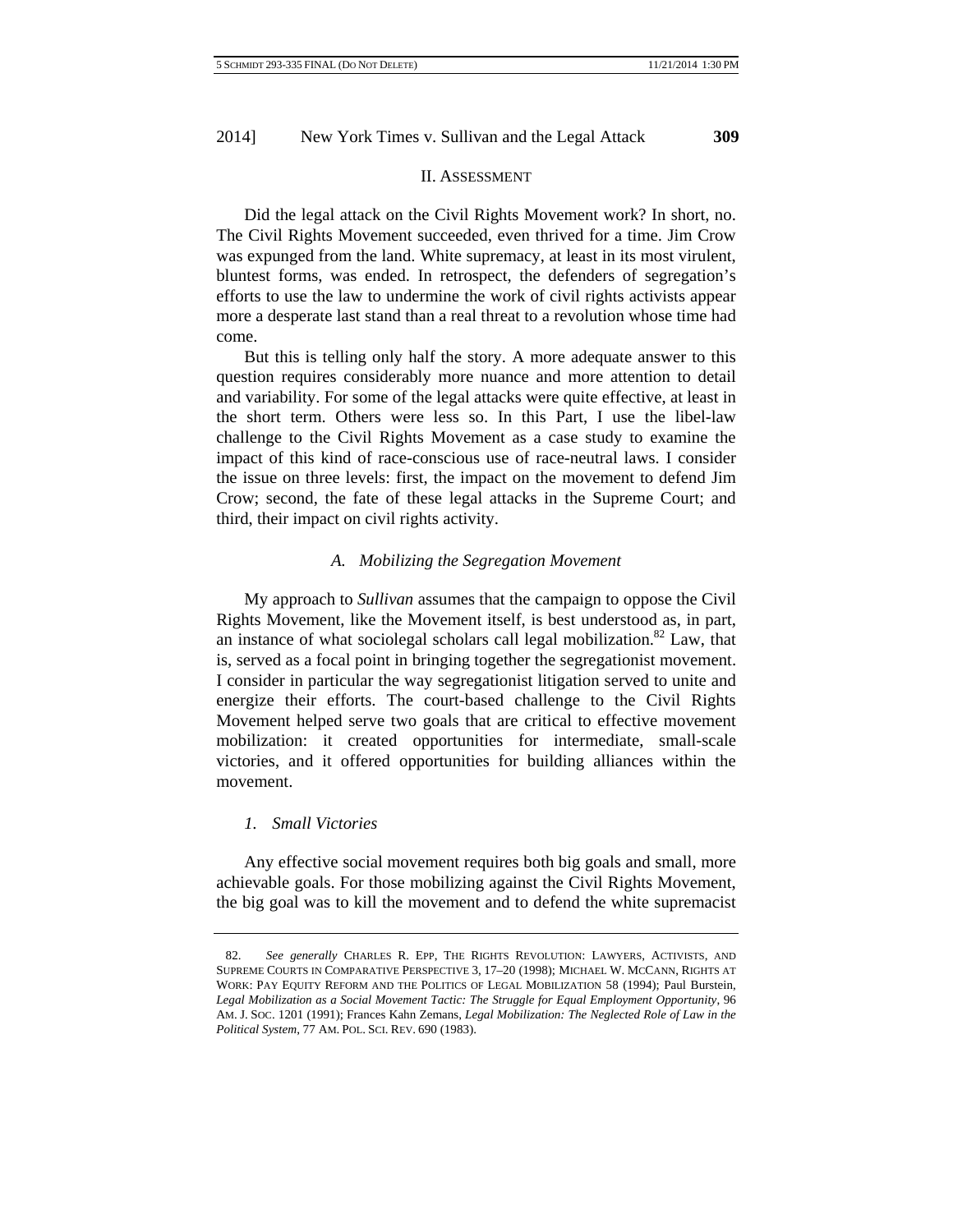practices that had defined the South for generations. By the late 1950s and early 1960s, this was a rapidly falling star. It was the dream of racial demagogues like George Wallace and Bull Connor; $^{83}$  it was not a realistic goal around which to mobilize a broad-based social movement. But there were countless smaller battles to be won, and these smaller victories served an important role in rallying the troops, in demonstrating the power of white resistance even as the larger verdict of history was becoming clearer and clearer.

The *Sullivan* case shows this dynamic in action. Southern white proponents of these libel suits saw them as a demonstration of defiance. They produced immediate results, calling to account the arrogant Northern press; in the case of *Sullivan*, forcing them to admit their mistakes; and exposing some less-than-flattering internal practices of the great *New York Times*. The Southern press touted the victory at trial in November 1960 as a major breakthrough, as a possible new line of defense against the surging forces of the Civil Rights Movement.<sup>84</sup> When the Alabama Supreme Court upheld the *Sullivan* verdict in August 1962,<sup>85</sup> civil right opponents had another victory to celebrate. The Supreme Court did not overturn the libel verdict until some four years after L.B. Sullivan first launched his suit, and during this time, segregationists had plenty of opportunity to declare that the courts had found truth to be on their side.

# *2. Building Alliances*

More indirect approaches to defending white supremacy also had the potential of creating powerful alliances across ideological and class lines that divided the white South. Although elites in Southern society had long been complicit with the lynch-law tactics white Southerners used to police the boundaries of Jim Crow, many viewed the most blatant exercises of lawlessness as largely the weapon of the disempowered, the lower class. These elites sought to distance themselves from people like Montgomery Police Commissioner Bull Connor, who famously declared "Damn the law—down here we make our own law."<sup>86</sup> Massive resistance to school desegregation too was a blunt tool. It was, explained legal historian Anders Walker, the favored policy of "less sophisticated voters" who were unable to recognize the benefits of a less confrontational approach. $87$  These openly defiant tactics were often disfavored by the powerful, the wealthy, the

<sup>83.</sup> *See* Wallace, *supra* note 10; Salisbury, *supra* note 63.

<sup>84.</sup> HALL & UROFSKY, *supra* note 61, at 84.

<sup>85.</sup> New York Times Co. v. Sullivan, 144 So. 2d 25, 52 (Ala. 1962), *rev'd* 376 U.S. 254 (1964).

<sup>86.</sup> Salisbury, *supra* note 63.

<sup>87.</sup> *See* WALKER, *supra* note 2, at 44–45 (2009).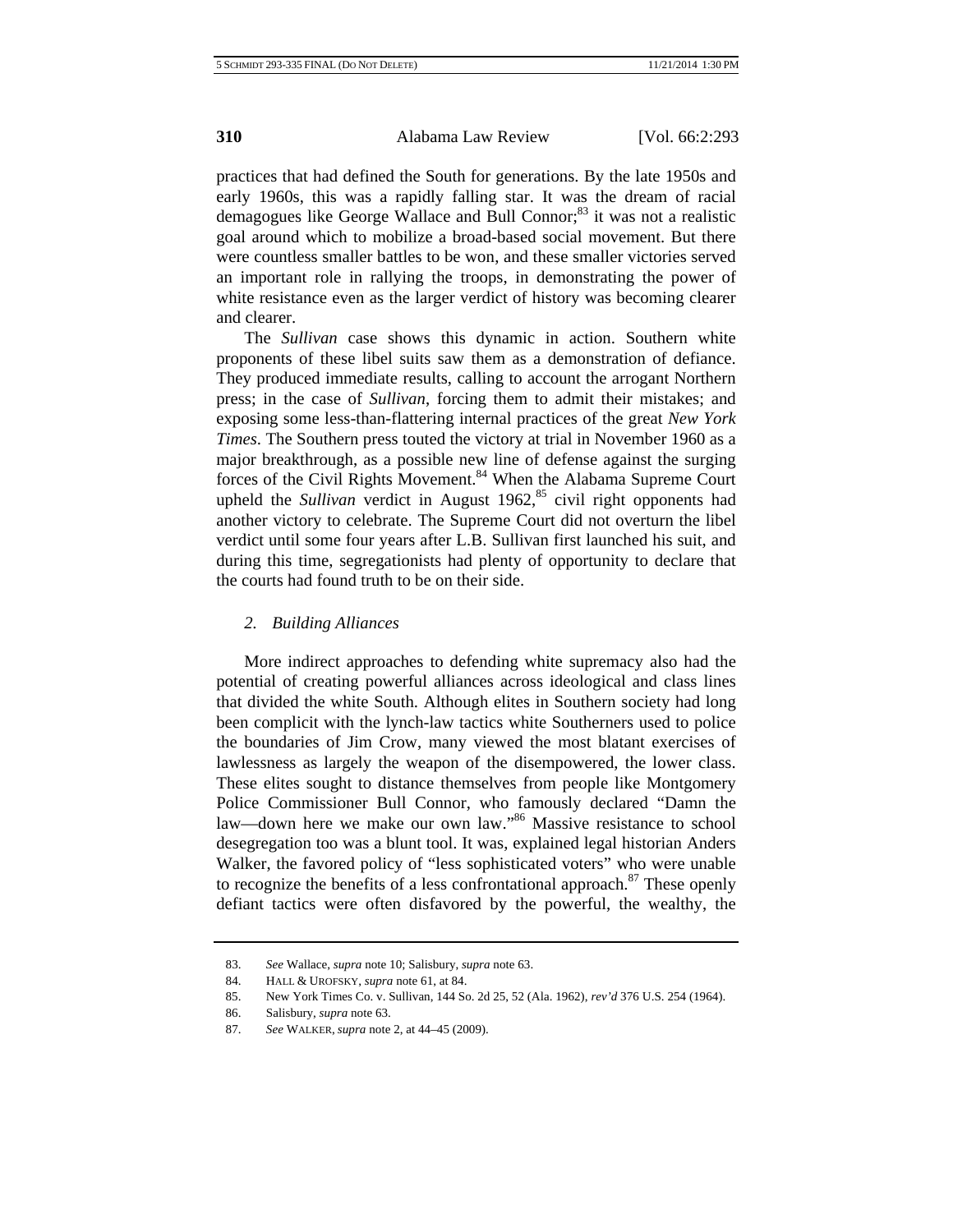educated in the white South, particularly when every act of violence increased the risk of federal intervention. $88$  The use of the legal process as a primary mechanism for attacking the Civil Rights Movement created the possibility of alliances between diehard segregationists and more moderate defenders of Jim Crow, an alliance that often crossed class lines.

The history of the *Sullivan* case shows how this tactic allowed for some powerful alliances to form among the oftentimes fractious white Southerners. Consider, for example, Merton Roland Nachman, the lawyer who was instrumental in launching Sullivan libel suit and who argued it before the Supreme Court. A native Alabaman and graduate of Harvard College and Law School, Nachman served as Alabama's assistant attorney general in the early 1950s before going into private practice.<sup>89</sup> Nachman was no hardcore segregationist. He identified with the more moderate segregationist position, one that sought to stand up against both civil rights activists and diehard segregationism.<sup>90</sup> In the 1948 presidential election he sided with President Truman against Strom Thurmond when Thurmond led a Southern revolt against the President.<sup>91</sup> According to one historical account, he "held L.B Sullivan and the other city commissioners in contempt for their race demagoguery and their connections to lower-class whites on the east side." $^{92}$ 

The other person who played an integral role in advancing Sullivan's suit was Grover Hall, the editor of the *Montgomery Advertiser*. Among white supporters of segregation during this time, Hall was a moderate.<sup>93</sup> His father had won a Pulitzer Prize for editorials against the Klan. During the Montgomery Bus Boycott, Hall had urged a moderate path<sup>94</sup>—a choice that lost his paper advertising and subscription revenues<sup>95</sup> but earned him the praise of none other than Martin Luther King, Jr., who wrote Hall a letter in 1957 praising him for his paper's coverage of the civil rights struggle.<sup>96</sup> When L.B. Sullivan allowed the KKK free reign to attack a civil rights demonstration, Hall denounced the violence and the police complicity in the attacks in the pages of the *Advertiser*. 97 Like Nachman,

<sup>88.</sup> On the class and ideological divisions among white Southerners during the civil rights struggle, see generally CRESPINO, *supra* note 15.

<sup>89.</sup> *See* HALL & UROFSKY, *supra* note 61, at 24–25.

<sup>90.</sup> *See id*. at 25.

<sup>91.</sup> *See id*.

<sup>92.</sup> *Id*. at 43–44.

<sup>93.</sup> *See id*. at 28–29.

<sup>94.</sup> *See id*. at 29.

<sup>95.</sup> *See id*.

<sup>96.</sup> *See* Letter from Martin Luther King, Jr. and Assocs. to Grover Hall, Editor, Montgomery Advertiser (Jan. 11, 1957), *available at* http://www.thekingcenter.org/archive/document/letter-mlk-andassociates-mr-grover-hall.

<sup>97.</sup> *See* HALL & UROFSKY, *supra* note 61, at 14.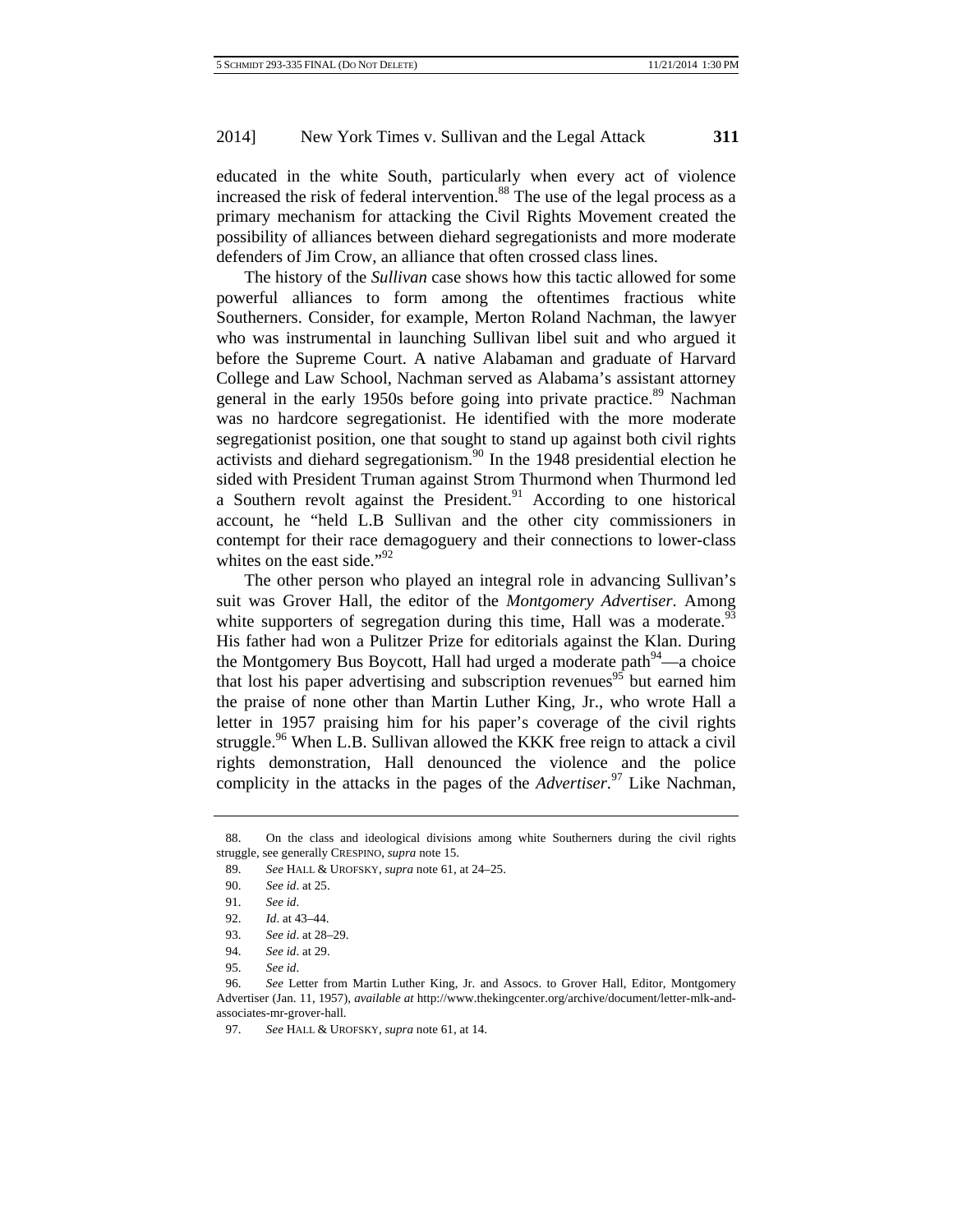Hall disliked Sullivan, seeing him as a representative of lower-class white segregationists, rather than the more refined version that he felt he represented.<sup>98</sup>

But Hall, like Nachman, disliked the way the Northern press represented race relations in the South. The "Heed Their Rising Voices" advertisement in the *Times* enraged him. He rattled off an editorial in the *Advertiser* denouncing the ad as filled with "[l]ies . . . and possibly willful ones on the part of the fund-raising novelist who wrote those lines to prey on the credulity, self-righteousness and misinformation of northern citizens."99 The turn to libel law was not a stretch for these people who saw it as a critical tool for protecting individual honor.<sup>100</sup> Nachman in particular had experience with libel suits that predated his involvement with *Sullivan*. In 1957, he had represented three Montgomery city commissioners in a \$750,000 libel suit against a New York City magazine that had published an exposé on prostitution and gambling in Montgomery.<sup>101</sup> In 1958, he won a suit against *Jet* magazine for an error-ridden article written about a black Montgomery citizen. $102$ 

Thus, one point of convergence for many varieties of segregationism was condemnation of Northern media coverage of the South. When George Wallace went on NBC's *Meet the Press* in 1963, he emphasized two points in particular: the racial situation in the South was not as bad as Northerners assumed, and the racial situation in the North was worse than Northerners realized.<sup>103</sup> "The people of this country have been victimized by the press," he declared.104 Accompanying Wallace during his trip north for his national media debut was none other than Grover Hall.<sup>105</sup> These two defenders of Southern segregation, one a relative moderate, the other an uncompromising firebrand, had found common ground by turning their antipathy toward what they saw as the North's skewed press coverage of the South.

Those who supported segregation but not the defiant, violent stance of the most hardcore segregationists were willing to commit themselves to a Southern attack on northern criticism of the South. The libel suit against the *New York Times* served to unite Nachman, Hall, and other members of the

<sup>98.</sup> *See id*. at 29, 43–44.

<sup>99.</sup> HALL & UROFSKY, *supra* note 61, at 29 (quoting Editorial, MONTGOMERY ADVERTISER, Apr. 7, 1960); *see also Alabamians Assail Ad Backing Dr*. *King*, N.Y. TIMES, Apr. 8, 1960.

<sup>100.</sup> This is a central theme of HALL & UROFSKY, *supra* note 61.

<sup>101.</sup> *See* HALL & UROFSKY, *supra* note 61, at 25–26.

<sup>102.</sup> *See id*. at 25–26.

<sup>103.</sup> *See* GENE ROBERTS & HANK KLIBANOFF, THE RACE BEAT: THE PRESS, THE CIVIL RIGHTS STRUGGLE, AND THE AWAKENING OF A NATION 327–28 (2006).

<sup>104.</sup> *Id*. at 327.

<sup>105.</sup> *See id*. at 326.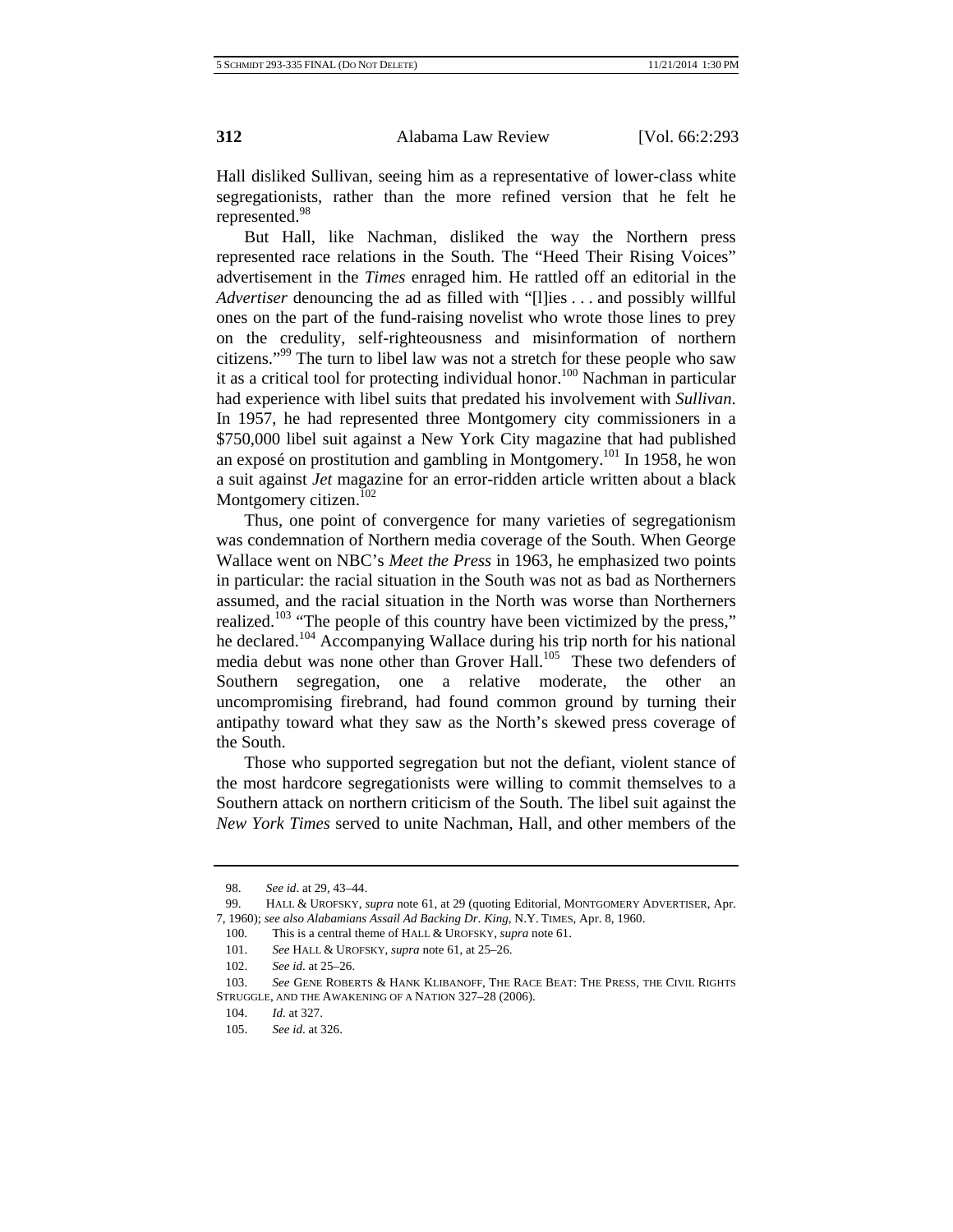white moderate segregationist elite in Montgomery with L.B. Sullivan and his allies. Libel law litigation thus provided movement mobilization benefits for the segregationist cause.

# *B. On Appeal—The Legal Challenge in the Federal Courts*

The legal attack on the Civil Rights Movement had a mixed record in the federal courts. In the Supreme Court, the segregationists who sought to weaken the Civil Rights Movement through deploying race-neutral law faced a skeptical Supreme Court. The Justices understood these legal attacks for what they were—efforts to undermine the very civil rights cause to which the Court had so dramatically committed itself in *Brown*. The Justices understood that to attack civil rights activists, and particularly NAACP, whose primary mission in these years was to implement *Brown*, was not much different than attacking the Supreme Court (something segregationists did with enthusiasm following *Brown*). All of this is to say that when the legal attacks on the Civil Rights Movement made their way to the Supreme Court, the Justices were predisposed to come to the aid of those who were struggling to advance the cause of civil rights. Despite this fact, some of the cases that emerged out of the white South's legal campaign against the Civil Rights Movement proved difficult for the Court to resolve.

The Court struggled with these cases because the segregationists defended their use of these race-neutral laws on grounds other than white supremacy. Generally speaking, the more distant the legal tool was from a direct defense of Jim Crow—that is the more race-neutral the tool —the better chance it had of surviving legal challenge in the federal courts. In line with the *Brown* decision, direct defense of segregation was squarely rejected in the federal courts, and eventually in the court of public opinion. Although attempted defiance of school desegregation mandates was a difficult political issue, as a legal issue it was easy for the Court.<sup>106</sup> Alabama's efforts to kill off the NAACP similarly failed in federal court, although it proved a somewhat harder case.<sup>107</sup> But those tactics that were furthest from direct defenses of segregation, such as the use of trespass or libel law, posed more difficult issues for the Justices.

The cases arising out of the legal attack on the Civil Rights Movement thus produced some of the most challenging legal dilemmas for lawyers and Supreme Court Justices who sought to identify neutral principles of law to resolve these cases. Even when sympathies ran toward the cause of

<sup>106.</sup> *See* Cooper v. Aaron, 358 U.S. 1 (1958); *see generally* KLARMAN, *supra* note 3, at 328–29.

<sup>107.</sup> NAACP v. Alabama, 357 U.S. 449 (1958)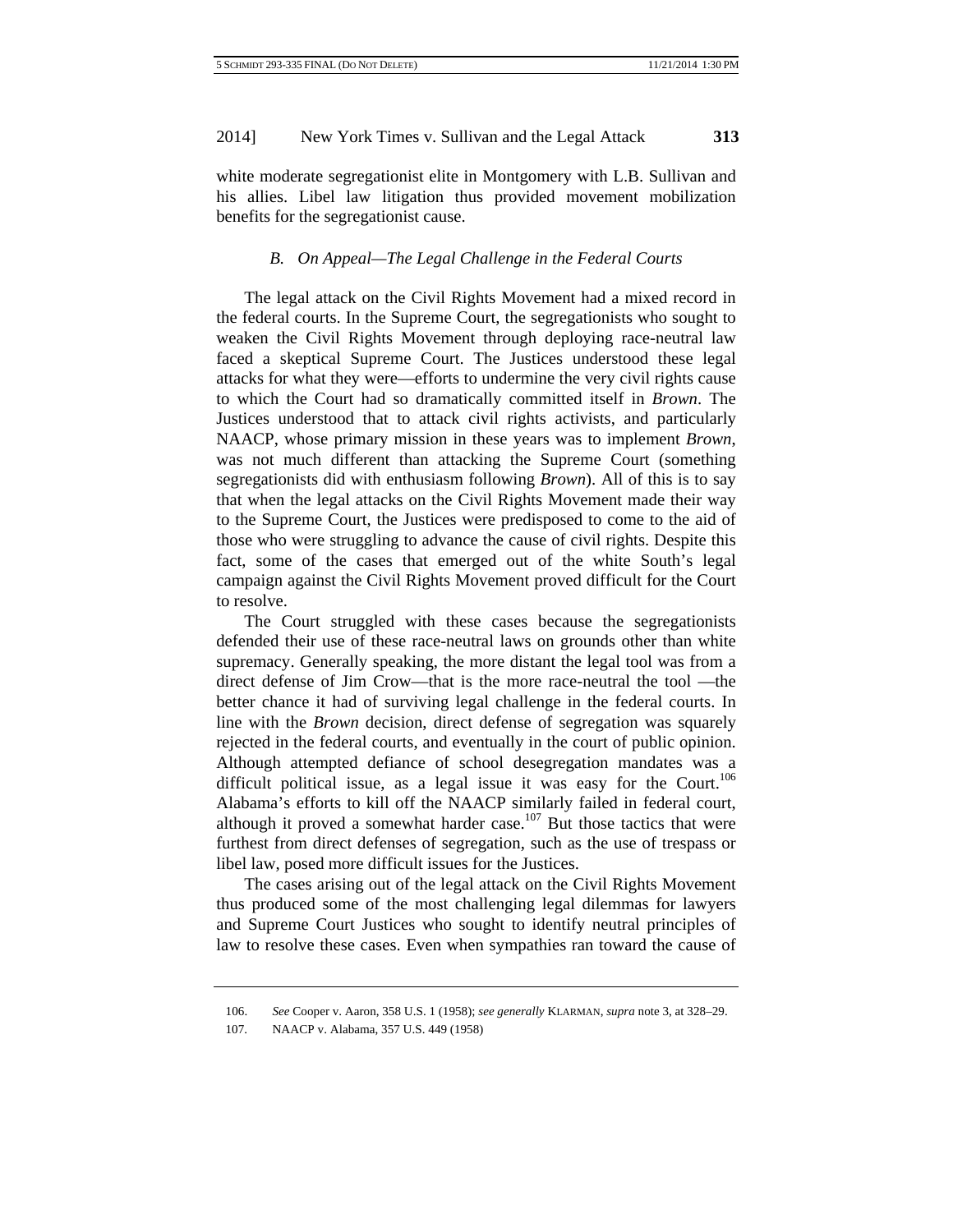racial justice, the Justices struggled to locate the appropriate legal reasoning to apply to the cases. As Justice Harlan wrote in one of the cases the Supreme Court faced arising out of Virginia's effort to prosecute the NAACP on charges of violating ethics: "No member of this Court would disagree that the validity of state action claimed to infringe rights assured by the Fourteenth Amendment is to be judged by the same basic constitutional standards whether or not racial problems are involved."108 Or, as legal scholar Harry Kalven wrote about the *Sullivan* case:

One problem among the many that the Court faces in cases of this kind is attributable to the fact that it cannot, like the man in the street, simply state the result that it likes. There may be compelling reasons for decision that it cannot offer publicly without jeopardizing its role and image as a court. The "hard" cases of constitutional law demand high judicial statesmanship.<sup>109</sup>

The challenge, then, was to locate the appropriate legal standards.

The Justices had a variety of doctrinal paths they could follow in order to turn back the segregationist efforts to attack the Civil Rights Movement. In the following Subparts, I will use the legal arguments the defendants' lawyers used in the *Sullivan* case in order to explore these options.

#### *1. Equal Protection I—Racial Bias in Society*

One approach, which the lawyers defending the four ministers in *Sullivan* pressed on the Justices, was to argue that racial bias was so pervasive in Alabama society that there was nothing race-neutral about the use of a libel suit against civil rights proponents and their allies. $110$ 

The line between neutral and racially discriminatory law was, after all, something of a moving target. Herbert Wechsler, the Columbia law professor who represented the *New York Times* in *Sullivan*, had himself famously declared school segregation a confrontation between the opposing race-neutral associational rights and confessed that he could not identify a truly neutral principle to decide the constitutional issue.<sup>111</sup> It was in refuting Wechsler's analysis that Yale law professor Charles Black gave the classic expression of a realist-inflected rejection of neutral legal

<sup>108.</sup> NAACP v. Button, 371 U. S. 415, 448 (Harlan, J., dissenting).

<sup>109.</sup> Harry Kalven Jr., *The* New York Times *Case: A Note on "The Central Meaning of the First Amendment*,*"* 1964 SUP. CT. REV. 191, 200.

<sup>110.</sup> Petitioners' Reply to Respondent's Brief in Opposition at 13, Abernathy v. Sullivan, 371 U.S. 946 (1963) (No. 40).

<sup>111.</sup> *See* Herbert Wechsler, *Toward Neutral Principles of Constitutional Law*, 73 HARV. L. REV. 1, 34 (1959).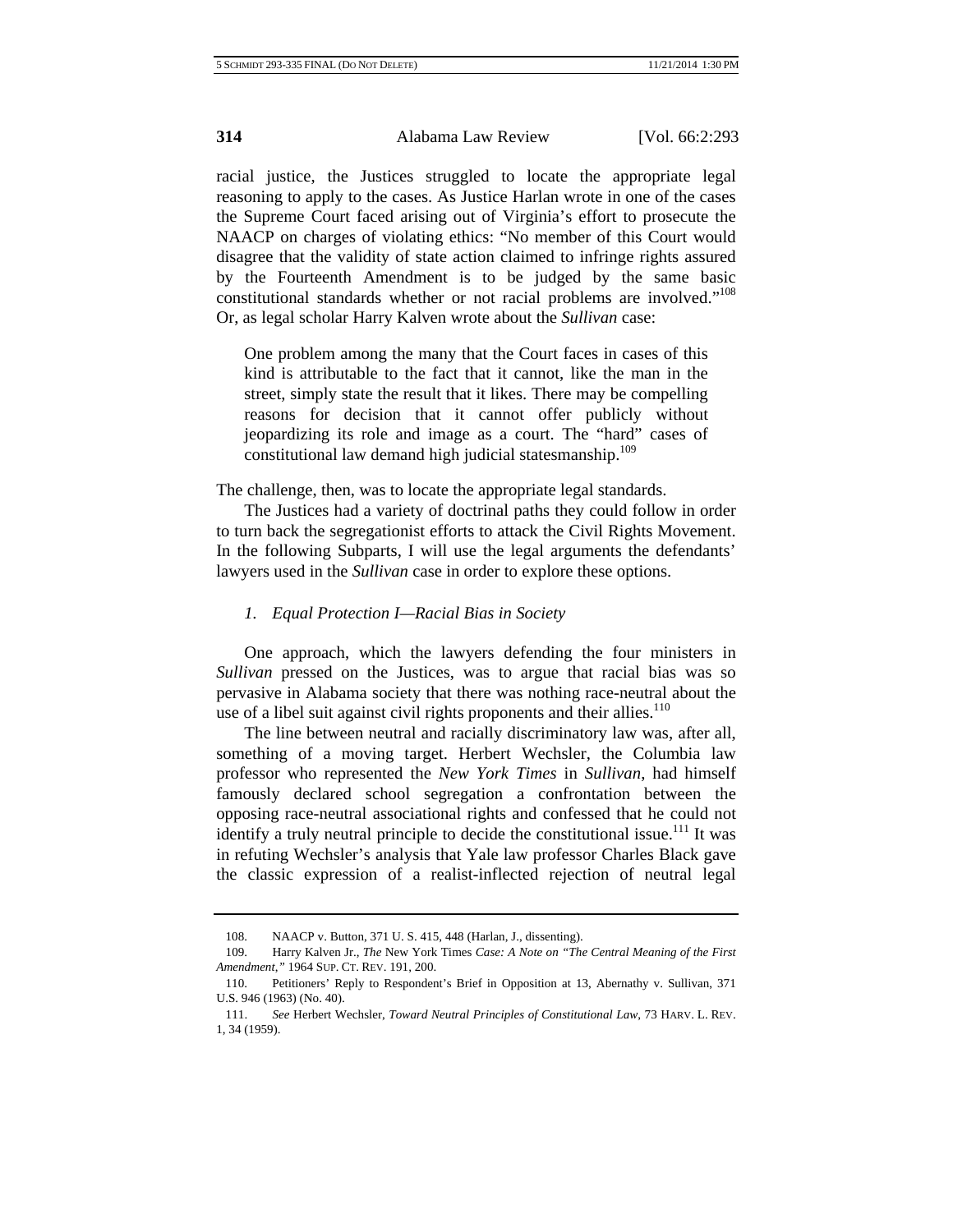principles when it came to the Southern defense of segregation.<sup>112</sup> This was an argument based on context. The motivation behind the segregation policy was obviously one of white supremacy, Black explained, and it was on this basis that the laws must fall under the Equal Protection Clause of the Fourteenth Amendment.<sup>113</sup> In *Sullivan* the ministers' lawyers pressed an analogous argument on the Justices.

Among the Justices who considered the *Sullivan* case, this kind of context-based, common-sense perspective on equal protection doctrine found a particularly receptive audience in Justice William O. Douglas. He had been calling for just this kind of approach in the series of cases the Court heard emerging from prosecutions resulting from the lunch counter sit-in protests.<sup>114</sup> The sit-in cases presented a particular challenge for the Justices when the students were convicted on trespass charges. Although the owners of the privately operated public accommodations were obviously pursuing a policy of racial discrimination in enforcing their "white-only" lunch counter service policy, the question for the Court was whether the state's involvement, through enforcing an ostensibly raceneutral trespass law, constituted racial discrimination in violation of the Fourteenth Amendment.<sup>115</sup> In a concurrence in a 1961 case out of Louisiana, Justice Douglas emphasized the state's "deep-seated pattern of segregation of the races."<sup>116</sup> "Though there may have been no state law or municipal ordinance that *in terms* required segregation of the races in restaurants," he wrote, "it is plain that the proprietors in the instant cases were segregating blacks from whites pursuant to Louisiana's custom. Segregation is basic to the structure of Louisiana as a community; the custom that maintains it is at least as powerful as any law." $117$  Justice Douglas took much the same approach when the Court reviewed Virginia's

<sup>112.</sup> *See* Charles L. Black, *The Lawfulness of the Segregation Decisions*, 69 YALE L.J. 421 (1960).

<sup>113.</sup> *See id*. at 421. "Simplicity is out of fashion, and the basic scheme of reasoning on which these cases can be justified is awkwardly simple. First, the equal protection clause of the fourteenth amendment should be read as saying that the Negro race, as such, is not to be significantly disadvantaged by the laws of the states. Secondly, segregation is a massive intentional disadvantaging of the Negro race, as such, by state law. No subtlety at all." *Id*.

<sup>114.</sup> *See* Bell v. Maryland, 378 U.S. 226, 260 (1964) (Douglas, J., concurring); Garner v. Louisiana, 368 U.S. 157, 179 (1961) (Douglas, J., concurring).

<sup>115.</sup> *See generally* Christopher W. Schmidt, *The Sit-ins and the State Action Doctrine*, 18 WM. & MARY BILL RTS. J. 767 (2010).

<sup>116.</sup> *Garner*, 368 U.S. at 179.

<sup>117.</sup> *Id*. at 181. *See also Bell*, 378 U.S. at 260 (Douglas, J., concurring) ("Segregation of Negroes in the restaurants and lunch counters of parts of America is a relic of slavery. It is a badge of secondclass citizenship. It is a denial of a privilege and immunity of national citizenship and of the equal protection guaranteed by the Fourteenth Amendment against abridgment by the States. When the state police, the state prosecutor, and the state courts unite to convict Negroes for renouncing that relic of slavery, the 'State' violates the Fourteenth Amendment.").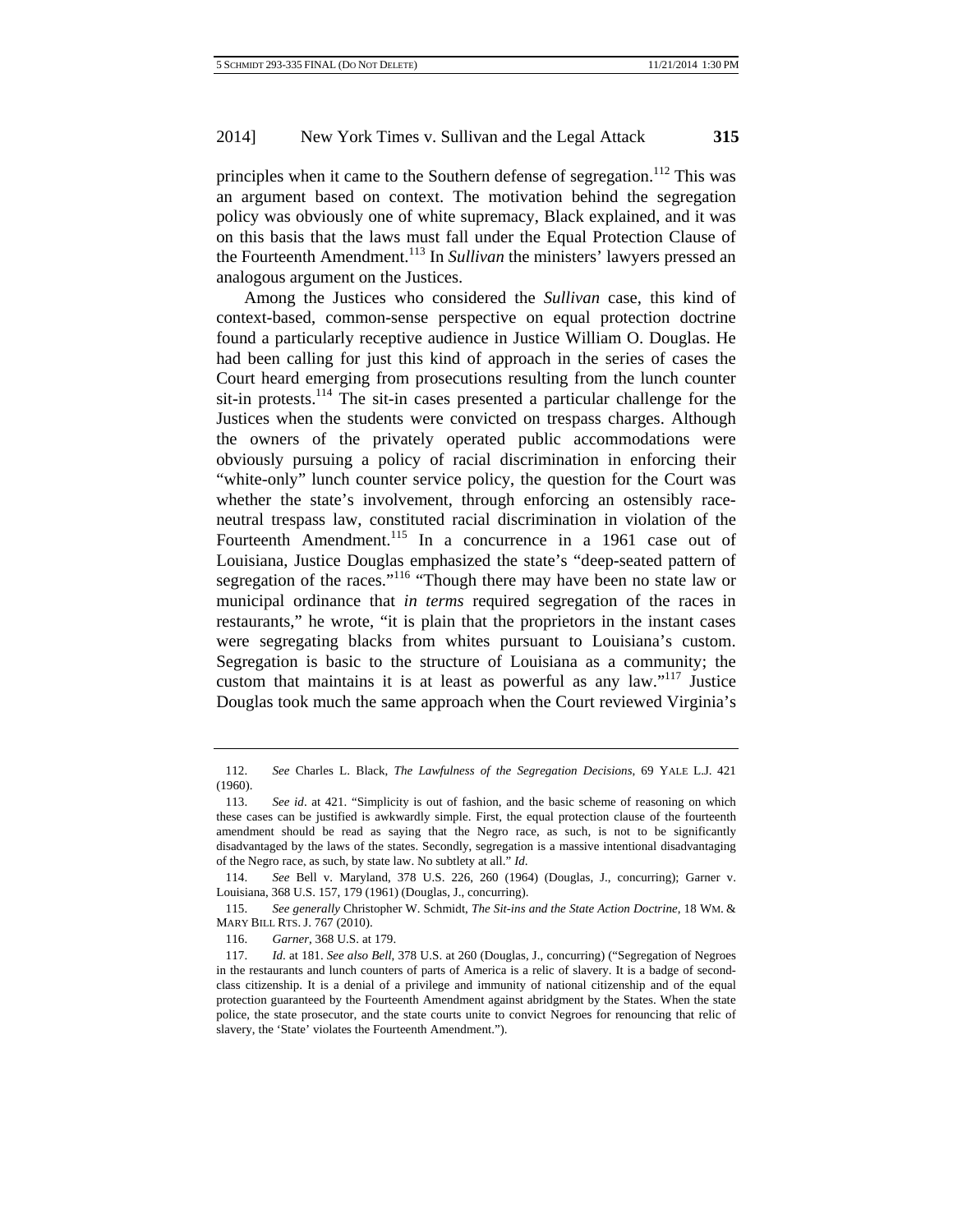prosecution of the NAACP on charges of violating legal ethical regulations.<sup>118</sup> Although the laws at issue in that case were race-neutral, Douglas insisted that "[t]he fact that the contrivance used is subtle and indirect is not material to the question."119 The Court must consider "the origins of the state law and the setting in which it operated," at which point the law's "discriminatory nature" becomes clear. $120$ 

The ministers' lawyers in *Sullivan* laid out this argument before the Supreme Court, insisting that the Court recognize the systemic nature of white supremacy in Southern society and the obvious motivation behind the lawsuits. "[T]he grave violations of petitioners' fundamental constitutional guarantees are part and parcel of, and induced by Alabama's notorious and undisputed massive statutory 'cradle to grave' system of racial segregation," they argued in their brief.<sup>121</sup> "These unprecedented libel prosecutions are clearly designed to punish and intimidate all who criticize Alabama's unconstitutional exclusion of Negroes from juries, voting, public schools, libraries and other public and civic affairs."122 They went on to attack "respondent's incredulous assertions that ordinary 'private' libel actions are herein involved." $123$  The rash of libel suits, in fact, "are the direct results of state action and part and parcel of Alabama's statutory racial segregation system."<sup>124</sup>

123. *Id*.

<sup>118.</sup> *See* NAACP v. Button, 371 U.S. 415, 446 (1963) (Douglas, J., concurring).

<sup>119.</sup> *Id*.

<sup>120.</sup> *Id*. Douglas also wanted to take this path in the school desegregation context. He criticized his colleagues when the Court refused to review pupil placement and grade-a-year plans in the late 1950s. *See* KLARMAN, *supra* note 9, at 331–32. Chief Justice Warren was also sympathetic to this context-based, common sense approach, as evident, most famously, in his decision striking down prohibitions on interracial marriage. Loving v. Virginia, 388 U.S. 1, 11 (1967) (describing Virginia's prohibition of interracial marriages as "designed to maintain White Supremacy" and therefore a violation of the Equal Protection Clause).

<sup>121.</sup> Petitioners' Reply Brief in Opposition at 13, *supra* note 110, at 13.

<sup>122.</sup> *Id*.

<sup>124.</sup> *Id*. As indicated in this quotation, a state-action issue lurked in the background of the *Sullivan* case. Sullivan's lawyers, following the Alabama Supreme Court's decision in *Sullivan*, 144 So.2d 25, 40 (Ala. 1962),, argued that the Fourteenth Amendment did not apply to the libel suit because it was privately initiated. Brief for Petitioner at 29, N.Y. Times Co. v. Sullivan, 376 U.S. 254 (1964) (No. 39). Perhaps this state action argument would work against an equal protection claim based on a libel suit (the Supreme Court reserved the question of whether the defendants had a viable claim on these grounds). But the Court was not going to hold that the state action limitation would effectively immunize libel law from First Amendment scrutiny. Justice Brennan dealt with the issue relatively briefly in his decision. N.Y. Times Co. v. Sullivan*,* 376 U.S. 254, 265 (1964) ("Although this is a civil lawsuit between private parties, the Alabama courts have applied a state rule of law which petitioners claim to impose invalid restrictions on their constitutional freedoms of speech and press. It matters not that that law has been applied in a civil action and that it is common law only, though supplemented by statute. The test is not the form in which state power has been applied but, whatever the form, whether such power has in fact been exercised."). The brief for the *New York Times* gave somewhat more attention to this issue: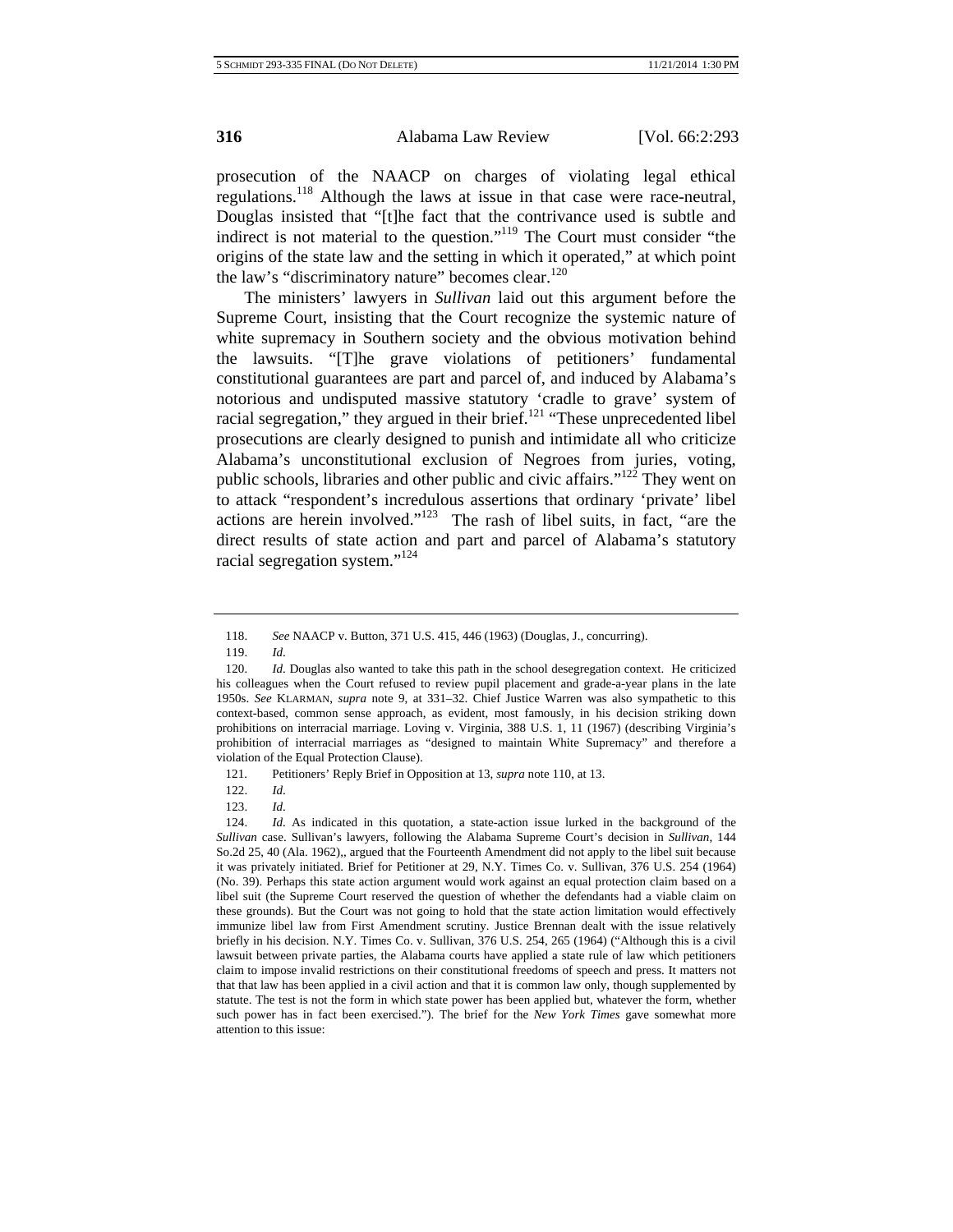An amicus brief filed by the American Civil Liberties Union moved a step beyond these general references to the pervasive nature of segregationism to identify specific instances of official state involvement in and encouragement of Sullivan's libel suit.<sup>125</sup> The Alabama attorney general denounced the advertisement as containing "vicious, unfounded and malicious lies" and said he was considering legal action against its sponsors.<sup>126</sup> The attorney general also encouraged private suits. "File a multi-million dollar law suit," he was reported to have said to local officials.<sup>127</sup> Governor Patterson decided to sue because, in his words, the advertisement "constitutes a defamation of the citizens of Alabama."128 The fact that *New York Times* reporter Harrison Salisbury was not only the target of private libel actions but also of state-initiated charges of criminal libel was but further evidence of the official nature of the libel-law attack on civil rights activity.

What the lawyers sought to do here was to shift the grounds of legal analysis. Rather than focus narrowly on the race-neutral law being used or on the lawsuit in isolation from surrounding circumstances, the lawyers insisted that the Court focus on the context in which the lawsuit operated. Ultimately the Justices never passed judgment on these legal claims. By deciding the issue on First Amendment grounds, the Court avoided these sweeping equal protection arguments.

# *2. Equal Protection II—Racial Bias at Trial*

In addition to the broad, contextual equal protection claims, the ministers' lawyers offered a narrower claim of racial bias, one that focused on the circumstances of the Montgomery trial. They argued that because the trial was hopelessly infected with racial bias, the defendants were denied equal protection of the laws.<sup>129</sup> This was a "race trial," they argued in their brief to the Supreme Court.<sup>130</sup> "[F]rom first to last," the defendants were "placed in a patently inferior position because of the color of their skins. Throughout the trial below, the jury had before it an eloquent

The petitioner has challenged a State rule of law applied by a State court to render judgment carrying the full coercive power of the State, claiming full faith and credit through the Union solely on that ground. The rule and judgment are, of course, State action in the classic sense of the subject of the Amendment's limitations.

Brief for Petitioner, *supra*, at 39–40 (citing NAACP v. Alabama, 357 U.S. 449, 463 (1958); Barrows v. Jackson, 346 U.S. 249, 254 (1953); Shelley v. Kraemer, 334 U.S. 1, 14 (1948)).

<sup>125.</sup> *See* ACLU Brief, *supra* note 70, at 5.

<sup>126.</sup> *Alabamians Assail Ad Backing Dr*. *King*, N.Y. TIMES, Apr. 8, 1960.

<sup>127.</sup> ACLU Brief, *supra* note 70, at 5.

<sup>128.</sup> *Id*.

<sup>129.</sup> Brief for Respondent at 11–13, Abernathy v. Sullivan, 376 U.S. 254 (1964) (No. 40).

<sup>130.</sup> Brief for Petitioners at 52, Abernathy v. Sullivan 376 U.S. 254 (1964) (No. 40).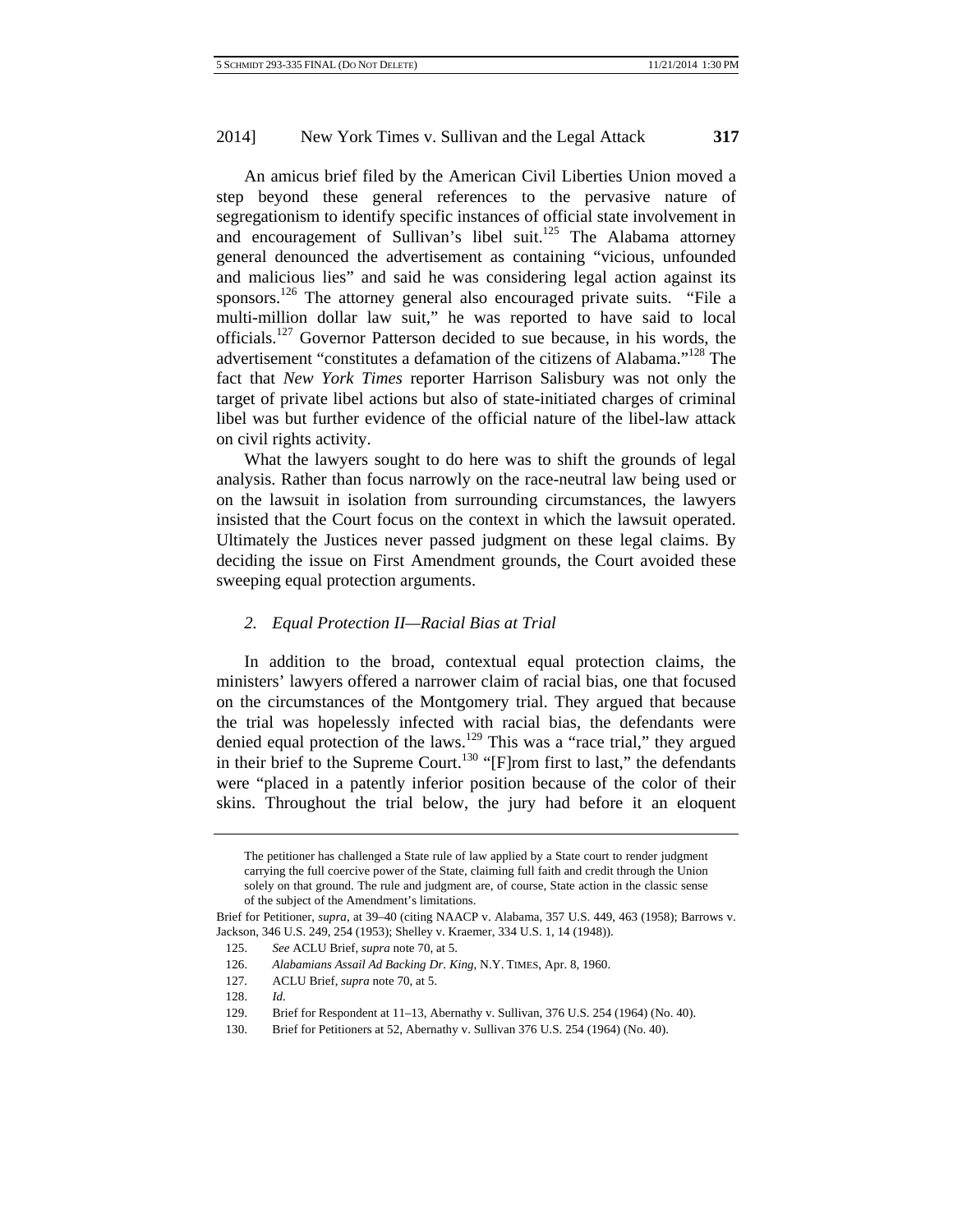assertion of the inequality of the Negro in the segregation of the one room, of all rooms, where men should find equality, before the law."131 The brief further argued:

Where Sullivan, a white public official, sued Negro petitioners represented by Negro counsel before an all-white jury, in Montgomery, Alabama, on an advertisement seeking to aid the cause of integration, the impact of courtroom segregation could only denote the inferiority of Negroes and taint and infect all proceedings, thereby denying petitioners the fair and impartial trial to which they are constitutionally entitled.<sup>132</sup>

The trial was held in a segregated courtroom.<sup>133</sup> The African-American lawyers were denied the dignity of being referred to as "Mr."; the trial transcript refers to them as "Lawyer."<sup>134</sup>

The lawyers had something of a smoking gun in the public record of the trial court judge, Walter B. Jones.<sup>135</sup> In a statement he had made in open court during the trial in one of the other libel suits based on the *New York Times* advertisement, which he heard subsequent to Sullivan's trial (and conveniently published in Alabama's bar journal), Judge Jones denounced the influx of "recognized rabble-rousers and negro racial agitators" into his courtroom.136 He declared:

From this hour forward in keeping with the common law of Alabama, and observing the wise, time-honored customs and usages of our people, both white and black, which have done so much for the good of both races and the peace of the State, there will be no integrated seating in this courtroom. Spectators will be seated in this courtroom according to their race, and this for the

During his years on the bench, Jones compiled a clear record as a staunch defender of segregation and racial discrimination. When the U.S. Supreme Court ordered the desegregation of Montgomery's buses in 1956, thereby handing victory to the black community that had been boycotting the buses for over a year, Jones ordered that the segregation law no longer be enforced, but not before denouncing the Court as following "neither law nor reason." *Segregation Ends on Busses in Montgomery*, STATES RIGHTS ADVOCATE, Dec. 25, 1956, at 1. On Jones, see generally HALL & UROFSKY, *supra* note 61, at 48–49.

<sup>131.</sup> *Id*.

<sup>132.</sup> *Id*. at 53.

<sup>133.</sup> *Id*.

<sup>134.</sup> HALL & UROFSKY, *supra* note 61, at 52.

<sup>135.</sup> Petitioners' Reply Brief in Opposition at 5, *supra* note 110 ("Respondent does not dispute or deny that the trial below took place in a racially segregated courtroom, or that the trial judge, Walter B. Jones, has expressly stated and proudly boasted of conducting trials in Alabama in segregated courtrooms where 'white man's' justice governs and the Fourteenth Amendment is allegedly inapplicable."); Oral Arguments at 32:08, Abernathy v. Sullivan, 376 U.S. 254 (1964) (No. 40).

<sup>136.</sup> Walter B. Jones, *Judge Jones on Court Room Segregation*, 22 ALA. LAW. 190, 190 (1961).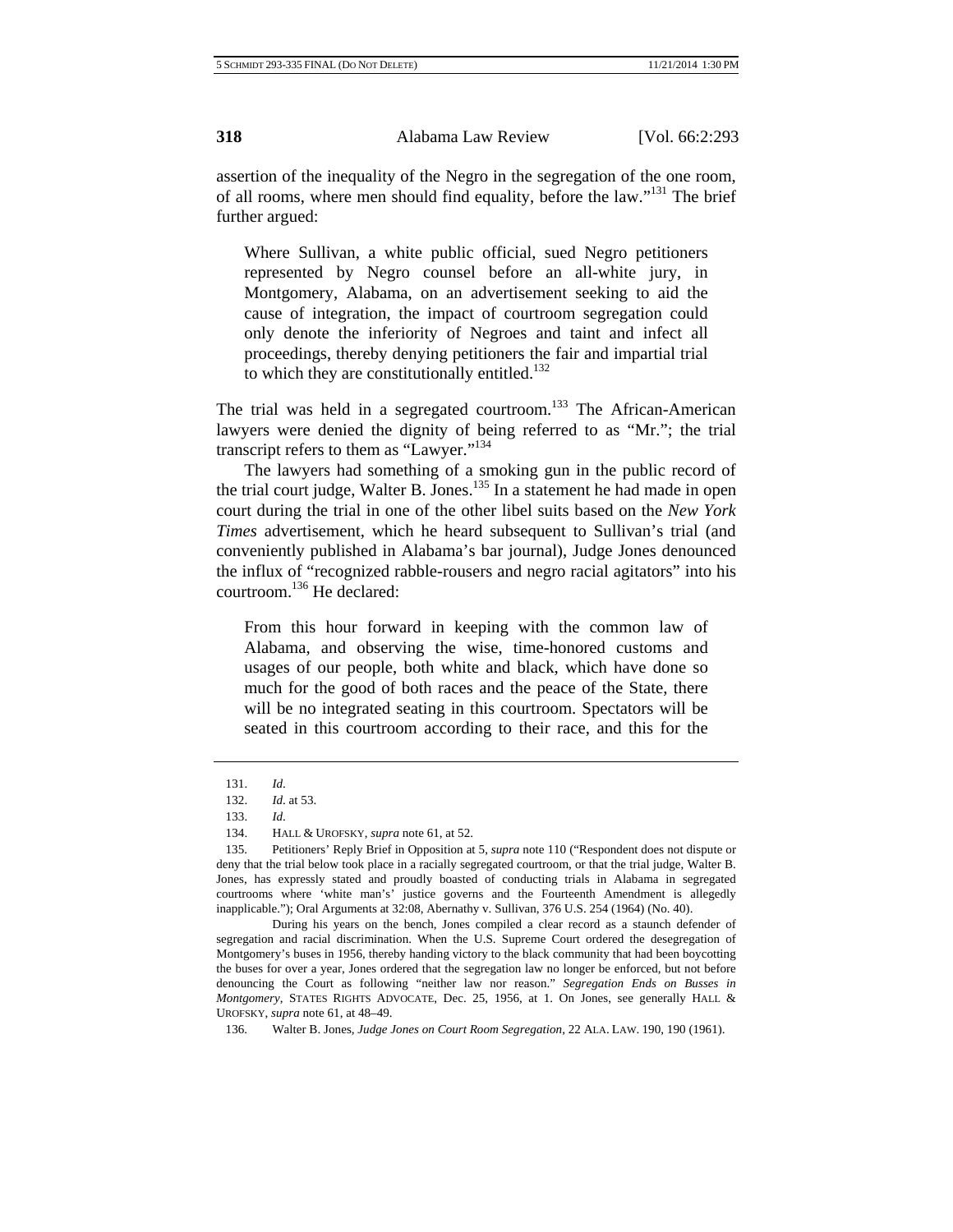orderly administration of justice and the good of all people coming here lawfully.<sup>137</sup>

To the contention that this policy ran afoul of the equal protection requirement of the Fourteenth Amendment, Judge Jones declared that "the XIV Amendment has no standing whatever in this Court, it is a pariah and an outcast" if it was understood to interfere with the internal operations of an Alabama courtroom.138 He concluded his courtroom peroration with the following statement:

We will now continue with the trial of this case under the laws of the State of Alabama, and not under the XIV Amendment, and in the belief and knowledge that the white man's justice, a justice born long centuries ago in England, brought over to this country by the Anglo-Saxon Race, and brought today to its full flower here, a justice which has blessed countless generations of whites and blacks will give the parties at the Bar of this Court, regardless of race or color, equal justice under law.<sup>139</sup>

The ministers' lawyers identified two specific episodes during the *Sullivan* trial that indicated the prejudiced atmosphere and the bias of the judge. One was Sullivan's lawyers pronunciation of "Negro" as "Nigra" or "Nigger." The defendants' lawyer objected, but Judge Jones overruled the objection when the lawyer explained that this was always how he pronounced "Negro."140 The other was the closing argument by one of Sullivan's lawyers, which included the line: "In other words, all of these things that happened did not happen in Russia where the police run everything, they did not happen in the Congo where they still eat them, they happened in Montgomery, Alabama, a law-abiding community."<sup>141</sup>

One of the lawyers for the four individual defendants here at the Bar of this court has made several loud objections to the pronouncing of the word NEGRO by counsel for the plaintiff, honorable members of the Bar of this court, men of education. These objections have been made with no citation of authority to sustain them and have nothing whatsoever to do with the merits of this case. They do not speed its orderly determination. The objections impress the Court as being grandstand plays to the Negro spectators in the court room. They are simply appeals to race prejudice. The objections are not sound in law. They lack good taste. The Court has for two days patiently borne them. Their further repetition will invoke the summary contempt power of the Court.

Jones, *supra* note 136, at 192.

<sup>137.</sup> *Id*. at 190–91.

<sup>138.</sup> *Id*. at 191.

<sup>139.</sup> *Id*. at 192.

<sup>140.</sup> Brief for Petitioners, *supra* note 130, at 54–55. When one of the defendant's lawyers again made this complaint in one of the subsequent libel trials (this one by Montgomery Mayor Earl D. James), Judge Jones remained unpersuaded:

<sup>141.</sup> Brief for Petitioners, *supra* note 130, at 54.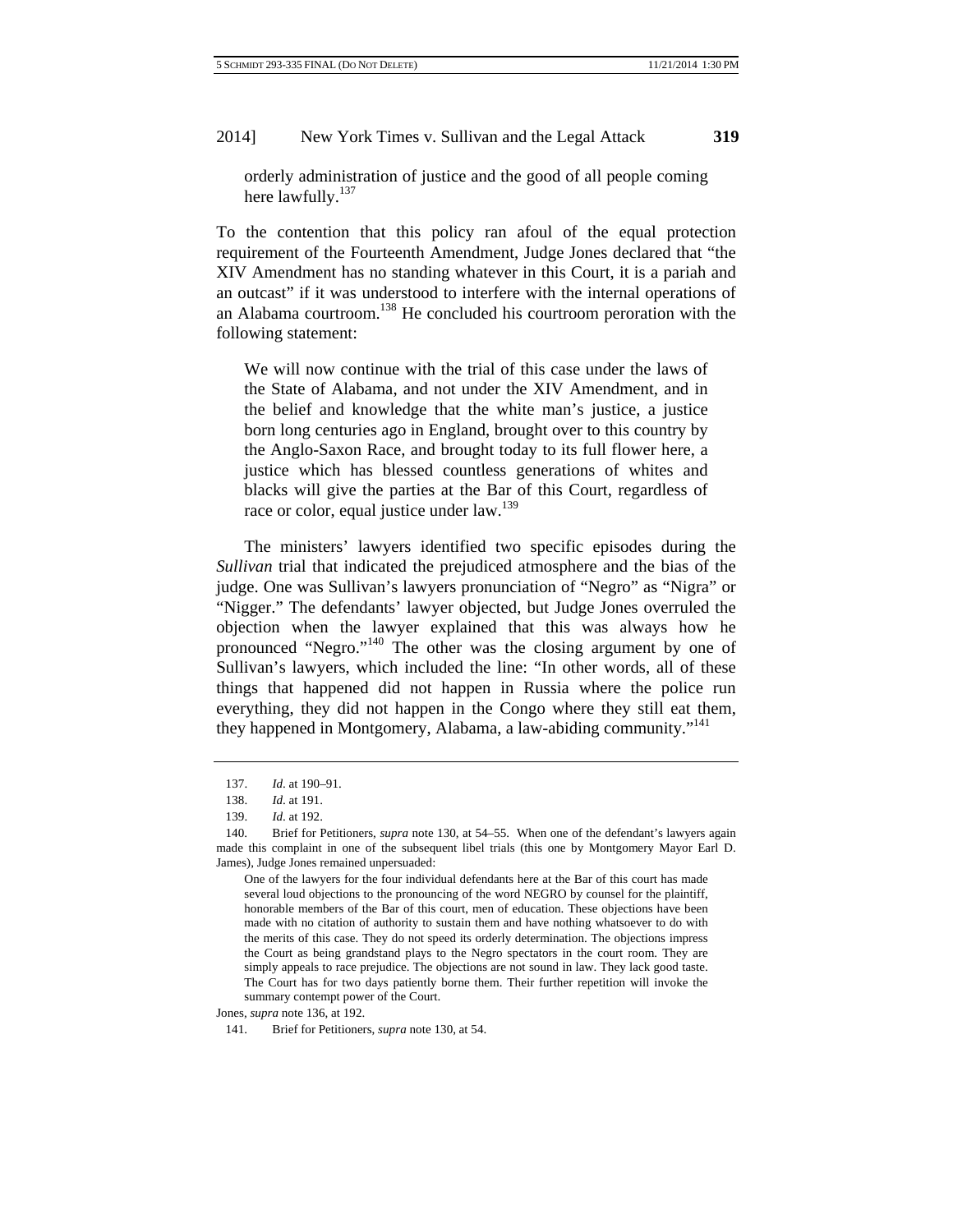In *Sullivan*, the Supreme Court did not accept this line of argument.<sup>142</sup> To overturn the *Sullivan* verdict on the grounds that this particular trial and this particular judge were so infected with racial bias so as to constitute a violation of the Equal Protection Clause would have achieved a just outcome for the case but it would have been a narrow ground for reversal. Furthermore, the claim that racial bias affected the outcome of the trial was not obviously correct. The trial was indeed segregated and it was indeed run in the atmosphere of racism and segregation—which is to say it was held in Montgomery in 1960. And it was incontrovertible that the trial judge was a fervent segregationist. But it was not obvious that Judge Jones had gone out of his way to inject racial bias into the *Sullivan* trial.<sup>143</sup> Indeed, at times he seemed to bend over backward to avoid the appearance that this was a trial about race or civil rights. $144$ 

The law here—the libel law of Alabama, which basically stacked the deck in favor of the plaintiff in libel lawsuits—did the work for the cause of the segregationists. $145$  The advertisement the civil rights activists ran in the *New York Times* was sloppy. It was hurriedly prepared, designed to evoke emotions (and open wallets), not to give an accurate account of the facts on the ground.146 The *New York Times* had failed to follow its own review policies when it accepted and printed the  $ad.147$ 

Judge Jones knew all this. There was no need to rely on racial bias to secure the verdict he felt correct—the verdict he understood as serving to defend the segregationist status quo.

Like the minimalist approach the Justices relied upon in the sit-in cases, this kind of approach had the benefit of resolving the instant case in a just manner without rewriting existing legal doctrine. It served to create a kind of holding pattern. But it lacked the broader application for those who sought to remove this tool in the segregationist arsenal.

<sup>142.</sup> N.Y. Times Co. v. Sullivan, 376 U.S. 254, 264 n.4 (1964).

<sup>143.</sup> *See* HALL & UROFSKY, *supra* note 61, at 49 ("In interviews with some of the lawyers afterward, one scholar found that while they spoke about Jones's idiosyncracies off the bench, they all stated that he knew the law and had run the trial in a straightforward manner.").

<sup>144.</sup> For example, in his jury instructions, Judge Jones declared that "whether [the defendants] belong to this race or that doesn't have a thing on earth to do with this case but let the evidence and the law be the two pole stars that will guide you and try to do justice in fairness to all of these parties here." HALL & UROFSKY, *supra* note 61, at 66.

<sup>145.</sup> *See* Kalven, *supra* note 109, at 196–97 (1964) ("Alabama did not create any special rules of law for these defendants. It simply applied the existing principles of the law of libel . . . . It is important to stress that the Alabama decision was not simply a sham.").

<sup>146.</sup> *See* HALL & UROFSKY, *supra* note 61, at 21.

<sup>147.</sup> *Id.*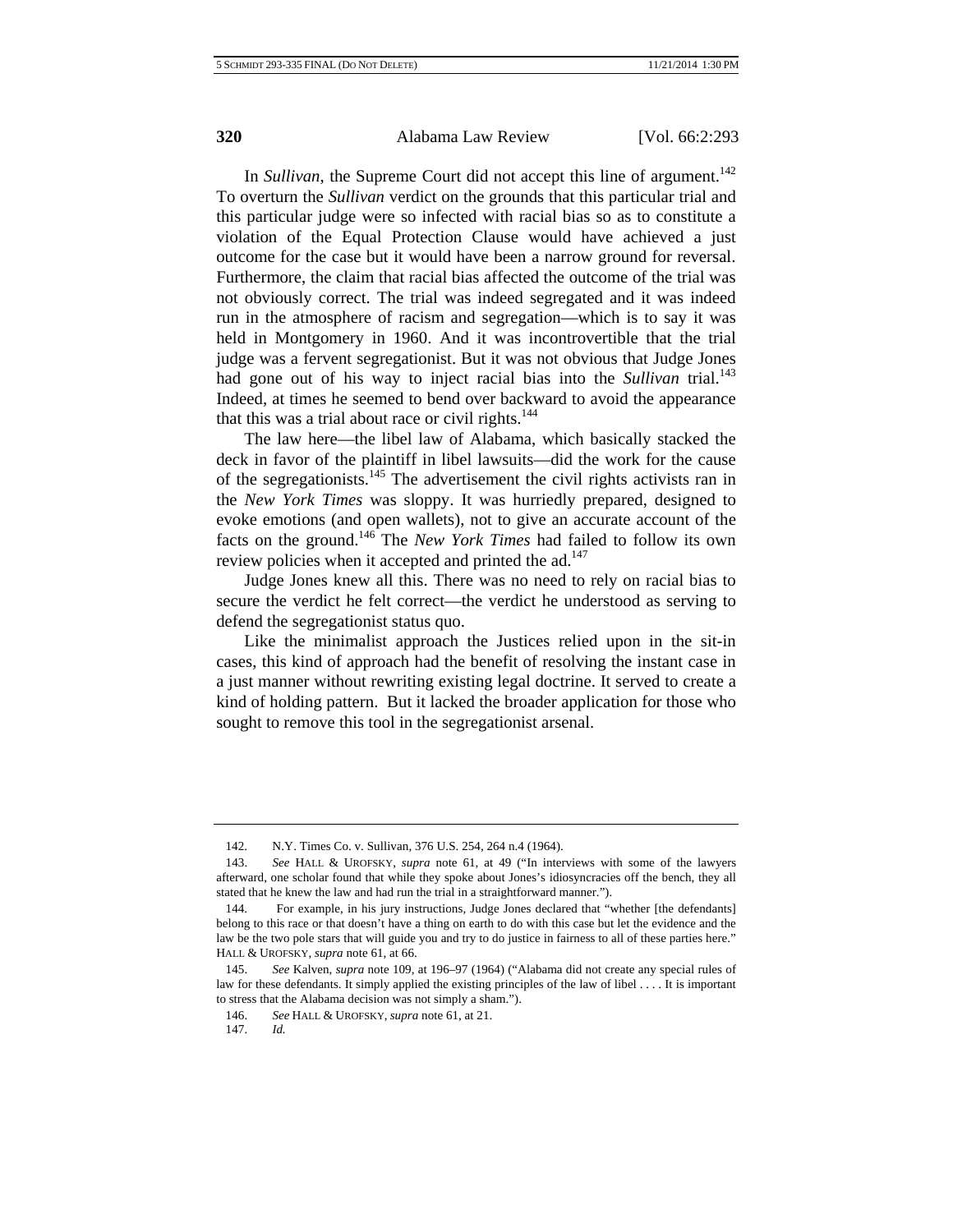# *3. Due Process*

Another approach demonstrated that the lack of evidence to sustain legal action violated the Due Process Clause. This was the most minimalist approach available, in that it would create very little in the way of new doctrine. But to argue that there was a complete absence of evidence was also a very high standard to meet. The key precedent here was *Thompson v. City of Louisville*, 148 in which the Court overturned a conviction for loitering and disturbing the peace, holding that because "the charges against petitioner were so totally devoid of evidentiary support,"<sup>149</sup> the conviction violated the defendant's Fourteenth Amendment due process rights. This path was followed in the sit-in case of *Garner v. Louisiana*, 150 in which the Court found the disturbing-the-peace convictions "so totally devoid of evidentiary support" that they violated the defendant's due process rights.<sup>151</sup>

In *Sullivan*, the defendants' lawyers presented this line of argument, but the Justices did not accept it.<sup>152</sup> Not only was this a very narrow approach, one that would have left many more rounds of litigation in the other pending libel suits, but it was also a difficult decision to justify, since Sullivan's lawyers had a strong argument that the verdict was not unreasonable under the pro-plaintiff Alabama libel law.

#### *4. First Amendment*

The approach the Court actually took in *Sullivan* avoided the challenging evidentiary requirements raised by the equal protection and due process claims, relying instead on the First Amendment as the grounds for reversing the verdict.

The Court had used the First Amendment in several earlier cases challenging the Southern legal attack on the Civil Rights Movement. After Little Rock, Arkansas, sought to force the local NAACP to release its membership lists (based on a licensing requirement for organizations operating within its jurisdiction), the Court, in 1960, struck down the requirement as a violation of the First Amendment.<sup>153</sup> Freedom of speech and association, Justice Potter Stewart wrote for the Court, "are protected

<sup>148.</sup> Thompson v. City of Louisville, 362 U.S. 199 (1960).

<sup>149.</sup> *Id*. at 199.

<sup>150.</sup> Garner v. Louisiana, 368 U.S. 157 (1961).

<sup>151.</sup> *Id*. at 163; *see also* Taylor v. Louisiana, 370 U.S. 154 (1962) (per curiam) (overturning a breach-of-the-peace conviction for a sit-in protest in a whites-only waiting room in which there was no evidence of violence or disruption).

<sup>152.</sup> *See* N.Y. Times Co. v. Sullivan, 376 U.S. 254, 264 n.4 (1964).

<sup>153.</sup> *See* Bates v. Little Rock, 361 U.S. 516, 527 (1960).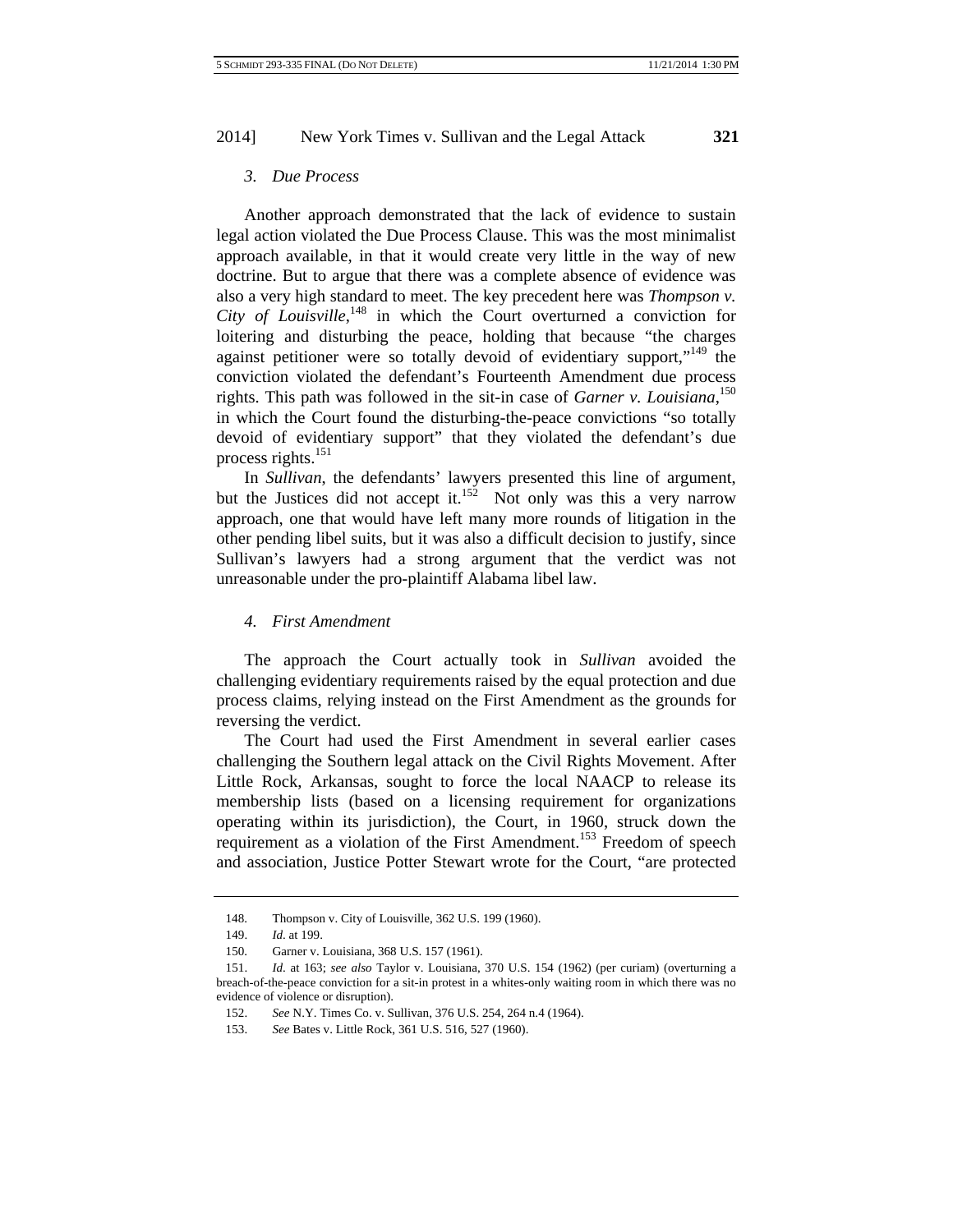not only against heavy-handed frontal attack, but also from being stifled by more subtle governmental interference."<sup>154</sup> The Court found "substantial" uncontroverted evidence that public identification of persons in the community as members of the organizations had been followed by harassment and threats of bodily harm."<sup>155</sup> It also found "evidence that fear of community hostility and economic reprisals that would follow public disclosure of the membership lists had discouraged new members from joining the organizations and induced former members to withdraw. This repressive effect, while in part the result of private attitudes and pressures, was brought to bear only after the exercise of governmental power had threatened to force disclosure of the members' names."<sup>156</sup>

In *NAACP* v. Alabama,<sup>157</sup> the Court unanimously ruled that the First Amendment protected an implied "right to association" that would be violated if organizations could not protect the identities of their members.<sup>158</sup> The state interest in obtaining the membership lists in this case was not sufficient to overcome the First Amendment rights of the NAACP members.<sup>159</sup> When Florida demanded the membership lists of a local NAACP chapter so it could determine whether it was communistinfluenced, the Court decided the case along lines parallel to *NAACP v. Alabama*. Since Florida had produced no evidence of communist influence in the NAACP chapter, its membership lists were protected under the right to association  $160$ 

The First Amendment also served to block Southern efforts to attack the NAACP on the grounds of supposed violations of legal ethics. In *NAACP v. Button*, the Court held that public interest litigation was a form of political expression protected under the First Amendment.<sup>161</sup> Justice Brennan explained that for groups who are unable to make themselves heard at the ballot box, such as African-Americans in the South, "litigation may well be the sole practicable avenue open to a minority to petition for redress of grievances."162 (Although Justice Brennan did not ignore the obvious racial context of the case, making pointed reference to the fact that Virginia's motivation behind prosecuting the NAACP was the "intense

<sup>154.</sup> *Id*. at 523.

<sup>155.</sup> *Id*. at 524.

<sup>156.</sup> *Id*.

<sup>157.</sup> NAACP v. Alabama, 357 U.S. 449 (1958).

<sup>158.</sup> *Id*. at 462.

<sup>159.</sup> *See also Bates*, 361 U.S. at 516 (holding that Little Rock could not require the local NAACP branch secretary to turn over the branch's membership list); Shelton v. Tucker, 364 U.S. 479 (1960) (voiding the Arkansas requirement that all teachers submit an annual list of all organizations the teacher belonged to or contributed to).

<sup>160.</sup> Gibson v. Fla. Legis. Investigation Comm., 372 U.S. 539 (1963).

<sup>161.</sup> NAACP v. Button, 371 U.S. 415 (1963).

<sup>162.</sup> *Id*. at 430.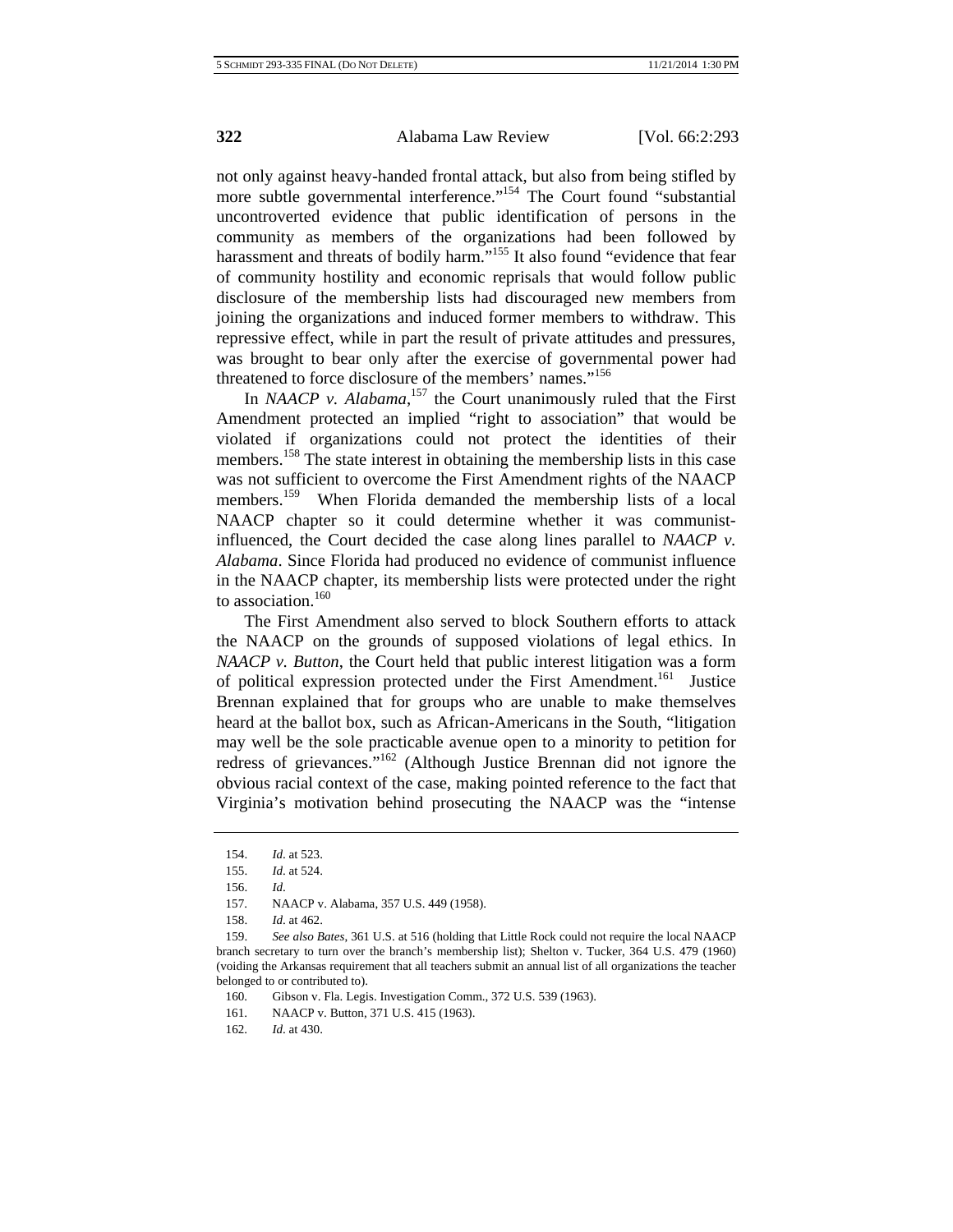resentment and opposition" of white Virginians to the NAACP's civil rights activity.)<sup>163</sup>

The Justices also relied on the First Amendment to protect civil rights protesters engaged in acts of civil disobedience. In *Edwards v. South Carolina*, 164 Justice Stewart described a demonstration held on the grounds of the state house as an exercise of First Amendment rights "in their most pristine and classic form."165 In *Cox v. Louisiana*, 166 the Court held that peaceful protesters who refused to leave jailhouse property when officials ordered them to were protected from prosecution under the First Amendment; and in *Brown v. Louisiana*,<sup>167</sup> the Court held that a public library sit-in was a form of expression protected under the First Amendment.<sup>168</sup>

In *Sullivan*, while the lawyers for the ministers framed their appeal primarily in terms of equal protection, the lawyers for the *New York Times* rested their case squarely on the First Amendment. The case raised free speech concerns of the most fundamental nature:

Contrary to respondent's incredible assertions and suggestions that this case is an ordinary "private" libel action, our Petition clearly shows that this action, and the four companion cases on substantially identical complaints (instituted by Governor Patterson, Mayor James and Commissioners Parks and Sellers of Montgomery), based on the identical New York Times ad against the identical defendants, and seeking a total aggregate judgment of two and a half million dollars therein . . . , together with the additional pending suits by Birmingham officials seeking a total of \$1,300,000 in damages against the Times based on the Harrison Salisbury articles on racial tensions, and the suits of \$1,500,000 by Alabama officials against the Columbia Broadcasting System, Inc., based on a television program on racial problems . . . , clearly present an ominous and unprecedented threat against basic constitutional liberties and will revive in new guise the long proscribed doctrines of "Seditious Libel".<sup>169</sup>

<sup>163.</sup> *Id*. at 435. On *Button*, see HARRY KALVEN, JR., THE NEGRO AND THE FIRST AMENDMENT 75–90 (1965) [hereinafter THE NEGRO AND THE FIRST AMENDMENT].

<sup>164.</sup> Edwards v. South Carolina, 372 U.S. 229 (1963).

<sup>165.</sup> *Id*. at 235.

<sup>166.</sup> Cox v. Louisiana, 379 U.S. 536 (1965).

<sup>167.</sup> Brown v. Louisiana, 383 U.S. 131 (1966).

<sup>168.</sup> *See also* Garner v. Louisiana, 368 U.S. 157, 185 (1961) (Harlan, J., concurring) (suggesting that the prosecutions of the sit-in protesters might raise a viable First Amendment claim).

<sup>169.</sup> Petitioners' Reply Brief in Opposition at 12, *supra* note 110.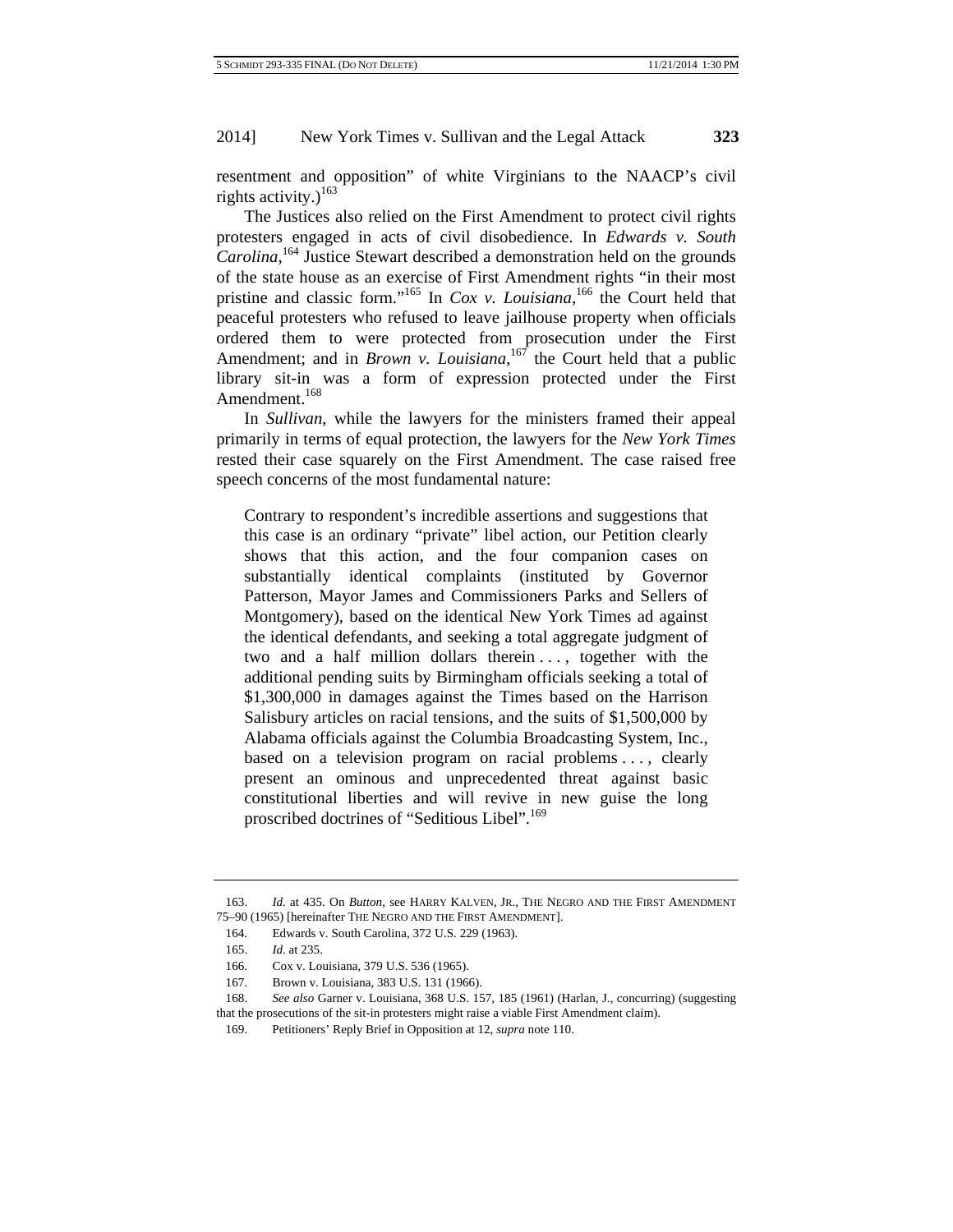In response to the *Sullivan* decision, the press praised the Justices for the fact that they had *not* written a civil rights opinion, or at least not a ruling limited to the context of the civil rights struggle. "This decision establishes beyond question the freedom of debate necessary to the workings of democratic, constitutional government," wrote the *Boston*  Globe.<sup>170</sup> "It should discourage attempts to limit criticism of official conduct that appear from time to time, and not only in the South."<sup>171</sup>

For critics of the sweeping First Amendment ruling in *Sullivan*, the Justices' admirable effort to protect the civil rights movement led them astray.172 For admirers of the decision, the intersection of free speech principles and the civil rights struggle was a fortuitous development. Not only was the Civil Rights Movement achieving unprecedented gains for African-Americans, it was also elevating the First Amendment to newfound heights, argued Harry Kalven in a lecture delivered soon after the decision came down.173 In its effort to protect the black freedom struggle, the Court, in cases such as *Button* and *Sullivan*, was embracing new speech-protective doctrines, which would ultimately serve to benefit the entire society. "[T]he Negro," Kalven declared, was "winning back for us the freedoms the Communists seemed to have lost for us."<sup>174</sup>

### *C. The Legal Attacks: Did They Work?*

#### *1. Assessing the Other Attacks*

Perhaps the most effective of the legal attacks on the Civil Rights Movement were the attacks on the NAACP. These efforts shut down the NAACP in Alabama for much of the late 1950s and early 1960s and they contributed to the plummeting of membership roles throughout the South.<sup>175</sup> They caused the NAACP to steer scarce resources to fending off

<sup>170.</sup> Editorial, *The Right to Criticize*, BOS. GLOBE, Mar. 11, 1964, at 10.

<sup>171.</sup> *Id*.; s*ee also* Editorial, *Free Press and Free People*, N.Y. TIMES, Mar. 10, 1964, at 36; *Free Press*, AMSTERDAM NEWS (New York), Mar. 14, 1964, at 12; *A True Charter of Press Liberty*, L.A. TIMES, Mar. 12, 1964, at A4; *Freedom to Criticize Your Government*, CHI. TRIBUNE, Mar. 10, 1964, at 16; *A Landmark Decision*, CHI. DEF., Mar. 17, 1964, at 13. In a subsequent editorial, the *Chicago Tribune* framed the issue as a regional one, but not necessarily a civil rights issue. The penchant for libel suits by public officials was characteristic of the Deep South, the editors noted, while in Illinois "even the lowliest and stupidest government official knows that suing for libel because of unwelcome attention . . . is neither politic nor profitable." Editorial, *Hungry for Damages*, CHI. TRIBUNE, Apr. 7, 1964, at 24.

<sup>172.</sup> *See, e*.*g*., Richard A. Epstein, *Was* New York Times v. Sullivan *Wrong?*, 53 U. CHI. L. REV. 782 (1986).

<sup>173.</sup> *See* THE NEGRO AND THE FIRST AMENDMENT, *supra* note 163, at 6.

<sup>174.</sup> *Id*.

<sup>175.</sup> *See* KLARMAN, *supra* note 3, at 383; TUSHNET, *supra* note 8, at 284–89, 291.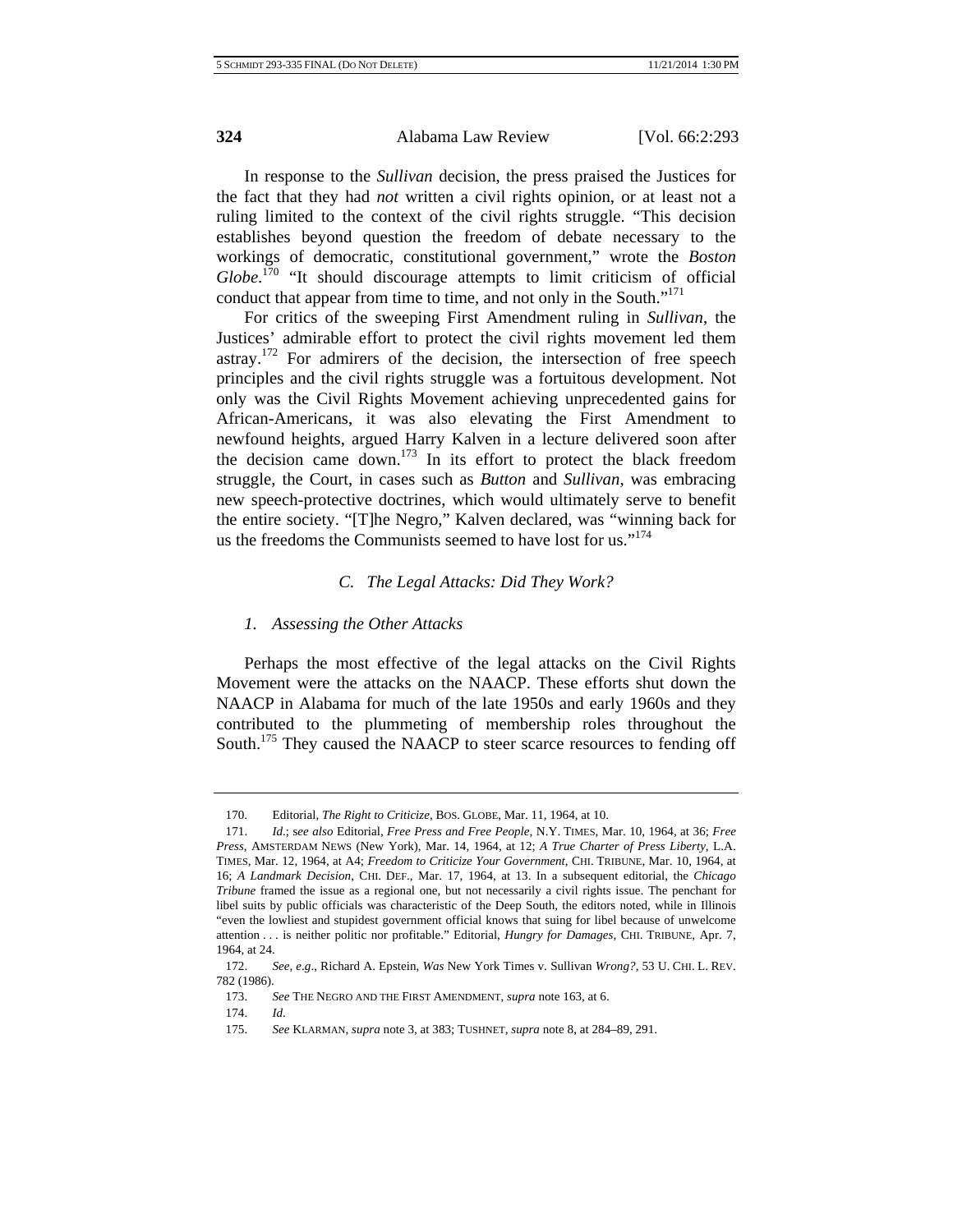these attacks, rather than launching their own legal challenges.<sup>176</sup> Although the NAACP eventually won their legal challenges in the Supreme Court, these only came after considerable delay, and they did nothing to counter the short-term costs.<sup>177</sup> As Mark Tushnet has summarized the situation, the NAACP's efforts to defend itself meant that "[Thurgood] Marshall and his staff could do little else. Resistance to segregation succeeded even when the courts rejected the resisters' legal claims."<sup>178</sup>

There were some ironic benefits to this unfortunate turn for the Southern NAACP. As Michael Klarman has noted, the undermining of the NAACP in the South contributed to the rise of alternative organizations, with different organizational bases, and often with different techniques for advancing the battle for racial justice.<sup>179</sup> It was in these newly constituted organizations that the new wave of civil rights activism, based in directaction techniques rather than litigation, would be based. One can locate similar ironic benefits for the Civil Rights Movement in the efforts to use trespass law as a way to suppress the lunch counter sit-ins. Getting thrown in jail for doing nothing more than sitting at a lunch counter and asking for a cup of coffee was an incredibly powerful image for the Civil Rights Movement—particularly when the student protesters amplified their protest by insisting on remaining in jail rather than paying bail and when, after being convicted in court, they chose jail sentences over fines.<sup>180</sup> The legal crackdown on the protests ultimately helped place the cause of nondiscrimination in public accommodations at the forefront of the national agenda, a development that would eventually lead to the including of a federal public accommodations provision in the Civil Rights Act of 1964.181

# *2. Assessing the Libel-Law Attack*

The libel-law challenge to the Civil Rights Movement was a serious concern for movement activists and the northern press.<sup>182</sup> But it was not the catastrophe-in-the-making for the press or for the Civil Rights Movement that it has often been portrayed as. Scholars have tended to exaggerate the effectiveness of many of these attacks, particularly the use of libel law at issue in *Sullivan*.

<sup>176.</sup> *See* KLARMAN, *supra* note 3, at 383; TUSHNET, *supra* note 8, at 273–74, 284.

<sup>177.</sup> *See* KLARMAN, *supra* note 3, at 383–84.

<sup>178.</sup> TUSHNET, *supra* note 8, at 300.

<sup>179.</sup> *See* KLARMAN, *supra* note 3, at 384.

<sup>180.</sup> *See generally* Schmidt, *supra* note 50.

<sup>181.</sup> *See* Schmidt, *supra* note 115, at 786–91.

<sup>182.</sup> See *supra* notes 56–75 and accompanying text.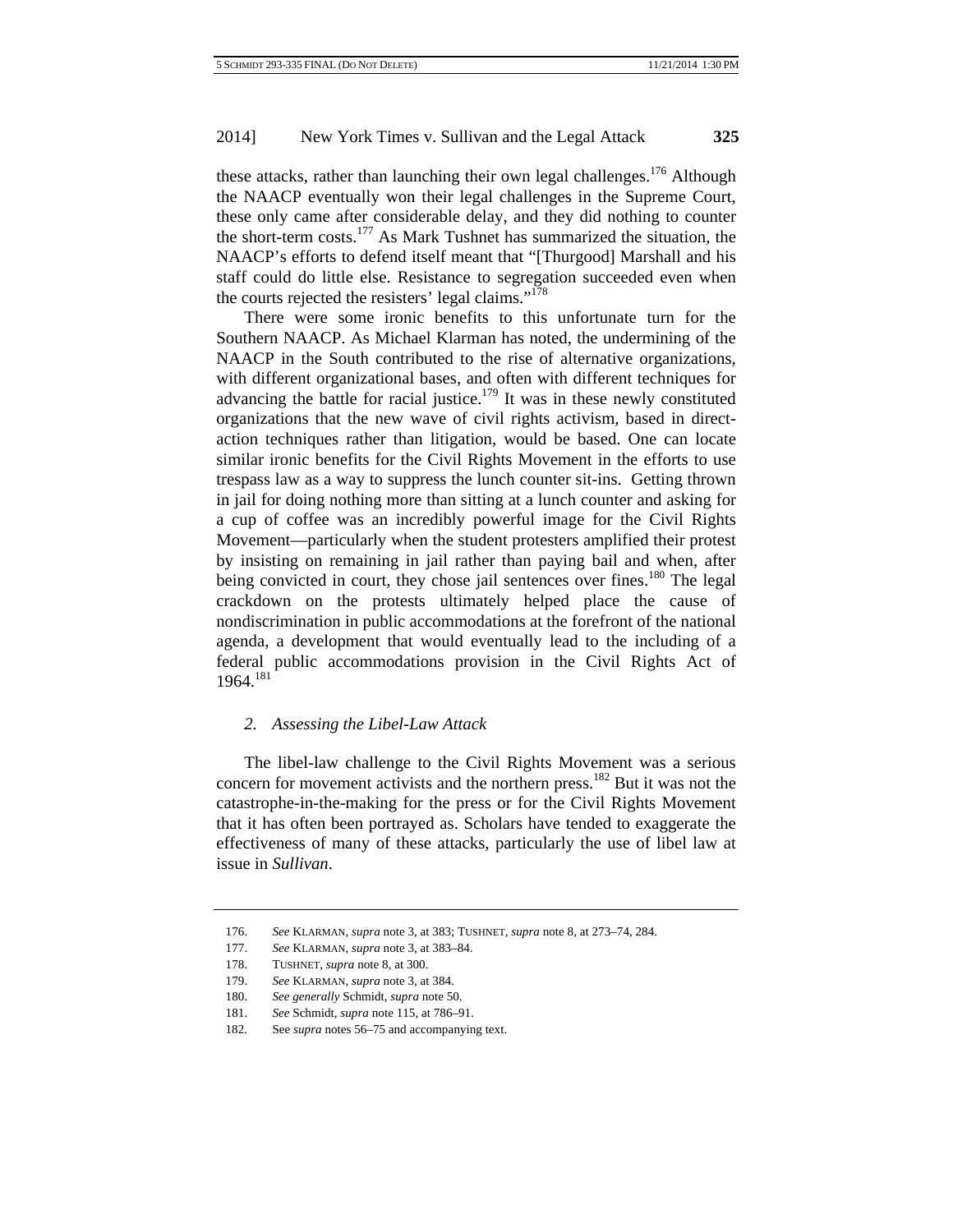There were unmistakable human costs to the *Sullivan* libel suit. The four ministers who were included in Sullivan's suit and their supporters spent considerable time raising money for their legal defense.<sup>183</sup> Following the trial, three of them had their cars seized by Alabama authorities, and Ralph Abernathy also had a piece of land seized; all were put up for auction, although the local court held onto the money pending the appeal.<sup>184</sup> In 1961, Fred Shuttlesworth left Alabama for Cincinnati, in part because of the libel suit. $185$ 

Although even here, as with the legal attack on the NAACP and on the sit-in protesters, one can find an ironic upside. Much of the losses incurred as a result of the libel suit were covered by the ministers' supporters. When Joseph Lowry's car was sold at state auction, a church member bought it and sold it to Lowry's wife for a dollar; church members bought new cars for the other two ministers.186 When, following the *Sullivan* ruling in the Supreme Court, the ministers got the value of their seized property returned to them, the money went back into the Movement.<sup>187</sup> Thus we can see a kind of Civil Rights Movement insurance in action, operating to ameliorate the harsh edge of the legal attack.

Scholarship on *Sullivan* has almost surely exaggerated the costs of the South's libel-law attack on the Civil Rights Movement.<sup>188</sup> To say that the threat posed by Alabama libel law was not as dire as scholars have made it out to be might not be saying all that much, since the claims have tended toward the apocalyptic.<sup>189</sup> Legal historians and First Amendment scholars have basically adopted the claims made by the lawyers for the *New York Times* and the four ministers,  $190$  claims that were echoed in the amicus

<sup>183.</sup> *See* LEWIS, *supra* note 56, at 162.

<sup>184.</sup> *Ala*. *Ministers Fight to Regain Property*, ATLANTA DAILY WORLD, Mar. 21, 1964, at 1; *4 in Suit to Open Restitution Fight*, N.Y. TIMES, Mar. 10, 1964, at 24.

<sup>185.</sup> *See* LEWIS, *supra* note 56, at 162.

<sup>186.</sup> *See id*.

<sup>187.</sup> *See id*.

<sup>188.</sup> *See, e*.*g*., *id*. at 245; HALL & UROFSKY, *supra* note 61, at 204–05; Anders Walker, *"Neutral" Principles: Rethinking the Legal History of Civil Rights, 1934-1964*, 40 LOY. U. CHI. L.J. 385, 433–34 (2009).

<sup>189.</sup> *See, e*.*g*., RODNEY A. SMOLLA, SUING THE PRESS: LIBEL AND THE MEDIA 40 (1986); ROBERTS & KLIBANOFF, *supra* note 103, at 357 (the Supreme Court in *Sullivan* "would decide nothing less than how free the press really could be").

<sup>190.</sup> *See, e*.*g*., Brief for Petitioner, *supra* note 124, at 68 ("It is no hyperbole to say that if a judgment of this size can be sustained upon such facts as these, its repressive influence will extend far beyond deterring such inaccuracies of assertion as have been established here. This is not a time—there never is a time—when it would serve the values enshrined in the Constitution to force the press to curtail its attention to the tensest issues that confront the country or to forego the dissemination of its publications in the areas where tension is extreme."); Petition for a Writ of Certiorari at 16, Abernathy v. Sullivan, 376 U.S. 967 (1964) (No. 40) ("This case cries for review. The grave constitutional issues involved here and the impact of this decision on civil rights and the desegregation movement—burning issues of national and international importance—are clear and indisputable. What has happened here is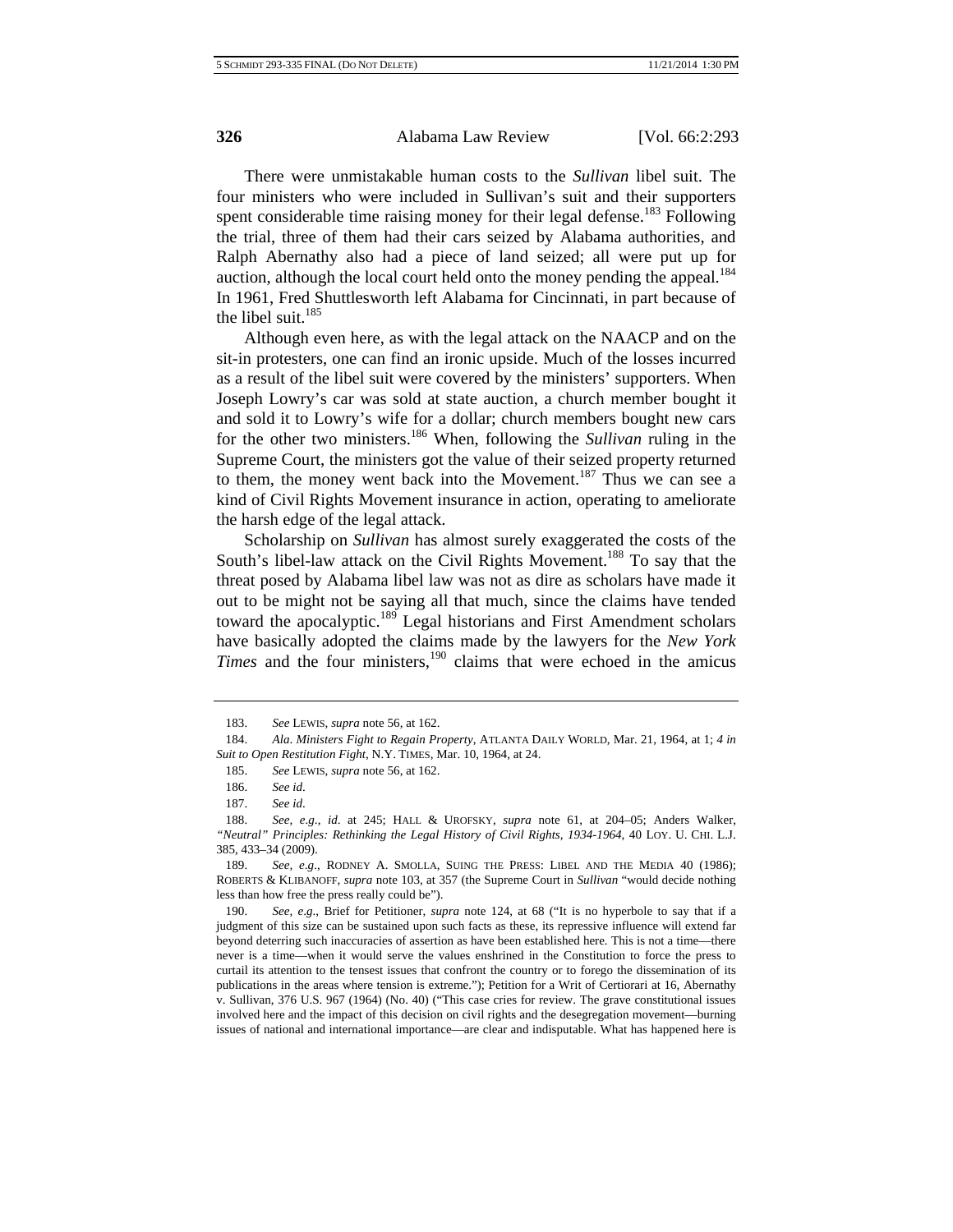briefs submitted by the *Chicago Tribune*<sup>191</sup> and the *Washington Post* and in Justice Black's *Sullivan* concurrence.<sup>192</sup> In a typical assessment of the situation, a recent account of the role of the press in the Civil Rights Movement concluded that "[i]f the officials could win [these libel suits], they would almost certainly silence the civil rights movement in Alabama—as well as the newspaper that consistently covered it. Silence, not money, was the goal."<sup>193</sup>

There is no reason to believe that there are not more such huge verdicts lurking just around the corner for the Times or any other newspaper or broadcaster which might dare to criticize public officials. In fact, briefs before us show that in Alabama there are now pending eleven libel suits by local and state officials against the Times seeking \$5,600,000, and five such suits against the Columbia Broadcasting System seeking \$1,700,000. Moreover, this technique for harassing and punishing a free press—now that it has been shown to be possible—is by no means limited to cases with racial overtones; it can be used in other fields where public feelings may make local as well as out-of-state newspapers easy prey for libel verdict seekers. *Id.*

193. ROBERTS & KLIBANOFF, *supra* note 103, at 231; *see also, e*.*g*., MORTON J. HORWITZ, THE WARREN COURT AND THE PURSUIT OF JUSTICE 36 (1998); Garrett Epps, *The Civil Rights Heroes the Court Ignored in* New York Times v. Sullivan, ATLANTIC MONTHLY, Mar. 20, 2014, *available at* http://www.theatlantic.com/national/archive/2014/03/the-civil-rights-heroes-the-court-ignored-in-emnew-york-times-v-sullivan-em/284550/ (describing the decision as turning back "an existential threat to press freedom—a systematic campaign . . . to drive the major networks and papers out of the South by using local libel laws to bleed or bankrupt them."); Aimee Edmondson, *In* Sullivan's *Shadow: The Use and Abuse of Libel Law Arising from the Civil Rights Movement, 1960–89*, 37 JOURNALISM HIST. 27, 27–28 (2011) ("It has been well established that had the Supreme Court failed to overturn *Sullivan*, the case's impact on the civil rights movement would have been staggering." (citing LEWIS, *supra* note 56)); HARRISON E. SALISBURY, WITHOUT FEAR OR FAVOR 388–89 (1980) ("The verdict could not have been more far-reaching. By March of 1964, the total of libel actions outstanding against newspapers, news magazines, television networks and other public media had reached nearly \$300 million. Actions

further evidence of Alabama's pattern of massive racial segregation and discrimination and its attempt to prevent Negro citizens from achieving full civil rights under our Constitution."); *id*. at 17–18 ("If this case stands unreviewed and unreversed, not only will the struggles of Southern Negroes toward civil rights be impeded, but Alabama will have been given permission to place a curtain of silence over its wrongful activities. This curtain of silence will soon spread to other Southern States in their similar attempts to resist civil rights and desegregation. For fear of libel and defamation actions in these States, people will fear to speak out against oppression; ministers will fear to assist the civil rights struggle which they did heretofore as part of their religious belief; national newspapers will no longer report the activities in the South.").

<sup>191.</sup> *See* Brief of Tribune Co. as Amicus Curiae at 2, N.Y. Times Co. v. Sullivan, 376 U.S. 254 (1964) (No. 39) ("We believe that in this context the several proceedings below were conceived to punish the *Times* for its integration views and to discourage all newspapers from printing such material. If Sullivan's \$500,000 judgment is sustained here, that purpose will be accomplished; nationwide news reporting and commentary, particularly in the civil rights area, will be effectively sterilized."); s*ee also id*. at 11 ("Clearly, the judgment below is an unconstitutional attempt to reincarnate the long-buried doctrine of seditious libel.").

<sup>192.</sup> New York Times v. Sullivan, 376 U.S. 254, 294-95 (1964) (Black, J., concurring). Black warned that state libel laws "threaten the very existence of an American press virile enough to publish unpopular views on public affairs and bold enough to criticize the conduct of public officials," and the facts in *Sullivan* demonstrated "the imminence and enormity of that threat." *Id.* at 294. Southern libellaw attacks on "persons who favor desegregation, particularly [on] so-called 'outside agitators,'" constitute a "deadly danger" to press coverage of the civil rights struggle, "[o]ne of the acute and highly emotional issues in this country." *Id*. at 294–95. Black summarized the situation: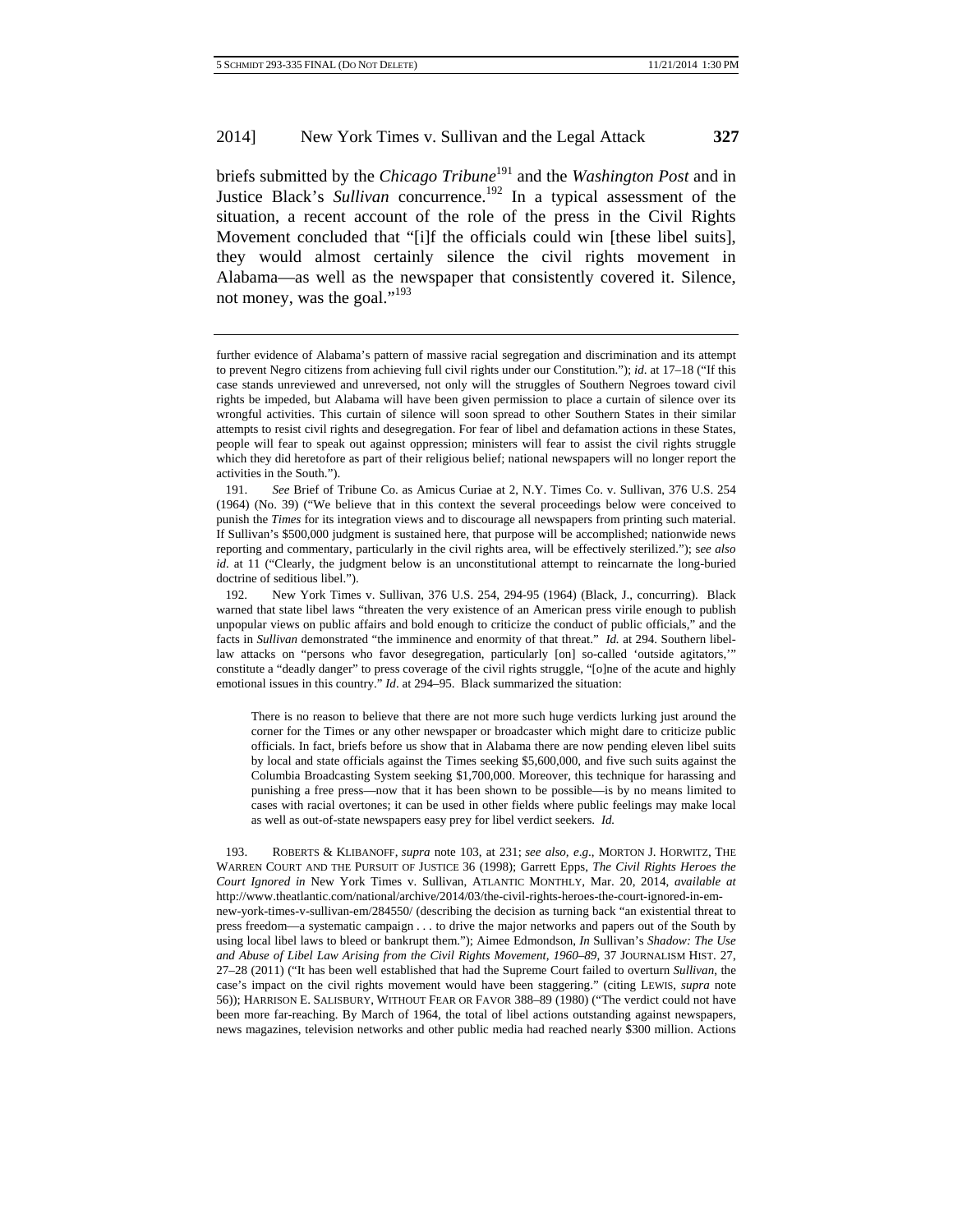Harrison E. Salisbury, the *Times* reporter who was himself a target of an Alabama libel suit for his coverage of race relations in Birmingham, later estimated that the press was facing \$300 million in potential libel judgments.<sup>194</sup> This number, which has been cited in many accounts of *Sullivan*, 195 was likely drawn from an April 1964 *New York Times* article, which referenced libel suits claiming more than \$288 million arising out of Alabama, Mississippi, and Louisiana.196 But a closer look at this article shows that Salisbury's—and by extension many historians'—reliance on this "nearly \$300 million" statistic is misleading. For starters, the vast bulk of the \$288 million came from a single lawsuit by T.B. Birdsong, a Mississippi highway patrol officer who was suing the publisher of the *Saturday Evening Post* for \$275 million dollars—a million dollars for each of the state's highway patrolmen—for an article on the race rioting that accompanied the integration of the University of Mississippi in  $1962$ <sup>197</sup> And some of the libel suits in the article do not quite fit the purpose for which Salisbury and others were citing them. One lawsuit was by a member of Congress from Louisiana who was suing a paper in his home state.198 One was a suit by the former mayor of Birmingham against the *Birmingham Post-Herald* for criticisms of his job as mayor unrelated to civil rights issues.<sup>199</sup> Another suit against the same Birmingham paper was filed by Bull Connor, former Birmingham police commissioner, who took issue with the paper's criticism of his handling of a transit problem.<sup>200</sup>

None of this is to say that the attack on the Northern coverage of the Civil Rights Movement was not real and significant. There was the \$3 million suit by Dewey Colvard, an Alabama sheriff, against the publisher of the *Ladies Home Journal* for an article written by the playwright Lillian Hellman.<sup>201</sup> There were the three \$500,000 suits against CBS for its 1961 documentary on Birmingham.202 There was the suit against the *Times* for

195. *See, e*.*g*., LEWIS, *supra* note 56, at 36; SMOLLA, *supra* note 189, at 34.

201. *See id*.

had been filed in southern states from Florida to Texas. Editors and publishers could not send a reporter or photographer into these states without putting themselves at risk. Had the Supreme Court's verdict gone in the other direction the burden of censorship and official intimidation might well have enabled the 'southern judicial strategy' to prolong lawlessness as a final barrier against the revolution in Civil Rights.").

<sup>194.</sup> Salisbury, *supra* note 63, at 388.

<sup>196.</sup> John Herbers, *Libel Actions Ask Millions in South*, N.Y. TIMES, Apr. 4, 1964, at 12 (noting that total damages sought in libel actions from Alabama, Mississippi, and Louisiana "exceed \$288 million"). But not all the suits were connected to the Civil Rights Movement.

<sup>197.</sup> *See id*.

<sup>198.</sup> *See id*.

<sup>199.</sup> *See id*.

<sup>200.</sup> *See id*.

<sup>202.</sup> *See id*. The plaintiffs were Bull Connor, Mayor James W. Morgan, and former City Commissioner James T. Waggoner.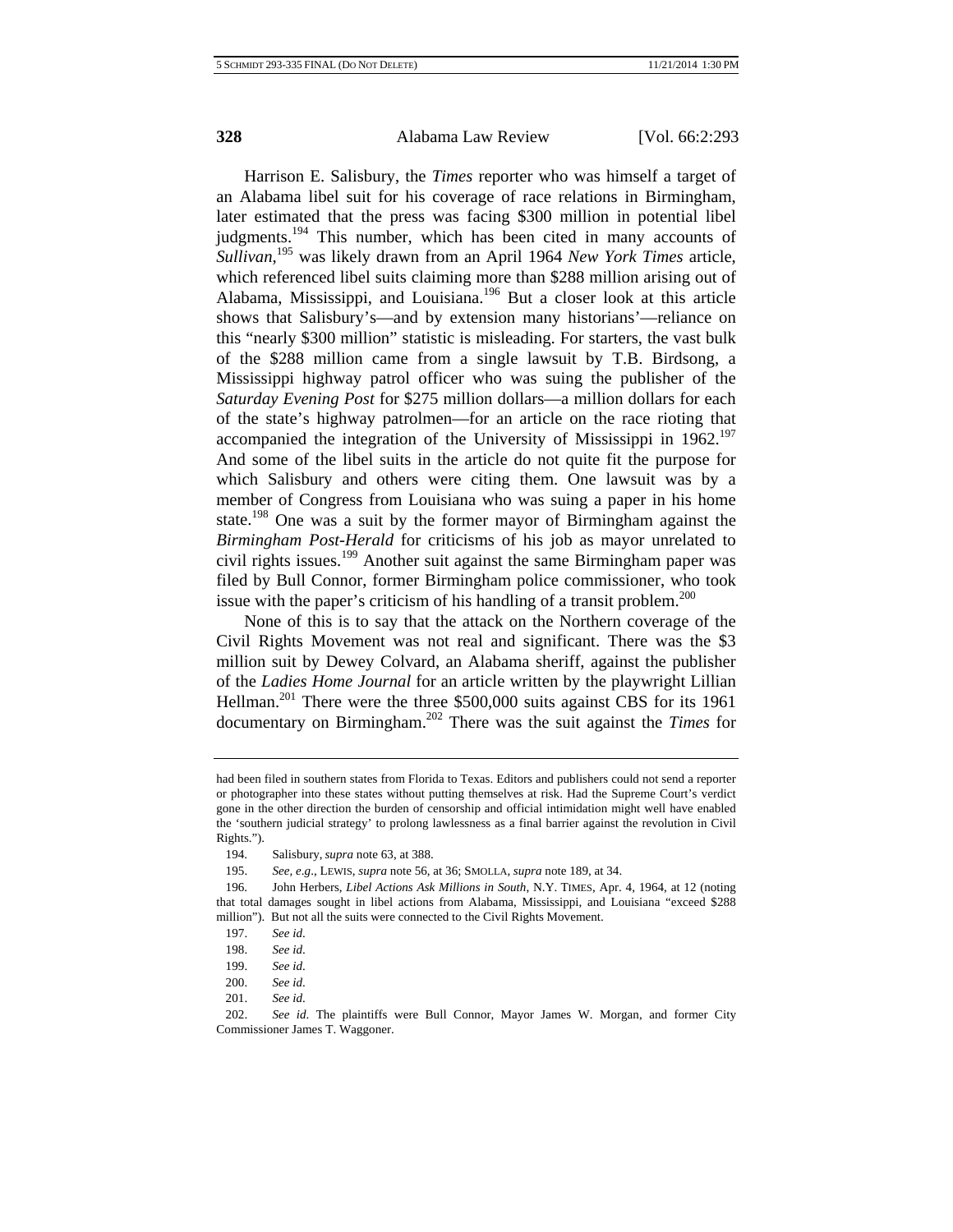Salisbury's article (four suits of \$500,000 each), as well as the criminal libel indictment against Salisbury himself.<sup>203</sup>

On their lawyer's advice, the *New York Times* kept its correspondents out of Alabama for the next two-and-a-half years as Sullivan's case was being tried so as to avoid having legal process served on them.<sup>204</sup> "How long are you going to let the damned lawyers run *The New York Times*?" demanded a frustrated Claude Sitton, the paper's Southern regional correspondent, of his bosses.205 Lawyers for the *Atlanta Constitution* apparently advised its editors not to send a reporter to Birmingham, relying instead on the wire service reports for coverage of the civil rights showdown taking place in the spring of  $1963$ .<sup>206</sup> But if we are to assess the relative efficacy of the various weapons in the legal arsenal of white resistance to the Civil Rights Movement, we need to have a better assessment of the effects of this line of attack.

Common sense tells us that the impact could not have been quite so bad as the "what if *Sullivan* had come out differently" counterhypotheticals indicate. After all, the Supreme Court did not decide the *Sullivan* case until some four years after the initial suit was filed. During this time, the possibility of a Supreme Court reversal of the Alabama courts was considered a long shot (the *Times* had to be talked out of settling by their lawyer).<sup>207</sup> Certainly a sweeping reformation of First Amendment doctrine could not have been seen as a likely outcome.<sup>208</sup> What happened during this period? Certainly the Civil Rights Movement—including press coverage of the Civil Rights Movement, and including vociferous attacks on the public officials who were leading white resistance efforts—was not stalled. These were the most transformative years in the history of the Movement. Media accounts of the sit-ins and Freedom Rides<sup>209</sup> brought the core issues of the movement home to people around the nation. King and

<sup>203.</sup> *See id*.

<sup>204.</sup> *See* ROBERTS & KLIBANOFF, *supra* note 103, at 235. Other accounts say that the *Times* avoided Alabama for a year. *Id*. It is not clear why, after the Alabama Supreme Court trial, the *Times* lawyers would continue to advise avoiding the state. Roberts and Klibanoff rely on the Sitton interview for this information, apparently. The one exception to this lawyer-enforced exile from Alabama came during a three-day period surrounding the most explosive moments of the Freedom Rides, when Sitton covered the Birmingham story. *See* ROBERTS & KLIBANOFF, *supra* note 103, at 253, 255.

<sup>205.</sup> ROBERTS & KLIBANOFF, *supra* note 103, at 253.

<sup>206.</sup> *See* LEONARD RAY TEEL, RALPH EMERSON MCGILL: VOICE OF THE SOUTHERN CONSCIENCE 384–85 (2001). The reasoning here is not fully clear, particularly when the paper published McGill's blunt editorials in which he condemned the city as "smoking with hate." *Id*. at 385.

<sup>207.</sup> *See* LEWIS, *supra* note 56, at 107.

<sup>208.</sup> On the *Sullivan* case, First Amendment scholar Harry Kalven wrote, "I have rarely seen a case in which an inescapably right conclusion was so awkward to support on doctrinal grounds." KALVEN, *supra* note 109, at 55.

<sup>209.</sup> *See, e*.*g*., *Bi-Racial Buses Attacked, Riders Beaten in Alabama*, N.Y. TIMES, May 15, 1961, at 1 (Associated Press account).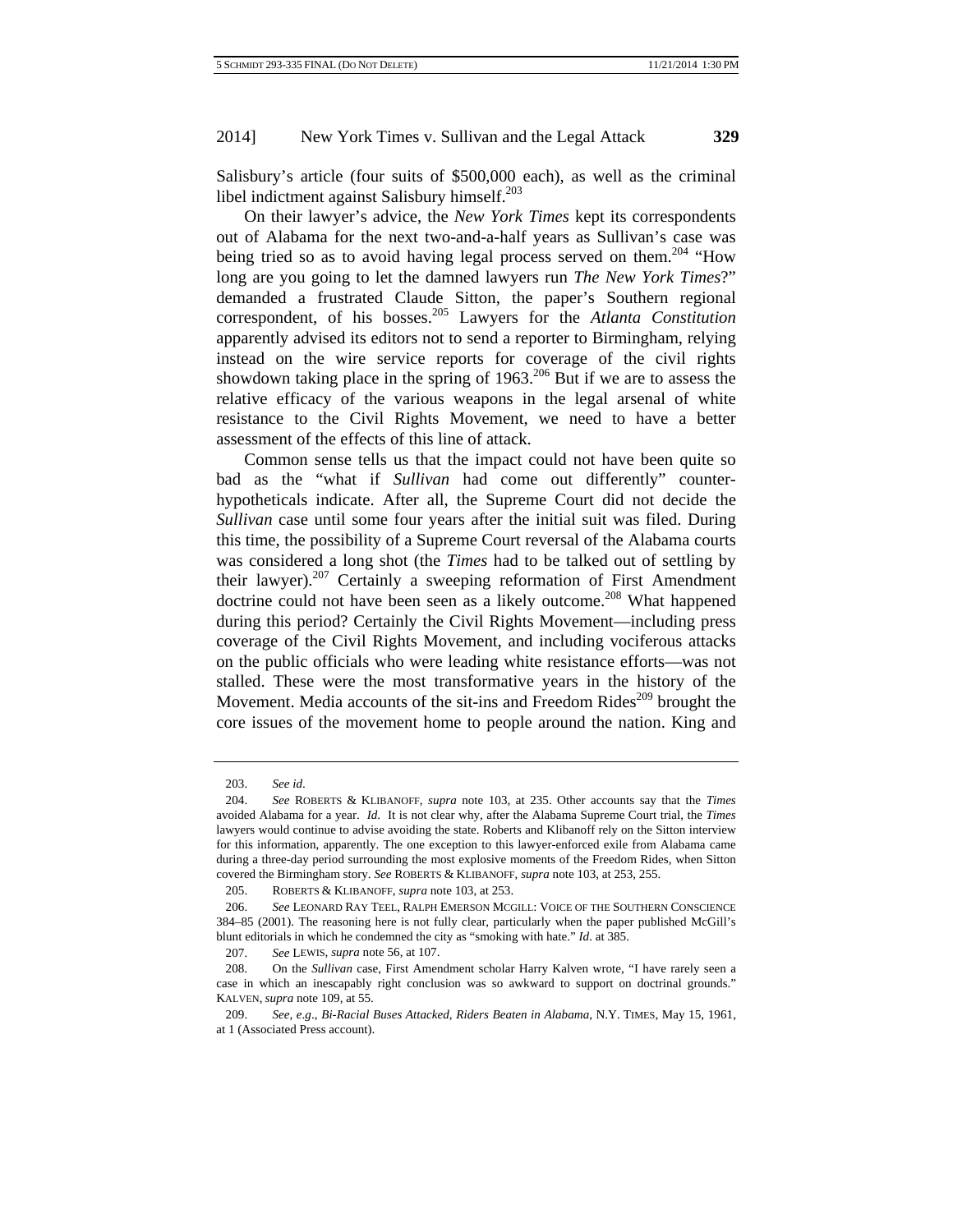the SCLC launched the Birmingham project, which relied—successfully on sympathetic Northern press coverage.<sup>210</sup>

One need not work hard to find highly critical coverage of the South in the Northern press throughout the years between the jury verdict in the Sullivan trial and the Supreme Court's reversal of that verdict. In the fall of 1960, for example, the *Washington Post* published a partial critique of Salisbury's article on Birmingham.<sup>211</sup> The Salisbury article ran under the title "Fear and Hatred Grip Birmingham."212 The *Post* article, which sought to capture more of the diversity and complexity of race relations in Birmingham, was titled: "Enjoying Birmingham Hinges on Point of View."213 But underneath this mild title, there was plenty of direct, unflinching reporting of white supremacy in Birmingham—hardly difficult to "expose" since the officials were so explicit about where they stood. The article described crosses being burned; it described violence and hatred.<sup>214</sup> Indeed, much of the condemnatory material discussed in this particular article was quoted from Birmingham's local newspapers.<sup>215</sup>

When the 1961 Freedom Rides were met with vicious attacks, the Northern press laid blame squarely on state and local officials. *Time*  accused Alabama's leaders, from "Governor John Patterson on down," of "abdicat[ing] their duties of maintaining law and order."<sup>216</sup> Even the local Birmingham paper accused the Governor of making it clear to thugs "that they were free to do as they pleased when it came to the hated integrationists."217 The Freedom Rides, hardly a popular protest in the North prior to these horrific events, suddenly gained majority support in the North. $218$ 

If the *New York Times* was intimidated by the threat of libel suits, it was not particularly evident in its coverage. The paper's avoidance of Alabama in the early 1960s had more to do with avoiding being served process in pending lawsuits than with a fear of writing something that might result in another libel suit.<sup>219</sup> Much of the coverage of the Civil Rights Movement—particularly the reporting of Southern bureau chief

<sup>210.</sup> On the role of the press in creating more national support for the civil rights cause, see, e.g., ALEXANDER M. BICKEL, THE LEAST DANGEROUS BRANCH 267 (1962); ROBERTS & KLIBANOFF, *supra*  note 103, *passim*.

<sup>211.</sup> James E. Clayton, *Enjoying Birmingham Hinges on Point of View*, WASH. POST, Oct. 23, 1960, at E1.

<sup>212.</sup> Salisbury, *supra* note 63, at 1.

<sup>213.</sup> Clayton, *supra* note 211, at E1.

<sup>214.</sup> *See id*.

<sup>215.</sup> *See id*.

<sup>216.</sup> KLARMAN, *supra* note 3, at 431.

<sup>217.</sup> *Id*.

<sup>218.</sup> *See id.* at 432.

<sup>219.</sup> *See id*. at 255.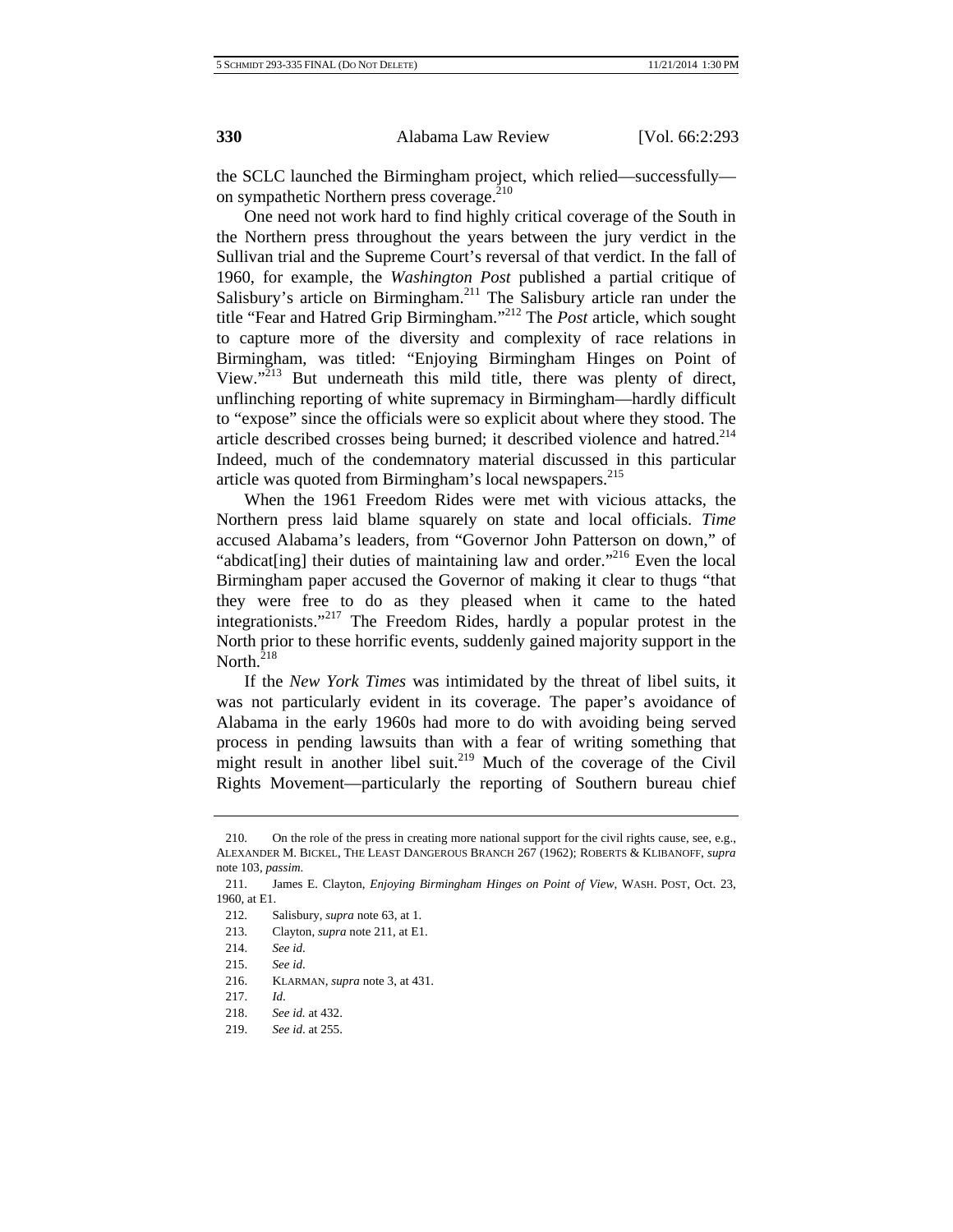Claude Sitton—was deeply critical of the way the white South was treating the Civil Rights Movement.220 As the *Sullivan* case worked its way through the legal system, the *Times* actually expanded its coverage of the South.<sup>221</sup>

The same goes for CBS. The threat of the \$1.5 million libel suit for its coverage of disfranchisement in Montgomery did not deter the network from sending its star correspondent and Louisiana native, Howard K. Smith, to Birmingham to make a documentary titled "Who Speaks for Birmingham?"<sup>222</sup> The documentary was originally intended to examine the libel suits against Salisbury and the *New York Time*s, but CBS decided that since the litigation was still pending in those cases it would focus on differing views of Birmingham residents, black and white, on the race relations in the city.<sup> $223$ </sup> Smith was in Birmingham when the Freedom Rides came through, and he was on CBS radio giving hourly updates as the Freedom Riders were attacked. $224$  He made little effort to hide the fact that he believed the Birmingham police were complicit in the beatings. Although the attacks took place near police headquarters, it took the police ten minutes to arrive at the scene, he pointedly noted. When the police finally arrived, the "hoodlums . . . got into waiting cars and moved down the street a ways, where I watched some of them discussing their achievements of the day. That took place just under Police Commissioner . . . Connor's window."<sup>225</sup> In his regular weekly radio commentary he identified individuals he believed were most responsible for the attack on the Freedom Riders and he warned that the South was spiraling toward "a racial dictatorship, like Nazi Germany."<sup>226</sup> He brought beaten riders into his hotel room to be interviewed.<sup>227</sup> Although he fought with editors over some of the editorial commentary he wanted to include, the documentary that finally aired was hard-hitting enough to inspire yet another million-dollar libel suit. $^{228}$ 

<sup>220.</sup> *See, e*.*g*., LEWIS, *supra* note 56, at 40 ("The reporting of Claude Sitton and the other correspondents in the South made the meaning of official racism clear to many in the North who had been ignorant or unconcerned about it."); ROBERTS & KLIBANOFF, *supra* note 103, at 237 ("Not getting to Alabama did not slow Sitton down . . . ."); *see also* ANTHONY LEWIS, PORTRAIT OF A DECADE *passim* (1964).

<sup>221.</sup> *See* ROBERTS & KLIBANOFF, *supra* note 103, at 355.

<sup>222.</sup> *Id.* at 235.

<sup>223.</sup> *See* Jack Gould, *TV: 'C*.*B*.*S*. *Reports' Turns Camera on Birmingham*, N.Y. TIMES, May 19, 1961, at 63.

<sup>224.</sup> *See* ROBERTS & KLIBANOFF, *supra* note 103, at 249.

<sup>225.</sup> *Bi-Racial Buses Attacked, supra* note 209.

<sup>226.</sup> Richard Goldstein, *Howard K*. *Smith, Courtly, Outspoken Voice of Radio and Television, Is Dead at 87*, N.Y. TIMES, Feb. 19, 2002, at C9.

<sup>227.</sup> *See* ROBERTS & KLIBANOFF, *supra* note 103, at 249.

<sup>228.</sup> *See* Gould, *supra* note 223 ("The plight of the Negroes in Birmingham was depicted in moving and graphic terms."); ROBERTS & KLIBANOFF, *supra* note 103, at 251 (citing HOWARD K.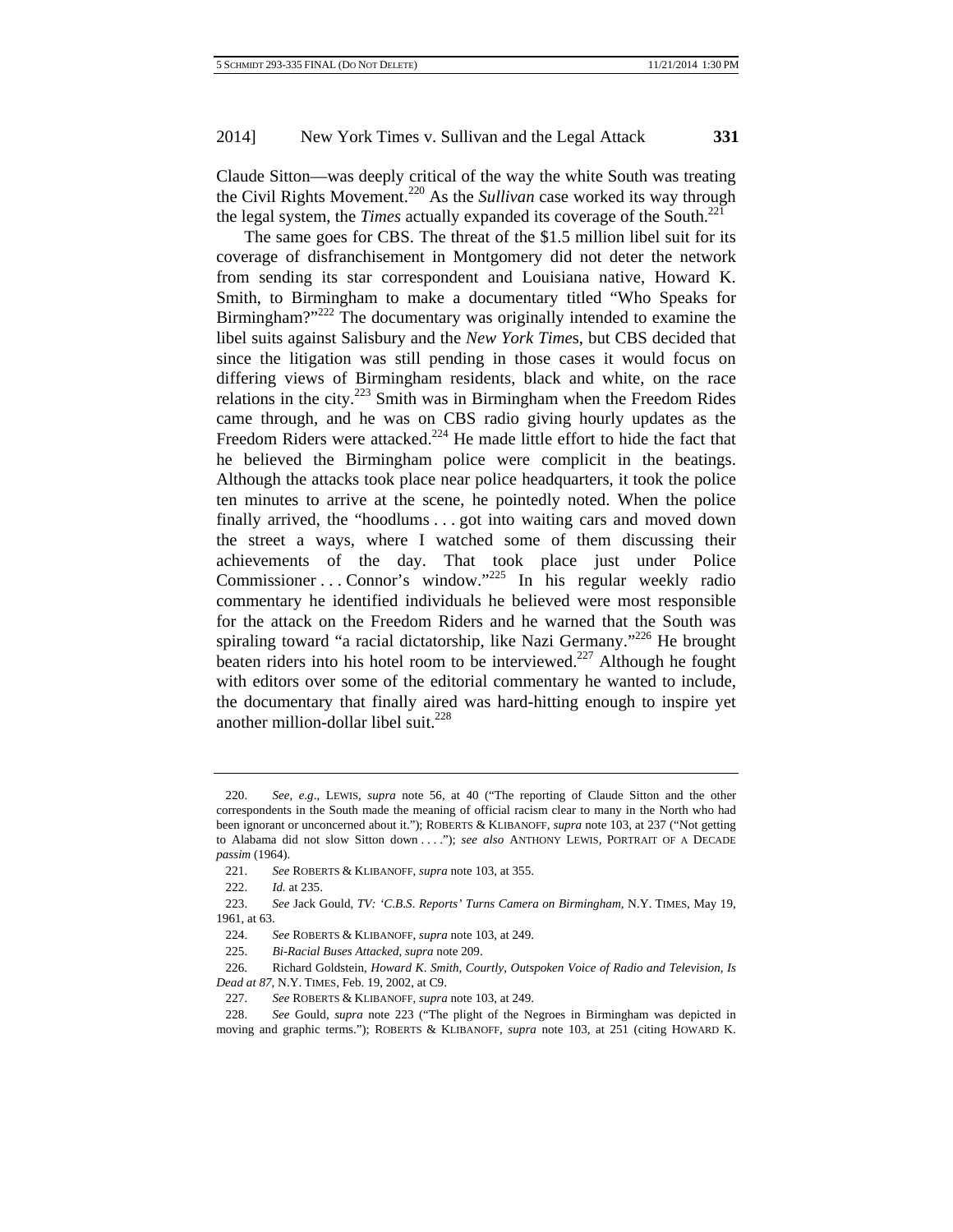Further evidence that the threat to the press has been somewhat exaggerated can be found in the difficulty the *New York Times* had in attracting other newspapers to support the *Times* in its litigation battle against Sullivan. In the early stages, only the *Chicago Tribune* and the publisher of the *Atlanta Constitution* and *Atlanta Journal* joined in support. $229$ 

When *Sullivan* came down, the nation's press predictably praised the decision, but one finds in the appreciative editorials only sporadic, brief mention of the civil rights struggle. *New York Times* Supreme Court reporter Anthony Lewis wrote a long assessment of the decision in which he predicted that "[i]ts most immediate effect is likely to come in . . . the context of the racial struggle in the South" and noted the pending libel suits against the *Times* and CBS.<sup>230</sup> The *Pittsburgh Courier*, an African-American newspaper, noted, "The Negro newspapers should be particularly jubilant over the high court's decision because a ruling the other way would have made them especially vulnerable and could have left them with no bulwark against destruction."<sup>231</sup> But most newspaper editorials simply praised the decision in general terms, declaring it a victory for the freedom of the press with little or no mention of the civil rights struggle specifically.<sup>232</sup>

Despite the pending *Sullivan* case, the press covered the Civil Rights Movement, and they did so quite effectively. At some civil rights confrontations, Northern reporters outnumbered protesters.<sup>233</sup> When Alabama Governor George Wallace staged his stand against federal enforcement at the University of Alabama in 1963, reporters from around the nation, as well as a sizable contingent of foreign reporters, converged on Tuscaloosa.234 The *New York Times* had two reporters on the scene.235 And most of the press reports emerging from the desegregation showdown made little effort to hide the reporters' antipathy toward Wallace and his segregationist posturing. $^{236}$ 

The libel-law attack certainly did not lead to a news blackout in the South. Indeed, even in the heart of the South, citizens received much

SMITH, EVENTS LEADING UP TO MY DEATH: THE LIFE OF A TWENTIETH-CENTURY REPORTER 274 (1996)).

<sup>229.</sup> *See* ROBERTS & KLIBANOFF, *supra* note 103, at 242.

<sup>230.</sup> Anthony Lewis, *Court Broadens Freedom of the Press*, N.Y. TIMES, Mar. 15, 1964, at E10.

<sup>231.</sup> *Good News for the Press*, PITTSBURGH COURIER, Mar. 21, 1964, at 14.

<sup>232.</sup> *See* sources cited in note 171.

<sup>233.</sup> *See* John H. Nelson, *Southern Exposure: The Northern Press on the South*, NIEMAN REP., Apr. 1962, at 24, 24–26.

<sup>234.</sup> *See* ROBERTS & KLIBANOFF, *supra* note 103, at 328–29.

<sup>235.</sup> *See id*. at 329.

<sup>236.</sup> *See id*. at 331–32.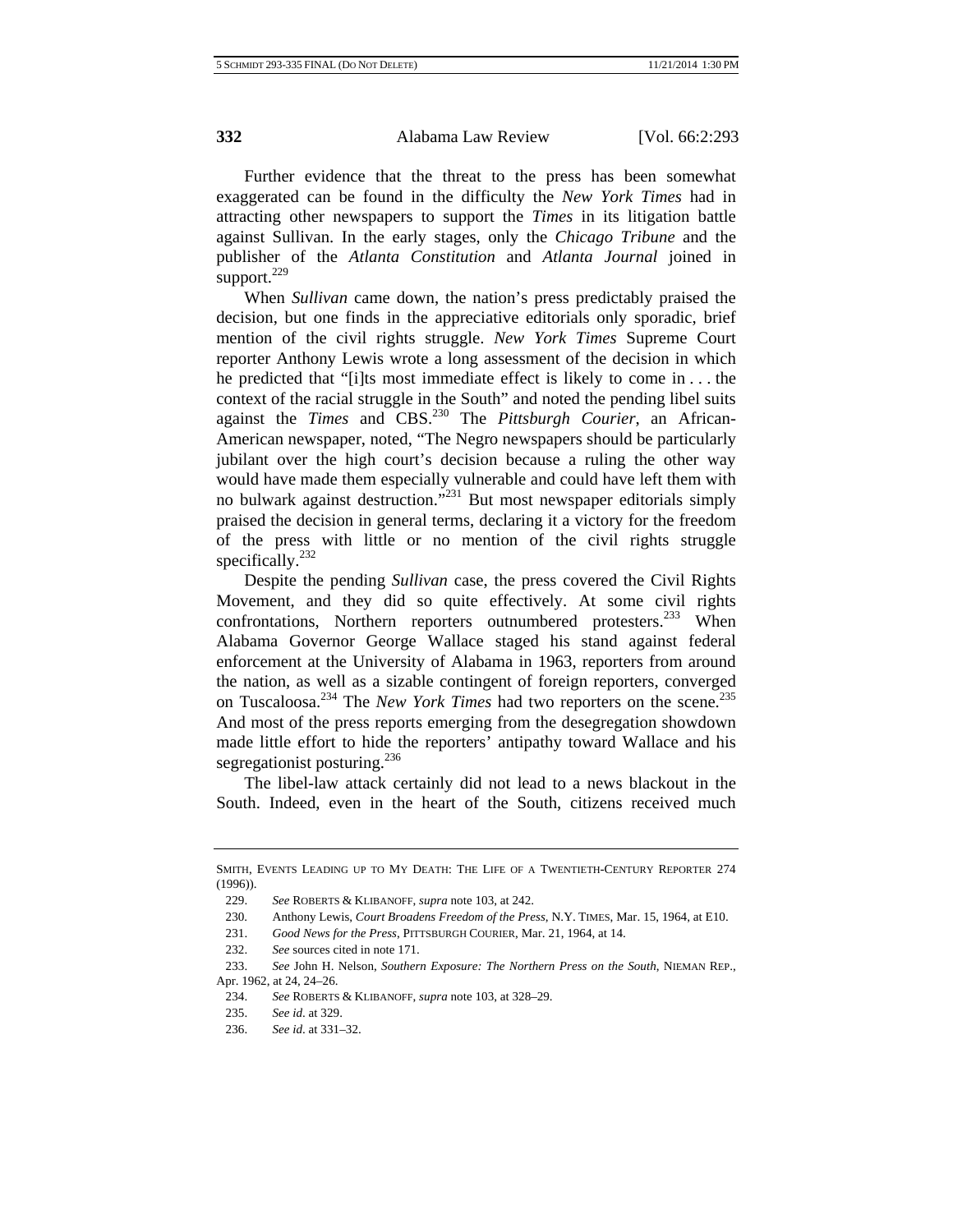information about the Movement. In the process of denouncing Salisbury's "Fear and Hatred" story in the *Times*, the *Birmingham News* reprinted the story in its entirety.<sup>237</sup> Then, in 1961, after Birmingham citizens viciously beat the Freedom Riders, the *News* ran a page-one editorial under the headline "Where Were the Police?" in which it echoed the headline of the Salisbury article: "Fear and Hatred Did Stalk Birmingham Streets Yesterday."<sup>238</sup> "When will the people demand that fear and hatred be driven from the streets?" asked the paper's editors. $^{239}$ 

Furthermore, the *Sullivan* decision did not resolve the threat libel suits posed to press coverage of the Civil Rights Movement. The ruling extended the "actual malice" standard to public officials.<sup>240</sup> Pending libel suits by public figures—such as former Major General Edwin Walker's \$20 million suits against a number of media outlets that accused him of fomenting rioting at the University of Mississippi in  $1962^{241}$ —remained until the Court extended its new libel standard to include public figures three years after *Sullivan*. 242 And there even were some victories for public officials in libel cases after *Sullivan*. Birmingham Police Commissioner Bull Connor won a \$40,000 jury libel verdict against the *New York Times* (he had asked for \$400,000) in federal district court based on Harrison Salisbury's 1960 reporting. $243$ 

In short, scholars have surely overestimated the impact of the South's libel-law offensive against the Civil Rights Movement—and hence the impact of the *Sullivan* decision.

#### **CONCLUSION**

My central goal in this Article has been to show that the libel suit that led to the *Sullivan* decision should be understood as a reflection of a tactical shift on the part of segregation's defenders that took place over the course of the Civil Rights Movement. This shift saw direct defenses of de jure segregation increasingly displaced by more indirect legal tactics—ones that relied on laws that were in and of themselves not the target of civil rights reform. In their effort to prevent or slow the demise of white supremacy in the South, segregationists turned to laws regulating subversive activity, business registration requirements, tax collection,

<sup>237.</sup> *See id*. at 333.

<sup>238.</sup> *Id*. at 249.

<sup>239.</sup> *Id*.

<sup>240.</sup> *See* N.Y. Times Co. v. Sullivan, 376 U.S. 245, 278–79 (1964).

<sup>241.</sup> *See* Associated Press v. Walker, 389 U.S. 28 (1967).

<sup>242.</sup> *See* Curtis Publ'g Co. v. Butts, 388 U.S. 130 (1967).

<sup>243.</sup> *See 'Bull' Connor \$40,000 Libel Verdict OK'd*, CHI. TRIBUNE, Dec. 31, 1964, at 7.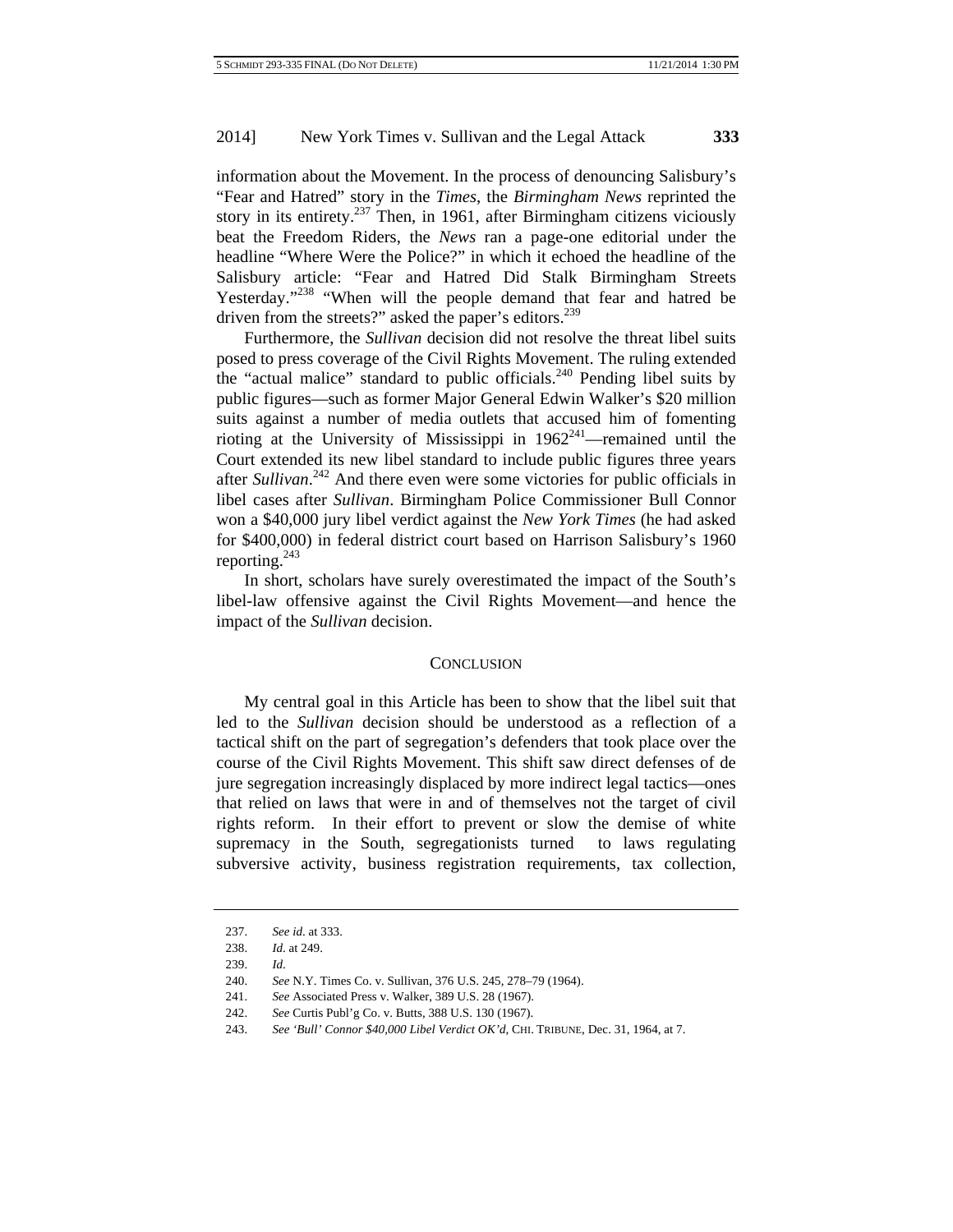public demonstrations, disorderly conduct, trespass, and libel. They employed these formally race-neutral laws in ways designed to undermine the efforts of civil rights reformers.

This new, legalistic phase in the white South's defense of Jim Crow had ramifications in various contexts. For the defenders of segregation, these tactics helped unite their fractious movement. Race-neutral laws provided a common ground that would bring together moderate and radical factions in the segregationist campaign. Libel-law litigation in particular served as a way to create alliances among people who shared little other than opposition to the civil rights movement and the way the northern press was covering events in the South.

For the Supreme Court, these new tactics posed serious difficulties, as the Justices sought to balance their sympathy for the cause of civil rights with their hesitancy to rewrite existing law to protect the Civil Rights Movement from these attacks. In the end, the Court did create a great deal of new law in response to the South's attack on the Civil Rights Movement, although not always, and often these cases were deeply divisive for the Court. (The unanimous *Sullivan* decision was an exception on this count.)

These legal attacks left a mark on civil rights activists as well. They exacted important short-term costs on movement activity, as they forced civil rights organizations to divert time and resources to defending themselves in court. Yet, as I have argued, these costs should not be exaggerated. The Movement proved remarkably adaptable; activists found ways to turn the South's attacks to its advantage; and the Movement's momentum would not be turned by threats of litigation. Even the effort to attack the Movement through libel suits, so often described in scholarship on *Sullivan* as presenting an existential threat to the Civil Rights Movement, proved ineffective in scaring the Northern press away from the dramatic events unfolding across the South or in dissuading criticism of white supremacist practices.

This shift toward reliance on race-neutral laws as the leading edge of the legal defense of white supremacy should be understood, in part, as an achievement of the Civil Rights Movement. It was an indication that the system of white supremacy was in retreat. Its central legal props were being undermined, forcing white Southerners to rely upon more indirect methods of protecting the world of Jim Crow. But it also was a harbinger of future challenges for the cause of civil rights reform. For once race-conscious white supremacist policy was consigned to the past, race-neutral policy remained, a more subtle but still quite effective tool for preserving the racial inequalities of American society. Race-conscious use of race-neutral law was an intermediate stage for the white South as it moved away from Jim Crow and toward a post-civil rights era. With this new phase in the history of white supremacy we can see the foundations for the emergence